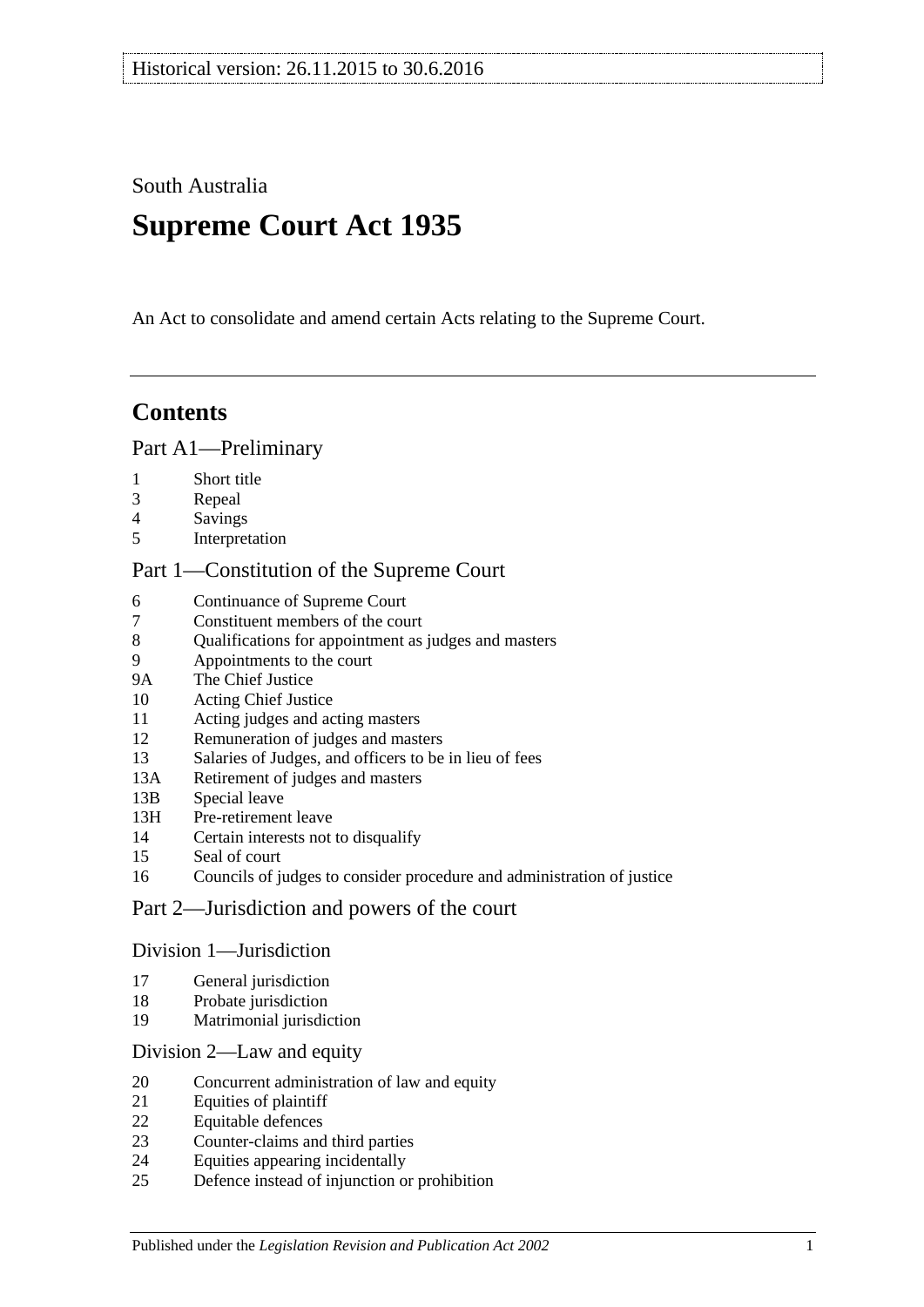- 26 [Common law and statutory rights and duties](#page-12-1)
- 27 [Court to do complete justice in cause so as to avoid multiplicity of suits](#page-12-2)
- 28 [Rules of equity to prevail where in conflict with common law](#page-12-3)

### [Division 3—Miscellaneous powers](#page-13-0)

- 29 [Court may make orders to have effect of mandamus or injunction, and may appoint](#page-13-1)  [receivers](#page-13-1)
- 30 [Damages in certain cases](#page-13-2)
- 30A [Power to direct payment to infant](#page-13-3)
- 30B [Power to make interim assessment of damages](#page-13-4)
- 30BA [Consent orders for structured settlements](#page-16-0)
- 30C [Power to award interest](#page-16-1)
- 31 [Declaratory orders](#page-17-0)
- 32 [Court may order mortgage instead of sale in certain cases](#page-17-1)
- 34 [Court may direct sale of mortgaged property etc](#page-17-2)
- 35 [Power to require attendance of witnesses and production of evidentiary material](#page-17-3)
- 36 [Appointment of commissioners for taking affidavits](#page-18-0)
- 38 [Inspection of property in legal proceedings](#page-18-1)
- 39 [Vexatious proceedings](#page-18-2)
- 40 [Power of court with regard to costs](#page-19-0)
- 41 [Power to revive orders on abatement of cause](#page-19-1)

### [Part 3—Sittings and distribution of business](#page-19-2)

- 42 [Abolition of terms](#page-19-3)
- 43 [Reference to terms for computing time](#page-19-4)
- 44 Sitting [in vacation](#page-19-5)
- 45 [Time and place of sittings](#page-20-0)
- 46 [Adjournment from time to time and place to place](#page-20-1)
- 46A [Sittings in open court or in chambers](#page-20-2)
- 46B [Sittings required by proclamation](#page-20-3)
- 47 [Power to sit in several jurisdictions at one time](#page-20-4)
- 48 [Jurisdiction of Full Court, single judge and master](#page-20-5)
- 49 [Questions of law reserved for Full Court](#page-21-0)<br>50 Anneals
- **[Appeals](#page-21-1)**

### [Part 3A—The Land and Valuation Court](#page-22-0)

- 62A [Interpretation](#page-22-1)
- 62B [Transitional provisions](#page-23-0)
- 62C [Establishment of Land and Valuation Court](#page-23-1)
- 62D [Jurisdiction of the Court](#page-23-2)
- 62E [Reference of matters involving question of valuation](#page-24-0)
- 62F [Appeals and cases stated](#page-25-0)
- 62G [Right of crown](#page-25-1)
- 62H [Rules of Court](#page-25-2)
- 62I [Sittings of Court](#page-25-3)

### [Part 4—Procedure generally](#page-25-4)

- 63 [Criminal procedure](#page-25-5)
- 64 [Saving of existing procedure](#page-26-0)
- 65 [Mediation and conciliation](#page-26-1)
- 66 [Trial of issues by arbitrator](#page-26-2)
- 67 [Expert reports](#page-27-0)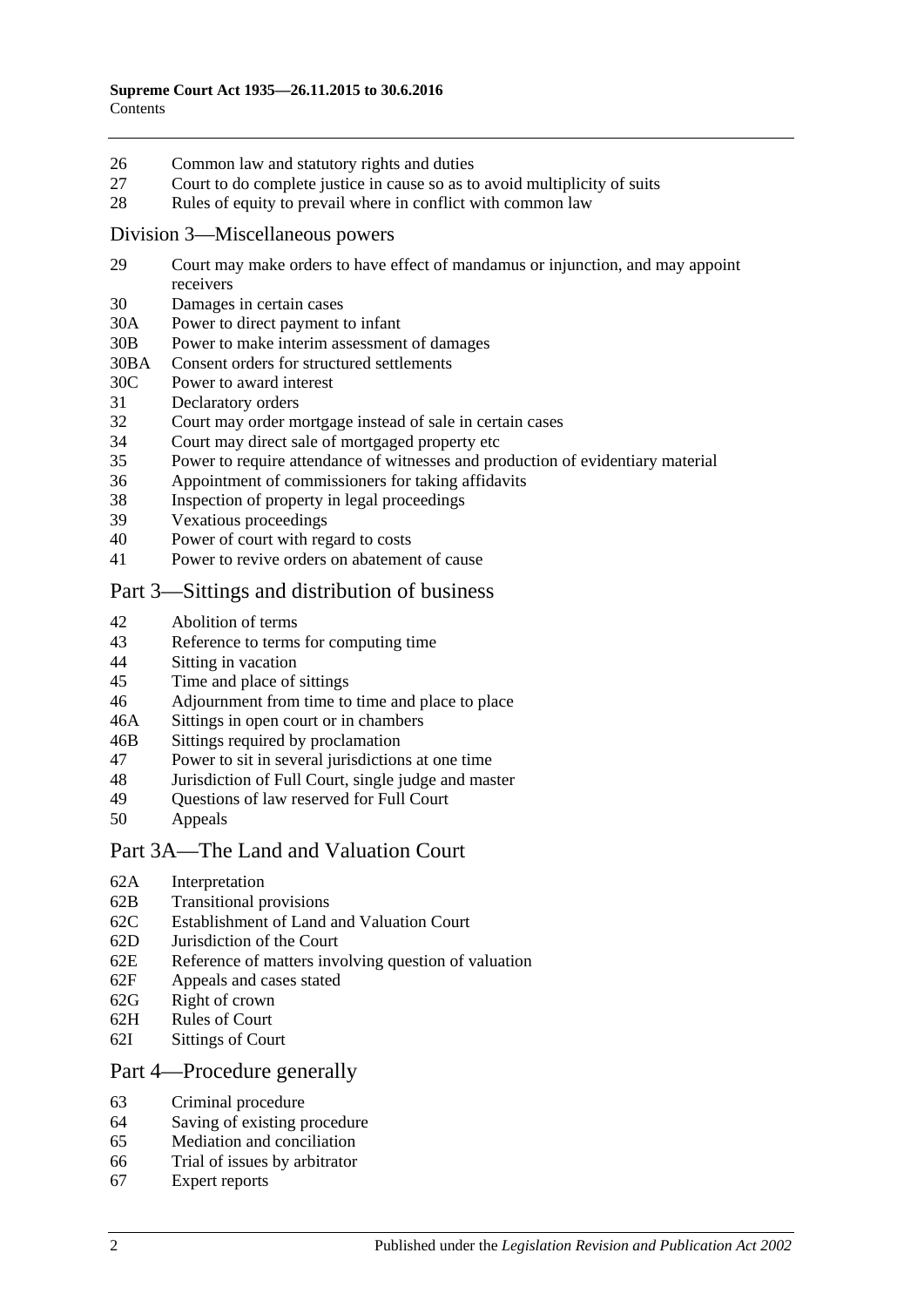- [Assessors](#page-27-1)
- [Rules of court](#page-27-2)

### [Part 6—Officers of the court](#page-29-0)

### [Division 1—Registrar](#page-29-1)

#### [The registrar](#page-29-2)

#### [Division 2—Tipstaves](#page-29-3)

- [Appointment of tipstaves](#page-29-4)
- [Duty of tipstaves](#page-29-5)
- [Other duties](#page-29-6)

### [Division 3—Further provisions as to officers](#page-29-7)

- [Appointment of other officers](#page-29-8)
- [Duties of officers](#page-30-0)
- 110A [Administrative and ancillary staff](#page-30-1)
- 110B [Responsibilities of non-judicial staff](#page-30-2)

### [Part 7—Miscellaneous provisions](#page-30-3)

- [Rules as to division of loss upon collision at sea](#page-30-4)
- [Damages for personal injuries](#page-31-0)<br>113 Right of contribution
- [Right of contribution](#page-31-1)
- [Interest on judgment debts](#page-31-2)
- [Orders to bring prisoners for examination](#page-31-3)
- [Legal process](#page-32-0)
- 118A [Service](#page-32-1)
- [Suitors' funds to vest in master](#page-32-2)
- [Securities in court](#page-32-3)
- [Liability of Treasurer for default of master](#page-32-4)
- [Banking and investment of suitors' funds](#page-32-5)
- [Investments made under order of the court](#page-33-0)
- [Validity of payments etc pursuant to rules of court](#page-33-1)
- [Remittances by post](#page-33-2)
- [Power to appoint deputies](#page-33-3)
- 126A [Trials of sexual offences involving children to be given priority](#page-33-4)
- [Rules of Court](#page-34-0)
- [Payment to the Treasurer of unclaimed suitors' funds](#page-34-1)
- [Party subsequently claiming may petition the Supreme Court etc](#page-34-2)
- [Court fees](#page-34-3)
- [Accessibility to court records](#page-35-0)

### [Schedule—Acts repealed](#page-36-0)

### [Legislative history](#page-39-0)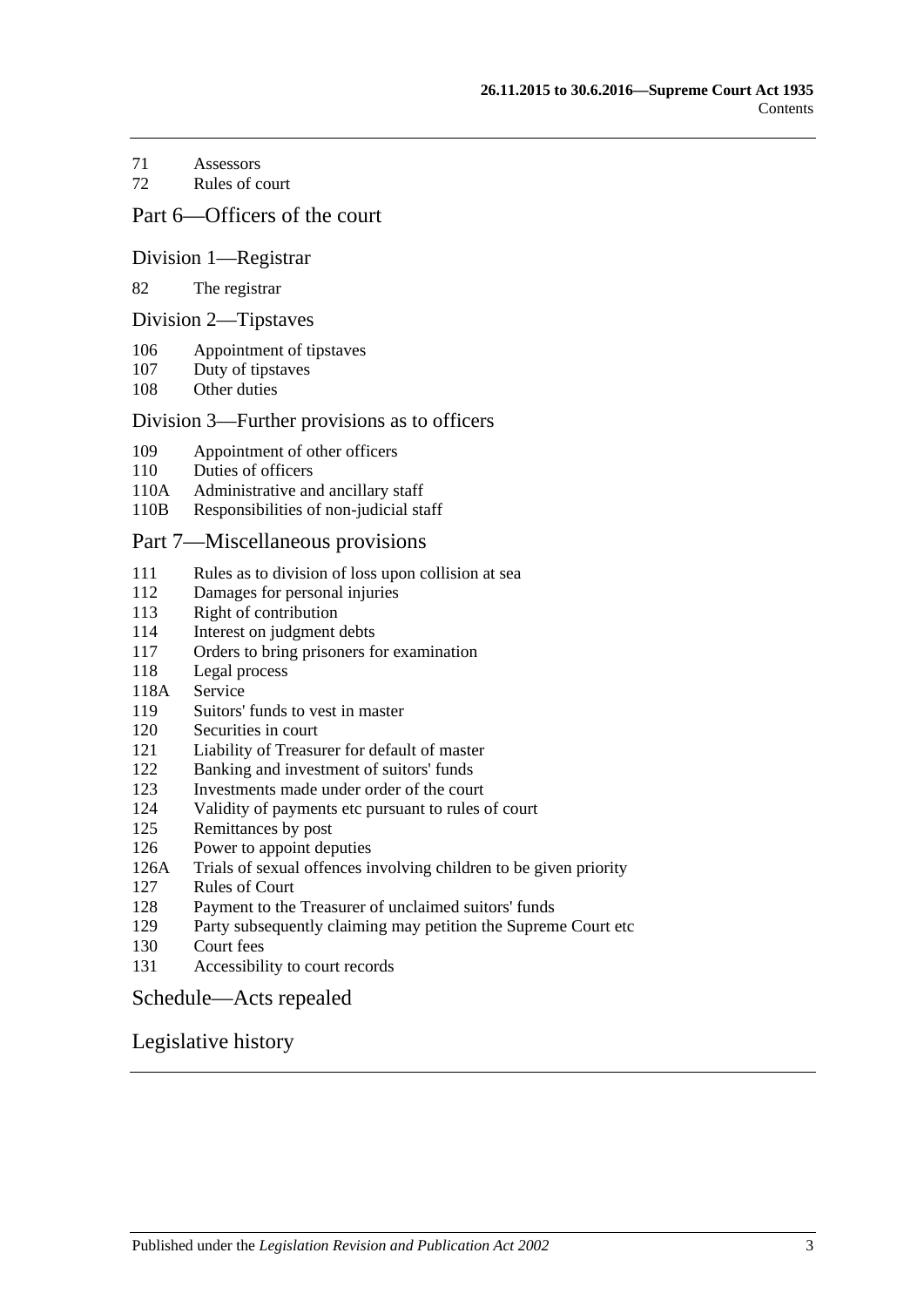# <span id="page-3-0"></span>**The Parliament of South Australia enacts as follows:**

# **Part A1—Preliminary**

### <span id="page-3-1"></span>**1—Short title**

This Act may be cited as the *Supreme Court Act 1935*.

### <span id="page-3-2"></span>**3—Repeal**

The Acts mentioned in the [Schedule](#page-36-0) to this Act are repealed to the extent shown in that [Schedule:](#page-36-0)

Provided that—

- (a) the repeal shall not affect any principle or rule of law, or any established jurisdiction, notwithstanding that the same may have been affirmed by, or derived from, any of the repealed enactments; and
- (b) any rule, order, or regulation made, and any commission issued, direction given, or thing done, under any enactment repealed by this Act shall continue in force so far as it could have been made, issued, given, or done under this Act, and shall have effect as if it had been so made, issued, given, or done.

### <span id="page-3-3"></span>**4—Savings**

- (1) Nothing in this Act shall—
	- (a) take away or impair any substantive right or privilege of any person:
	- (b) affect any rule of practice or procedure existing at the time of the passing of this Act except to the extent expressly mentioned in this Act or in any rules of court made under this Act:
	- (c) revive any law, enactment, regulation, or rule of court not in force at the time of the passing of this Act:
	- (d) affect in any way anything done or suffered before the passing of this Act under any Act repealed by this Act:
	- (e) affect in any way any proceedings pending at the time of the passing of this Act.
- (2) Save as otherwise expressly provided, nothing in this Act shall affect the operation of any enactment, which is in force at the commencement of this Act, and is not repealed by this Act.

### <span id="page-3-4"></span>**5—Interpretation**

(1) In this Act, unless the context otherwise requires, or some other meaning is clearly intended—

*court* means the Supreme Court of South Australia;

*cause* includes any action, suit, or other original proceeding between a plaintiff and a defendant;

*defendant* includes every person served with any writ of summons or process or served with notice of, or entitled to attend any proceeding;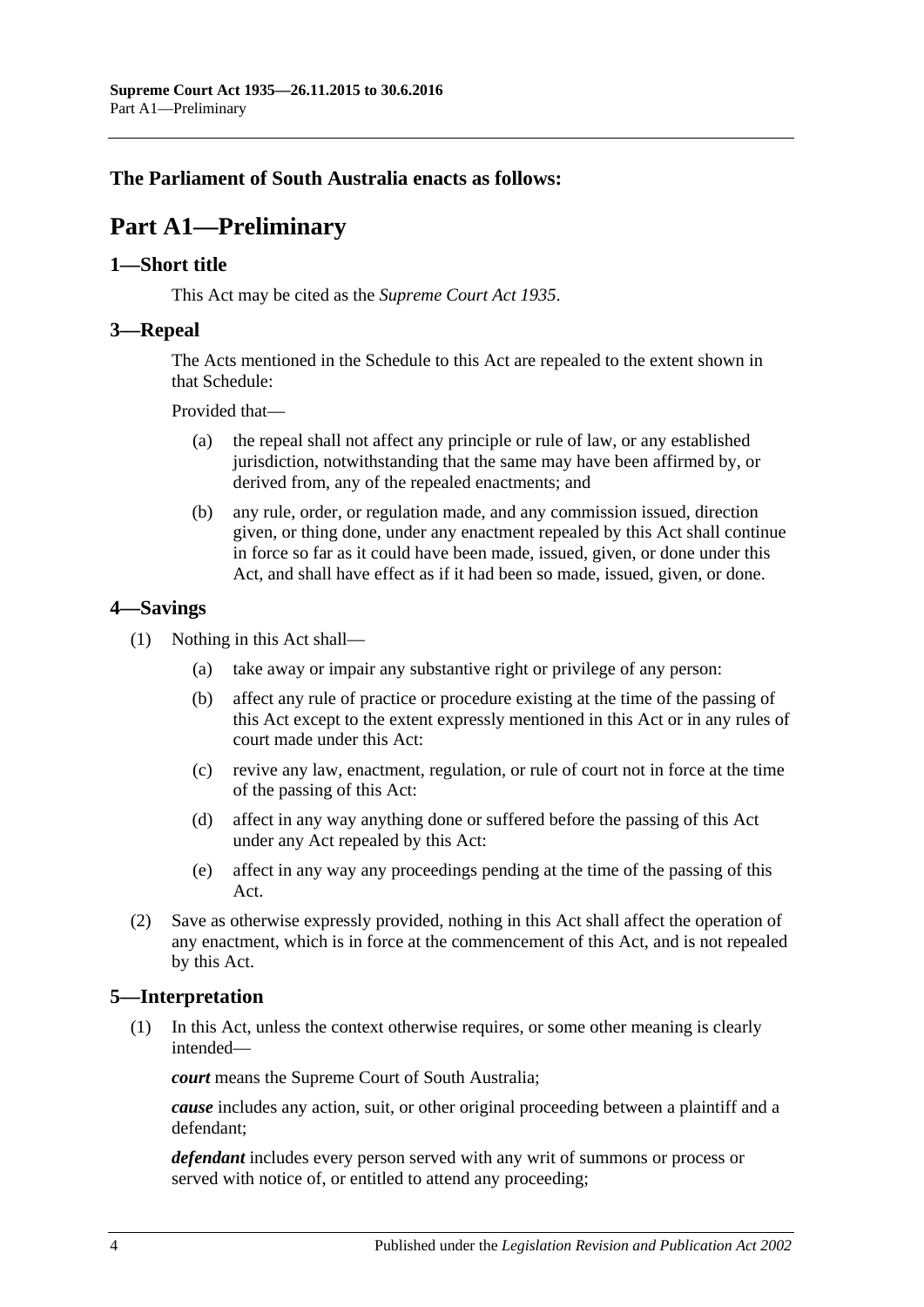*evidentiary material* means any document, object or substance of evidentiary value in proceedings before the court and includes any document, object or substance that should, in the opinion of the court, be produced for the purpose of enabling the court to determine whether or not it has evidentiary value;

*existing* means existing at the time of the passing of this Act;

*formerly*, when used in relation to the courts or the law or practice in England, means prior to the *[Supreme Court of Judicature Act](http://www.legislation.sa.gov.au/index.aspx?action=legref&type=act&legtitle=Supreme%20Court%20of%20Judicature%20Act%201873) 1873* and when used in relation to the court or the law or practice in South Australia, means before the passing of the *[Supreme Court Act](http://www.legislation.sa.gov.au/index.aspx?action=legref&type=act&legtitle=Supreme%20Court%20Act%201878) 1878*;

*Full Court* means the Supreme Court consisting of—

- (a) not less than three judges; or
- (b) not less than 2 judges if—
	- (i) 3 judges are not available to sit in the Full Court; or
	- (ii) the Chief Justice has made a determination under—
		- (A) section 357(3) of the *[Criminal Law Consolidation Act](http://www.legislation.sa.gov.au/index.aspx?action=legref&type=act&legtitle=Criminal%20Law%20Consolidation%20Act%201935) 1935*; or
		- (B) section 42(2a) of the *[Magistrates Court Act](http://www.legislation.sa.gov.au/index.aspx?action=legref&type=act&legtitle=Magistrates%20Court%20Act%201991) 1991*; or
		- (C) section 22(2a) of the *[Youth Court Act](http://www.legislation.sa.gov.au/index.aspx?action=legref&type=act&legtitle=Youth%20Court%20Act%201993) 1993*;

*judge* includes the Chief Justice and any puisne judge of the court;

*judgment* includes decree;

*jurisdiction* of the court includes powers and authorities (whether of a judicial, ministerial or administrative nature) vested in the court, a judge, or a master by law or custom;

*master* means a person holding the office of master of the court;

*matter* includes every proceeding in the court not in a cause;

*order* includes rule;

*parties* includes as well as the plaintiff and defendant in the action any person not originally a party against whom any counterclaim is set up, or who has been served with notice to appear under any of the rules of court; and also every person served with notice of or attending any proceeding, although not named on the record;

*plaintiff* means a person who brings any form of proceeding in the court (other than an appeal)—

- (a) asserting a right to any form of relief against another; or
- (b) asking the court to exercise a power or discretion,

and includes a defendant making a claim against another by way of counterclaim or third-party claim;

*pleading* includes any summons, and also the statement in writing of the claim or demand of any plaintiff and of the defence of any defendant thereto, and also any other matter by rules of court to be included under the term *pleading*;

*registrar* means a person holding, or acting in, the office of registrar of the court;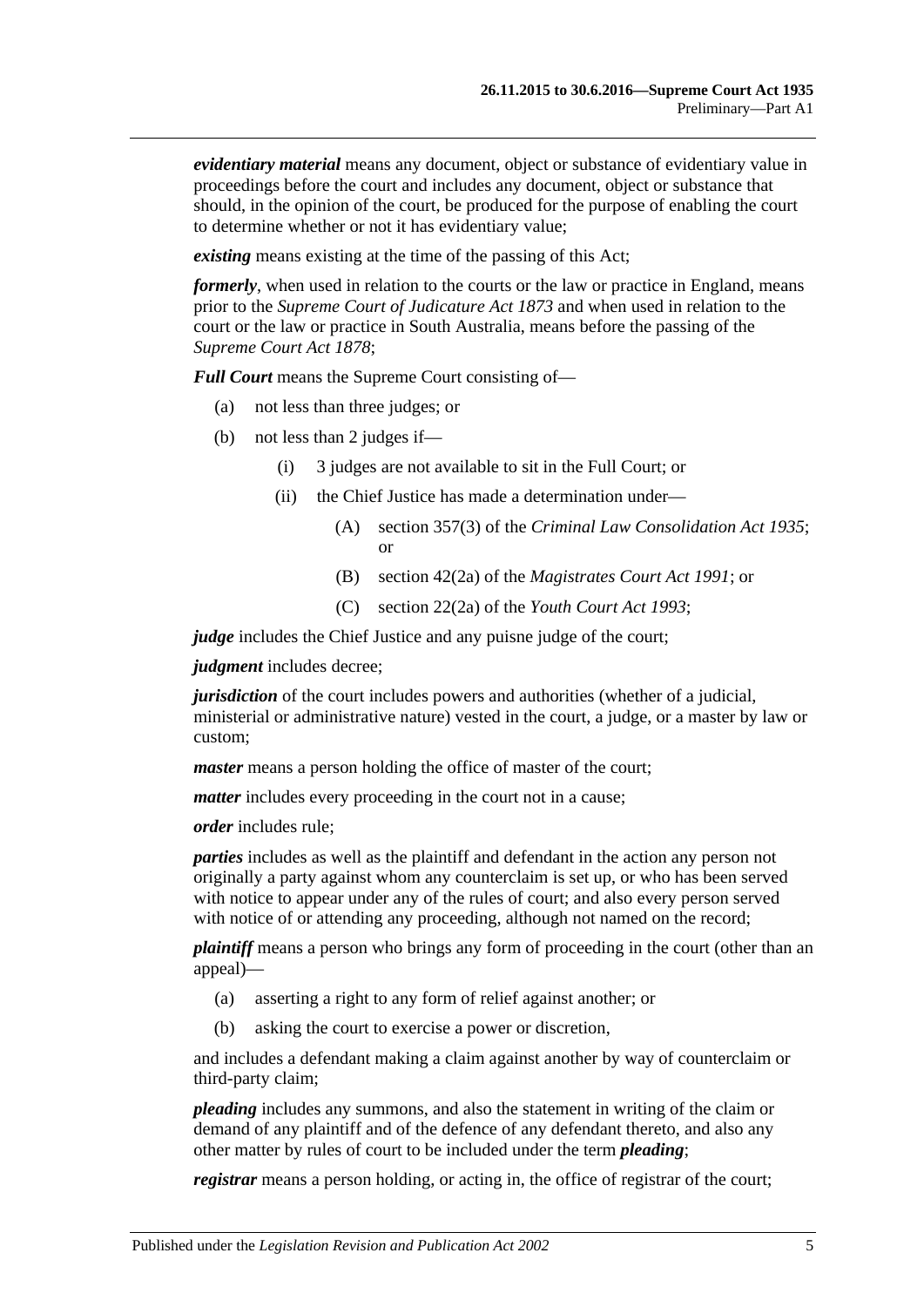#### *rules of court* includes forms;

*suit* includes action;

*suitors' funds* means moneys in the custody or charge of the court that have been paid into the court for or on account of, or to the use or credit of, any person in a cause or matter, and includes interest and accretions upon any such moneys.

- (2) Subject to the rules of court, a reference in an Act, or in any regulation, by-law, or instrument made under an Act, to the master or a deputy master of the court shall—
	- (a) where the reference occurs in connection with the performance of an act of a judicial nature—be construed as a reference to a master; and
	- (b) where the reference occurs in connection with the performance of an act of an administrative nature—be construed as a reference to the registrar.

# <span id="page-5-0"></span>**Part 1—Constitution of the Supreme Court**

### <span id="page-5-1"></span>**6—Continuance of Supreme Court**

The Supreme Court of South Australia as by law established is hereby continued as the superior court of record, in which has been vested all such jurisdiction (whether original or appellate) as is at the passing of this Act vested in, or capable of being exercised by that court.

### <span id="page-5-2"></span>**7—Constituent members of the court**

- (1) The court shall be constituted of the Chief Justice, the puisne judges and the masters appointed, and for the time being holding office, under this Act.
- (2) Subject to any express provision in this or any other Act, all the judges shall have, in all respects, equal power, authority and jurisdiction and the masters shall have power, authority and jurisdiction to the extent authorised by this or any other Act or by rules of court made under this or any other Act.
- (3) The puisne judges shall be styled "Justices of the Supreme Court of South Australia".
- (4) A Master is, while holding that office, also a District Court Judge.

### <span id="page-5-3"></span>**8—Qualifications for appointment as judges and masters**

- (1) No person shall be qualified for appointment as a puisne judge of the court unless he is a practitioner of the court of not less than ten years' standing.
- (2) No person shall be qualified for appointment as Chief Justice unless he is a practitioner of the court of not less than fifteen years' standing or a puisne judge of the court.
- (3) No person shall be qualified for appointment as a master unless he is a practitioner of the court of not less than seven years standing.
- (4) For the purpose of determining whether a practitioner of the court has the standing necessary for appointment as a judge or master, periods of legal practice and (where relevant) judicial service within and outside the State will be taken into account.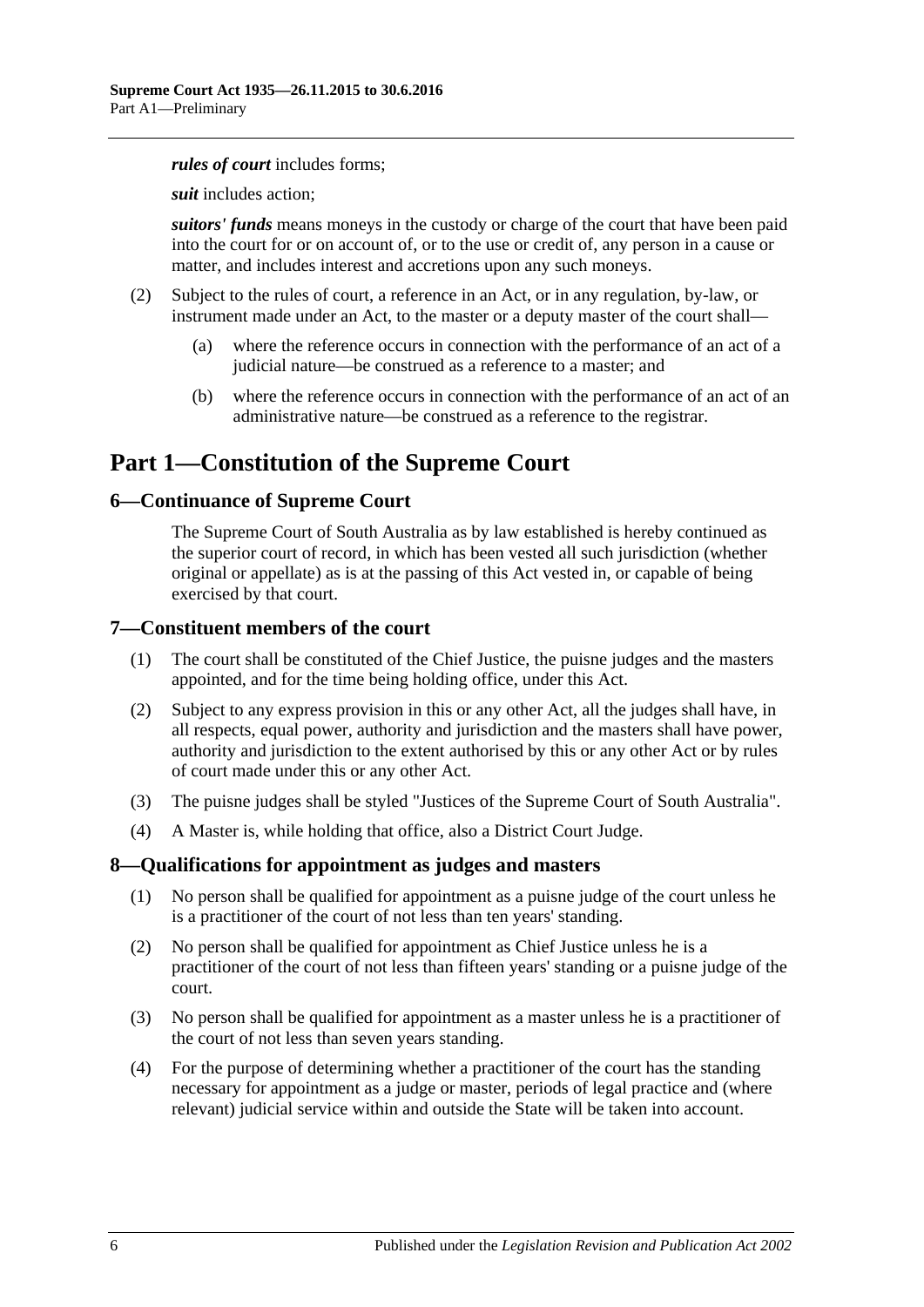### <span id="page-6-0"></span>**9—Appointments to the court**

- (1) Whenever necessary, the Governor shall appoint a qualified person to hold the office of judge of the court with the tenure prescribed by the *[Constitution Act](http://www.legislation.sa.gov.au/index.aspx?action=legref&type=act&legtitle=Constitution%20Act%201934) 1934*, but subject to the provisions of this Act as to retirement.
- (2) Appointments to the office of master shall be made by the Governor whenever necessary.
- (3) Subject to the provisions of this Act as to retirement, the commission of a master shall remain in full force during his good behaviour but the Governor may, upon the address of both Houses of Parliament, remove a master from office and revoke his commission.

### <span id="page-6-1"></span>**9A—The Chief Justice**

- (1) The Chief Justice is the principal judicial officer of the court.
- (2) The Chief Justice is responsible for the administration of the court.

### <span id="page-6-2"></span>**10—Acting Chief Justice**

- $(1)$  If—
	- (a) the Chief Justice is absent or, for any reason, is unable for the time being to carry out the duties of the office; or
	- (b) the office of the Chief Justice becomes vacant,

the Governor may appoint a puisne judge of the court to be Acting Chief Justice until—

- (c) the Chief Justice returns to official duties; or
- (d) a person is appointed to the office of the Chief Justice,

as the case requires.

- (2) Any power or duty attached to the office of the Chief Justice by or under this or any other Act—
	- (a) on the appointment of a judge to be Acting Chief Justice—devolves on the judge so appointed; or
	- (b) if no such appointment is made—devolves (during the absence or inability of the Chief Justice, or until the vacancy is filled) on the most senior of the puisne judges available to undertake those responsibilities.

### <span id="page-6-4"></span><span id="page-6-3"></span>**11—Acting judges and acting masters**

- (1) Where it appears necessary or desirable to do so in the interests of the administration of justice, the Governor may, subject to [subsection](#page-7-4) (6)—
	- (a) appoint a person who is qualified for appointment as a puisne judge as an acting judge; or
	- (b) appoint a person who is qualified for appointment as a master as an acting master.
- (1a) A former judge or master who has retired from office is eligible for appointment as an acting judge or an acting master.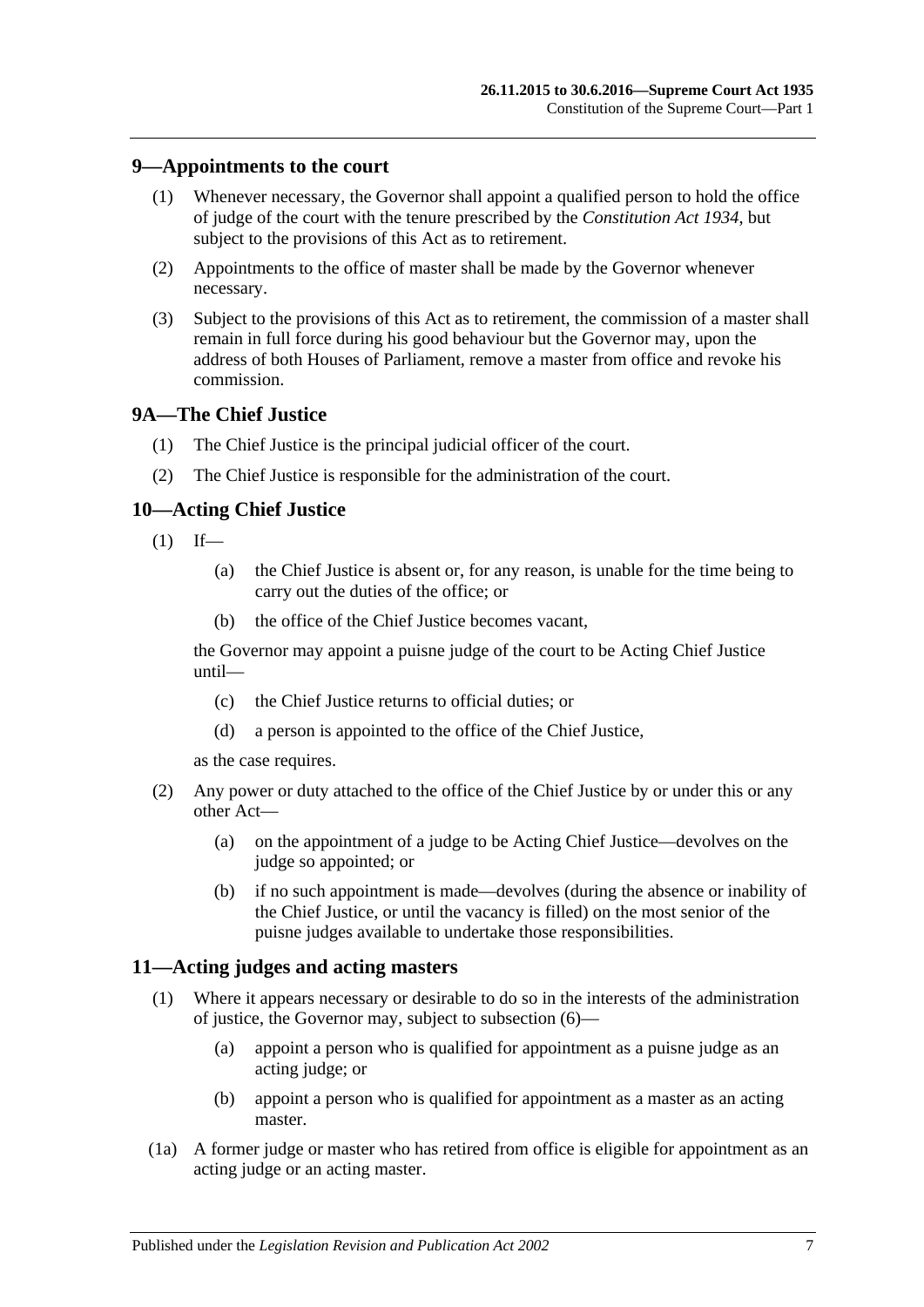- (1b) An appointment under this section will be for a term not exceeding 12 months.
- (2) The jurisdiction of the court is exercisable by an acting judge to the same extent as by a judge, and by an acting master to the same extent as by a master.
- (3) An acting judge or acting master has the same privileges and immunities as a judge or master.
- (5) An acting judge or an acting master may, notwithstanding the expiration of the period of his appointment, complete the hearing of any proceedings part-heard by him before the expiration of that period and, in relation to any such proceedings, shall be deemed to continue as an acting judge, or acting master.
- <span id="page-7-4"></span>(6) A Deputy President of the Industrial Court or a District Court Judge shall not be appointed as an acting judge under [subsection](#page-6-4) (1) except on the recommendation of the Chief Justice made with the concurrence of the President of the Industrial Court or the Senior Judge of the District Court, as the case requires.

### <span id="page-7-0"></span>**12—Remuneration of judges and masters**

- (1) The Chief Justice and each puisne judge are entitled to salary and allowances at rates determined by the Remuneration Tribunal in relation to the respective offices.
- (2) A master is entitled to salary and allowances at the rates applicable to a District Court Judge.
- (3) A rate of salary for a judge or master cannot be reduced by determination of the Remuneration Tribunal.
- (4) The remuneration of the judges and masters is payable from the General Revenue of the State, which is appropriated to the necessary extent.

### <span id="page-7-1"></span>**13—Salaries of Judges, and officers to be in lieu of fees**

The salaries of the judges, and of the officers of the court, shall be in lieu of all fees or other emoluments whatsoever, it being the intent of this Act that the judges and the officers of the court shall derive no emolument from any fees payable under the authority of this Act, but that such fees shall be paid to the Treasurer in aid of the general revenue of the State.

### <span id="page-7-2"></span>**13A—Retirement of judges and masters**

- (1) A judge or master shall retire on reaching the age of seventy years.
- (2) Section 74 of the *[Constitution Act](http://www.legislation.sa.gov.au/index.aspx?action=legref&type=act&legtitle=Constitution%20Act%201934) 1934* shall be read subject to this section.
- (3) A judge or master who retires or resigns may nevertheless complete the hearing and determination of proceedings part-heard by him before his retirement or resignation and, in relation to any such proceedings, shall be deemed to continue as a judge or master (as the case may require).

### <span id="page-7-3"></span>**13B—Special leave**

- (1) A judge may apply to the Chief Justice for special leave without remuneration.
- (2) The Governor may, on the recommendation of the Chief Justice, grant an application for special leave under this section.
- (3) A period of special leave under this section will not be taken to be judicial service within the meaning of the *[Judges' Pensions Act](http://www.legislation.sa.gov.au/index.aspx?action=legref&type=act&legtitle=Judges%20Pensions%20Act%201971) 1971*.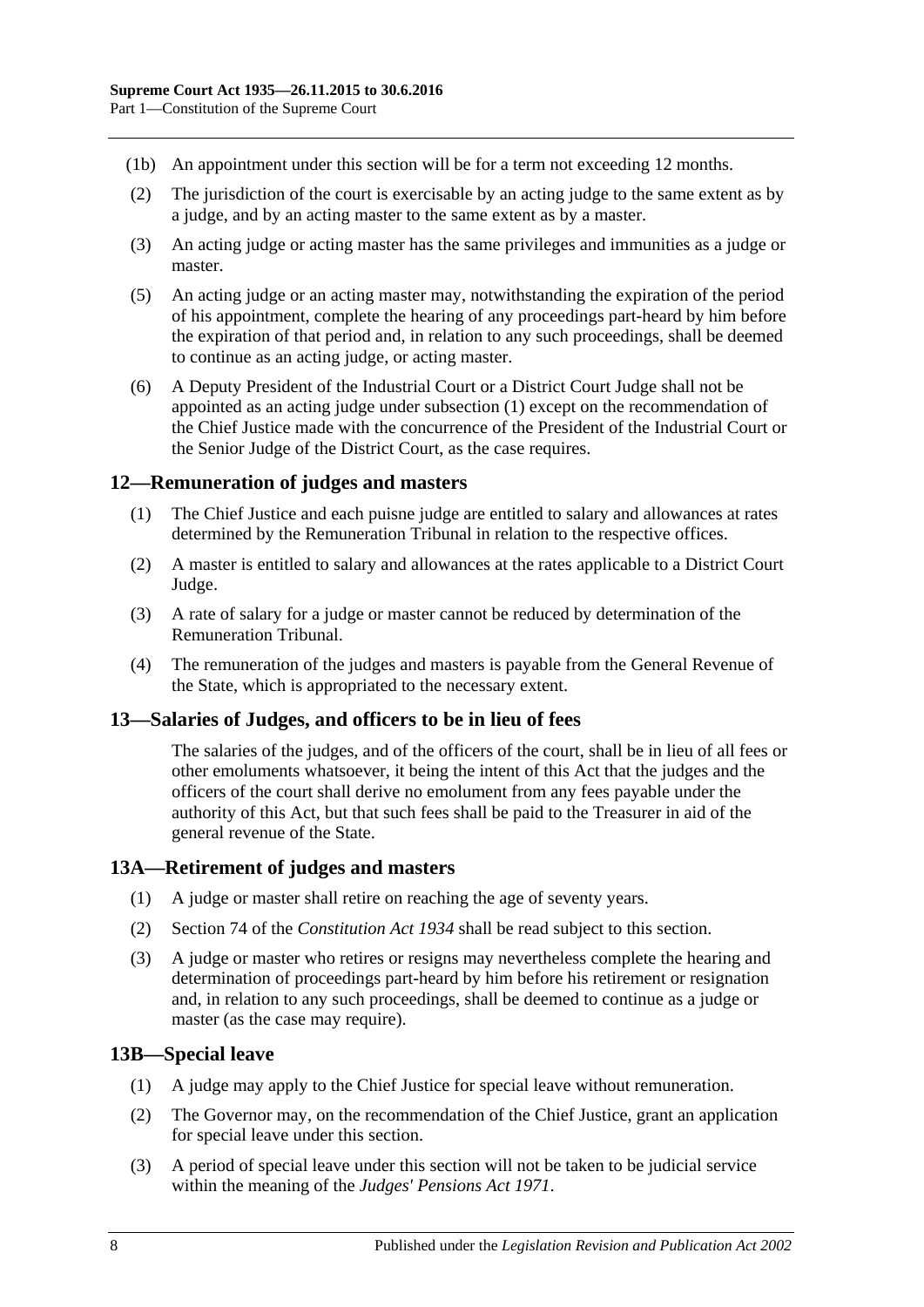### <span id="page-8-1"></span><span id="page-8-0"></span>**13H—Pre-retirement leave**

- (1) Subject to this section, the Governor may grant to any judge or master immediately prior to his retirement not more than six months leave of absence on full salary.
- <span id="page-8-2"></span>(2) Where a judge or master retires or resigns without taking any leave which had been or could have been granted to him under [subsection](#page-8-1) (1) of this section, the Governor may direct that a cash payment be made to him in lieu of the leave not so taken. The payment shall not exceed the amount of the salary of the judge or master for a period equal to the period of the leave not so taken, calculated at the rate at which he was being paid at the time of the retirement or resignation.
- (3) A direction under [subsection](#page-8-2) (2) of this section may be given before or after the retirement or resignation of the judge or master and a payment under that subsection may be made before or after that retirement or resignation.
- (4) If any judge or master dies before the commencement or during the currency of any leave granted or before such leave has been granted pursuant to [subsection](#page-8-1) (1) of this section the Governor may, in respect of the period of the leave so granted or the unexpired portion thereof, or in respect of the period of the leave which might have been granted (according to the circumstances of the case), pay to the dependants (if any) of such judge or master the amounts of salary which would have been payable to such judge or master himself if he had survived.
- (4a) If the judge or master died without leaving any dependants the Governor may pay the said amounts of salary to his personal representatives.
- (4b) Any question as to—
	- (a) whether there are any dependants in any particular case, or who are the dependants;
	- (b) what dependant or dependants shall be entitled to the benefit of payments made under this subsection, and in what proportions if more than one dependant,

shall be settled by the Governor, as he deems proper.

(4c) In this section—

*dependants* means those members of the family of a judge or master who were wholly or in part dependent upon his earnings at the time of his death;

*domestic partner*, in relation to a deceased judge or master, means a person declared under the *[Family Relationships Act](http://www.legislation.sa.gov.au/index.aspx?action=legref&type=act&legtitle=Family%20Relationships%20Act%201975) 1975* to have been the domestic partner of that judge or master (as the case may be) as at the date of his or her death;

*members of the family* includes spouse, domestic partner, parents, grandparents, step-parents, children, grandchildren, step-children, brothers, sisters, half-brothers and half-sisters;

*spouse*—a person is the spouse of another if they are legally married.

(5) Where leave is granted to any judge or master under this section, that judge or master may, at the commencement of such leave, be paid the total salary which would be payable to him during the currency of the leave.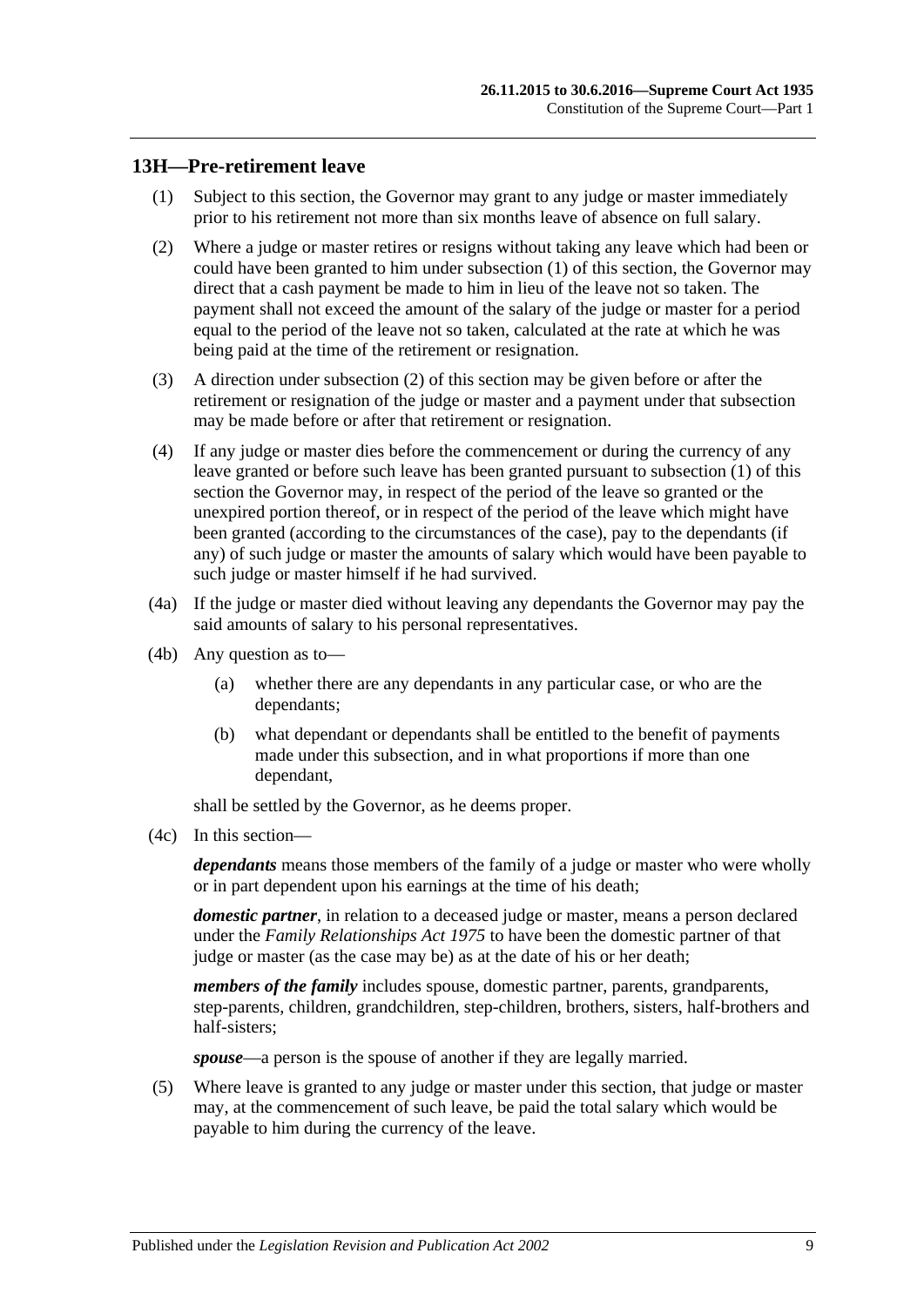(6) This section shall not apply to a master who was, immediately before the commencement of the *[Statutes Amendment \(Administration of Courts and Tribunals\)](http://www.legislation.sa.gov.au/index.aspx?action=legref&type=act&legtitle=Statutes%20Amendment%20(Administration%20of%20Courts%20and%20Tribunals)%20Act%201981)  Act [1981](http://www.legislation.sa.gov.au/index.aspx?action=legref&type=act&legtitle=Statutes%20Amendment%20(Administration%20of%20Courts%20and%20Tribunals)%20Act%201981)*, the master or a deputy master of the court.

### <span id="page-9-0"></span>**14—Certain interests not to disqualify**

A judge or master of the court shall not be incapable of acting in his judicial office in any proceeding by reason of his being one of several ratepayers or taxpayers or one of any other class of persons liable in common with others to contribute to or to be benefited by any rate or tax which may be increased, diminished or in any way affected by that proceeding.

### <span id="page-9-1"></span>**15—Seal of court**

- (1) The court shall continue to have and use a seal bearing a device or impression of the Royal Arms, within an exergue or label surrounding the same, and with the following inscription: "Supreme Court, South Australia"; and the said seal shall be kept in the custody of the registrar.
- (2) There shall also be kept and used such other seals as are required for the business of the court, and such seals shall be in such form and kept in such custody as the Chief Justice directs.
- (3) All documents and exemplifications and copies thereof purporting to be sealed with any such seal shall be receivable in evidence without further proof of the seal.

### <span id="page-9-2"></span>**16—Councils of judges to consider procedure and administration of justice**

The judges shall—

- (a) assemble once at least in every year for the purpose of considering the operation of this Act and of the rules of court for the time being in force, and also the working of the several offices, and the arrangements relative to the duties of the officers of the court respectively, and of inquiring and examining into any defects which appear to exist in the system of procedure or the administration of the law in the said court; and
- (b) report annually to the Attorney-General of the State what (if any) amendments it would, in their judgment, be expedient to make in this Act, or otherwise relating to the administration of justice, and what other provisions (if any) which cannot be carried into effect without the authority of Parliament, it would be expedient to make for the better administration of justice.

# <span id="page-9-4"></span><span id="page-9-3"></span>**Part 2—Jurisdiction and powers of the court**

# **Division 1—Jurisdiction**

### <span id="page-9-5"></span>**17—General jurisdiction**

- (1) The court shall be a court of law and equity.
- (2) There shall be vested in the court—
	- (a) the like jurisdiction, in and for the State, as was formerly vested in, or capable of being exercised by, all or any of the courts in England, following: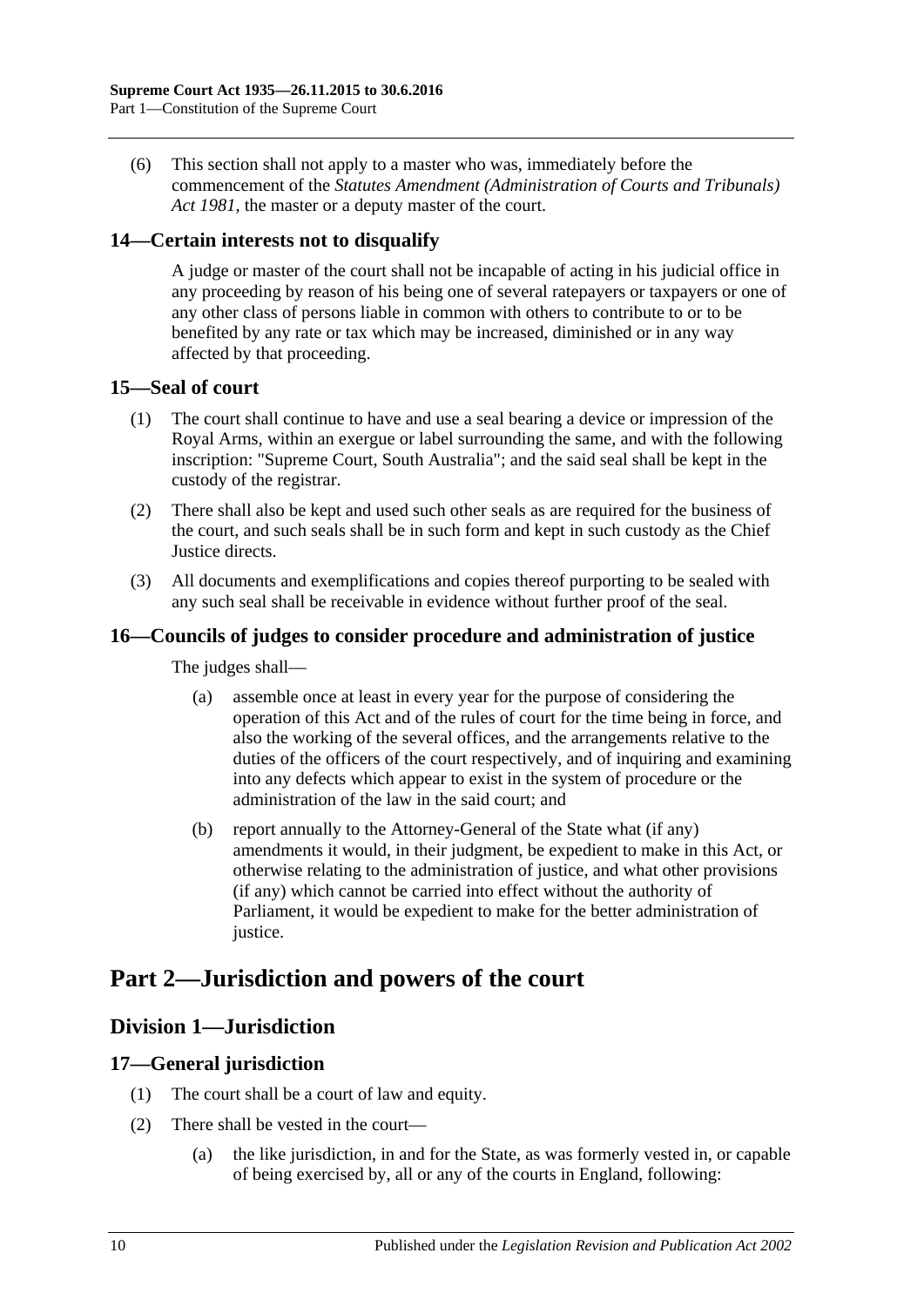- (i) The High Court of Chancery, both as a common law court and as a court of equity:
- (ii) The Court of Queen's Bench:
- (iii) The Court of Common Pleas at Westminster:
- (iv) The Court of Exchequer both as a court of revenue and as a court of common law:
- (v) The courts created by commissions of assize:
- (b) such other jurisdiction, whether original or appellate, as is vested in, or capable of being exercised by the court:
- (c) such other jurisdiction as is in this Act conferred upon the court.

### <span id="page-10-0"></span>**18—Probate jurisdiction**

The court shall, in relation to probates and letters of administration, have the following jurisdiction, that is to say:

- (a) The like voluntary and contentious jurisdiction and authority in and for the State in relation to the granting or revoking of probate of wills, and administration of the effects of deceased persons, as was vested in or exercisable by the Court of Probate established in England under the *[Court of](http://www.legislation.sa.gov.au/index.aspx?action=legref&type=act&legtitle=Court%20of%20Probate%20Act%201857)  [Probate Act](http://www.legislation.sa.gov.au/index.aspx?action=legref&type=act&legtitle=Court%20of%20Probate%20Act%201857) 1857*, together with full authority to hear and determine all questions relating to testamentary causes and matters:
- (b) The like jurisdiction and powers with respect to the real estate of deceased persons as it has with respect to the personal estate of deceased persons:
- (c) All probate jurisdiction which, under or by virtue of any enactment not repealed by this Act, is vested in or capable of being exercised by the court.

### <span id="page-10-1"></span>**19—Matrimonial jurisdiction**

There shall be vested in the court—

- (a) the like jurisdiction in relation to matrimonial causes and matters as was immediately before the commencement of the *[Matrimonial Causes Act](http://www.legislation.sa.gov.au/index.aspx?action=legref&type=act&legtitle=Matrimonial%20Causes%20Act%201857) 1857* vested in or exercisable by any ecclesiastical court or person in England in respect of divorce *a mensa et thoro*, nullity of marriage, jactitation of marriage or restitution of conjugal rights, and in respect of any matrimonial cause or matter except marriage licences:
- (b) all such jurisdiction in relation to matrimonial causes and matters as under or by virtue of any enactment not repealed by this Act, is vested in or capable of being exercised by the court.

# <span id="page-10-2"></span>**Division 2—Law and equity**

### <span id="page-10-3"></span>**20—Concurrent administration of law and equity**

In every civil cause or matter commenced in the court, law and equity shall be administered by the court according to the provisions of the seven sections of this Act next following.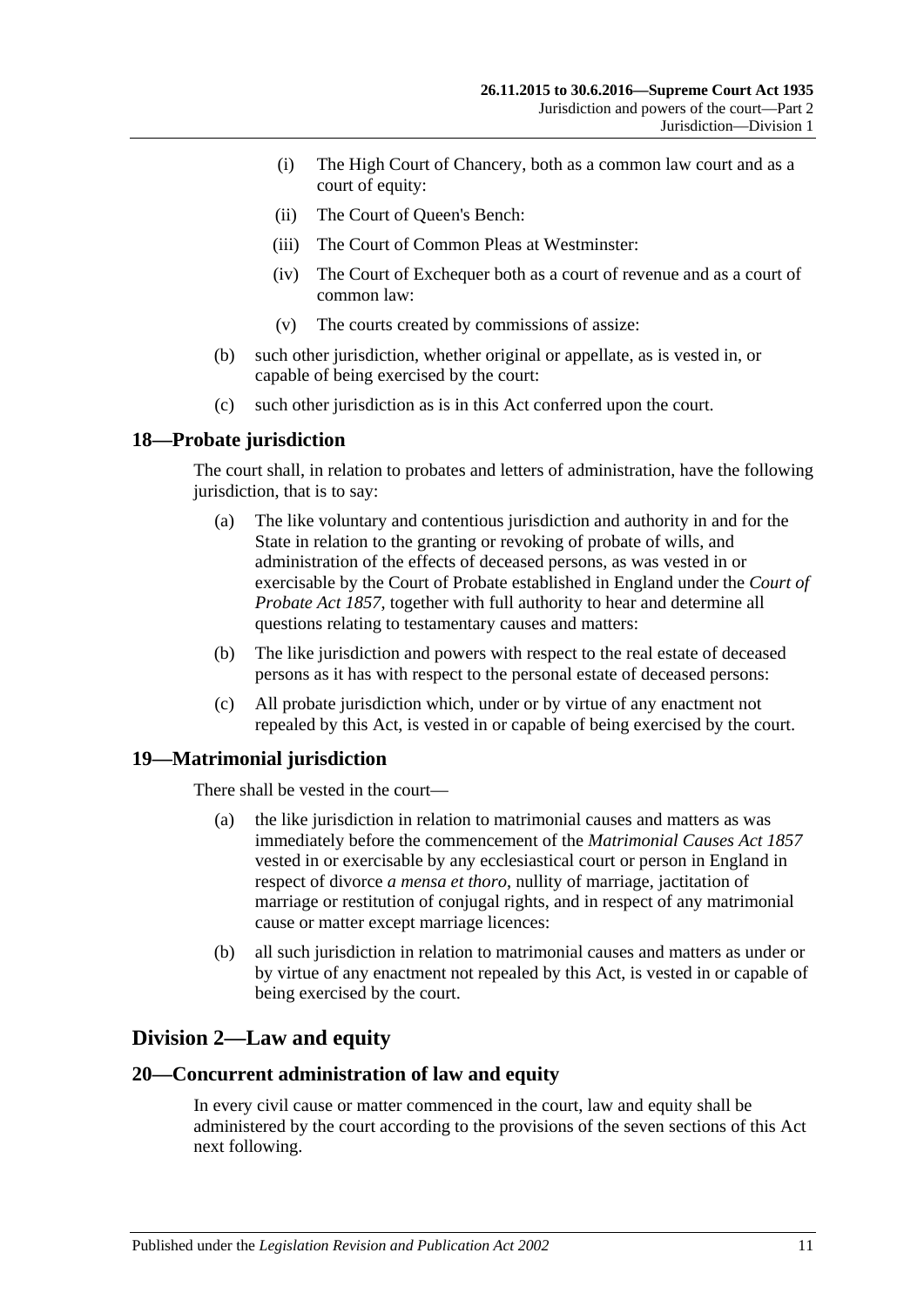# <span id="page-11-0"></span>**21—Equities of plaintiff**

If a plaintiff claims to be entitled to any equitable estate or right, or to relief upon any equitable ground against any deed, instrument, or contract, or against any right, title, or claim whatsoever, asserted by any defendant or respondent in the cause or matter, or to any relief founded upon a legal right which formerly could only have been given by the court in its equitable jurisdiction, the court shall give to the plaintiff the same relief as ought formerly to have been given by the court in its equitable jurisdiction in a suit or proceeding properly instituted for the like purpose.

### <span id="page-11-1"></span>**22—Equitable defences**

If a defendant claims to be entitled to any equitable estate or right, or to relief upon any equitable ground against any deed, instrument, or contract, or against any right, title, or claim asserted by any plaintiff in the cause or matter, or alleges any ground of equitable defence to any such claim of the plaintiff, the court shall give to every equitable estate, right, or ground of relief so claimed, and to every equitable defence so alleged the same effect by way of defence against the claim of the plaintiff as the court in its equitable jurisdiction ought formerly to have given if the same or the like matters had been relied on by way of defence in a suit or proceeding instituted in that court for the like purpose.

# <span id="page-11-2"></span>**23—Counter-claims and third parties**

- (1) The court shall have power to grant to any defendant, in respect of any equitable estate or right, or other matter of equity, and also in respect of any legal estate, right, or title claimed or asserted by him—
	- (a) all such relief against any plaintiff as the defendant has properly claimed by his pleading, and as the court or judge might have granted in any suit instituted for that purpose by the same defendant against the same plaintiff; and
	- (b) all such relief relating to or connected with the original subject of the cause or matter, and in like manner claimed against any other person, whether already a party to the same cause or matter or not, who has been duly served with notice in writing of such claim, pursuant to any rules of court, as might properly have been granted against that person if he had been made a defendant to a cause duly instituted by the same defendant for the like purpose.
- (2) Every person served with any such notice shall thenceforth be deemed a party to the cause or matter with the same rights in respect of his defence against the claim, as if he had been duly sued in the ordinary way by the defendant.

# <span id="page-11-3"></span>**24—Equities appearing incidentally**

The court shall recognise and take notice of all equitable estates, titles, and rights, and all equitable duties and liabilities appearing incidentally in the course of any cause or matter pending before it, in the same manner in which the said court in its equitable jurisdiction would formerly have recognised and taken notice of the same in any suit or proceeding duly instituted therein.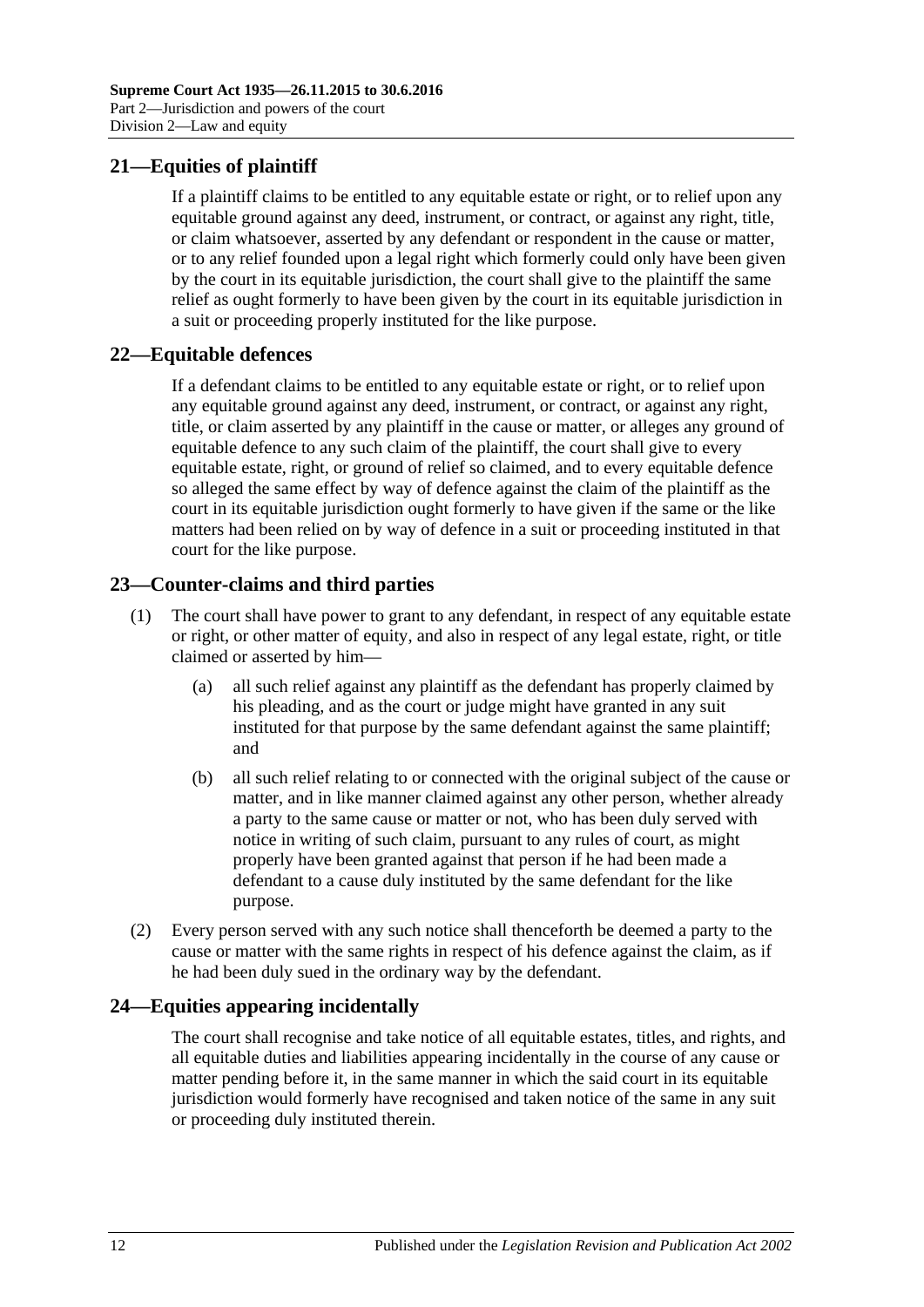### <span id="page-12-0"></span>**25—Defence instead of injunction or prohibition**

No cause or proceeding at any time pending in the court shall be restrained by prohibition or injunction, but every matter of equity on which an unconditional injunction against the prosecution of any such cause or proceeding might formerly have been obtained, may be relied on by way of defence thereto:

Provided that—

- (a) nothing in this Act shall disable the court, if it thinks fit, from directing a stay of proceedings in any cause or matter pending before it; and
- (b) any person, whether a party or not to any such cause or matter, who would formerly have been entitled to apply to the court, in any of its jurisdictions, to restrain the prosecution thereof, or who may be entitled to enforce, by attachment or otherwise, any judgment, decree, rule, or order, in contravention of which all or any part of the proceedings in such cause or matter may have been taken, shall be at liberty to apply to the court, in a summary way, for a stay of proceedings in the cause or matter, either generally or so far as may be necessary for the purposes of justice, and the court shall thereupon make such order as is just.

### <span id="page-12-1"></span>**26—Common law and statutory rights and duties**

Subject to the provisions of this Act for giving effect to equitable rights and other matters of equity, the court shall recognise and give effect to all legal claims and demands, and all estates, titles, rights, duties, obligations, and liabilities, existing by the common law, or by any custom, or created by any statute, in the same manner as those matters would formerly have been recognised and given effect to by the court in any branch of its jurisdiction.

### <span id="page-12-2"></span>**27—Court to do complete justice in cause so as to avoid multiplicity of suits**

The court in every cause or matter pending before it shall have power to grant, and shall grant, either absolutely or on such reasonable terms and conditions as it deems just, all such remedies whatsoever as any of the parties thereto may appear to be entitled to in respect of every legal or equitable claim properly brought forward by them respectively, in such cause or matter, so that, as far as possible, all matters so in controversy between the parties may be completely and finally determined, and all multiplicity of legal proceedings concerning any of such matters avoided.

### <span id="page-12-3"></span>**28—Rules of equity to prevail where in conflict with common law**

Subject to the express provisions of any other Act, in questions relating to the custody and education of infants, and generally in all matters not particularly mentioned in this Act in which there was formerly any conflict or variance between the rules of equity and the rules of common law with reference to the same matter, the rules of equity shall prevail in all the courts of the State, so far as the matters to which those rules relate, are cognizable by those courts.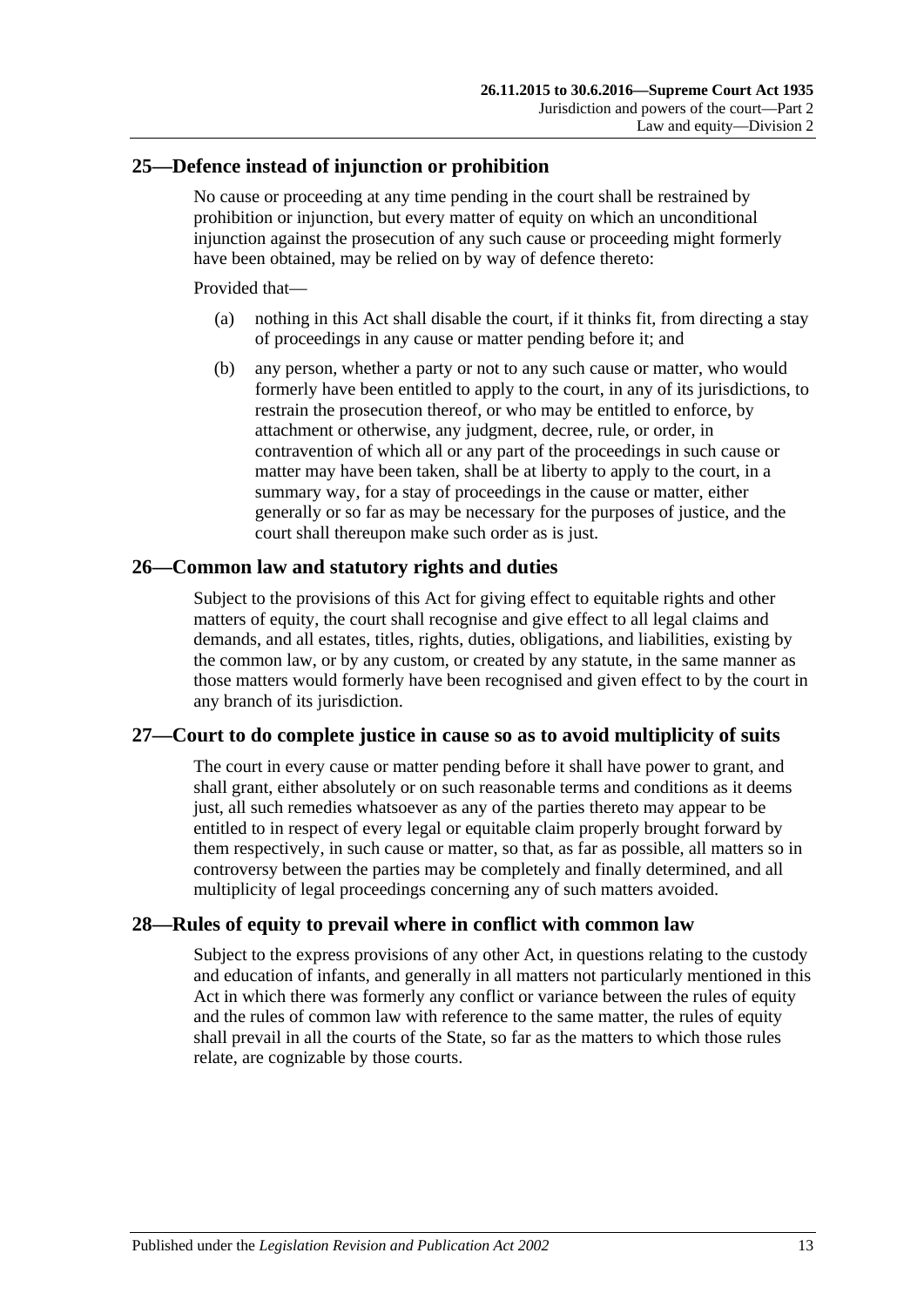# <span id="page-13-0"></span>**Division 3—Miscellaneous powers**

### <span id="page-13-1"></span>**29—Court may make orders to have effect of mandamus or injunction, and may appoint receivers**

- (1) The court may grant a mandamus, or an injunction, or appoint a receiver, by an interlocutory order in all cases in which it appears to the court to be just or convenient so to do.
- (2) Any such order may be made either unconditionally or upon such terms and conditions as the court thinks just.
- (3) If an application is made (whether before, or at, or after the hearing of any cause or matter for an injunction) to prevent any threatened or apprehended waste or trespass, the injunction may be granted, if the court thinks fit, whether the person against whom the order is sought is or is not in possession under any claim of title or otherwise, or (if out of possession) does or does not claim a right to do the act sought to be restrained under any colour of title, and whether the estates claimed by both or by either of the parties are legal or equitable.

### <span id="page-13-2"></span>**30—Damages in certain cases**

In any action arising out of the breach of any covenant, contract, or agreement, or instituted to prevent the commission or continuance of any wrongful act or for the specific performance of any covenant, contract, or agreement, the court shall have power to award damages to the party injured either in addition to or substitution for the injunction or specific performance, and those damages may be assessed by the court or in such manner as it directs.

### <span id="page-13-3"></span>**30A—Power to direct payment to infant**

Where in any action the court determines that a party (being an infant) is entitled to recover damages from another party, the court may by final or declaratory judgment finally determining the question of liability between the parties order payment of any amount or amounts of damages, direct to the plaintiff. Any acknowledgment or receipt in writing of any moneys paid on account of any such amount or amounts pursuant to a judgment under this section shall not if the court so orders be invalid merely on the ground that the person giving the same was under the age of twenty-one years at the time of his signing or giving the same.

### <span id="page-13-4"></span>**30B—Power to make interim assessment of damages**

- (1) Where in any action the court determines that a party is entitled to recover damages from another party, it shall be lawful for the court to enter declaratory judgment finally determining the question of liability between the parties, in favour of the party who is entitled to recover damages as aforesaid, and to adjourn the final assessment thereof.
- <span id="page-13-5"></span>(2) It shall be lawful for the court when entering declaratory judgment and for any judge of the court at any time or times thereafter—
	- (a) to make orders that the party held liable make such payment or payments on account of the damages to be assessed as to the court seems just; and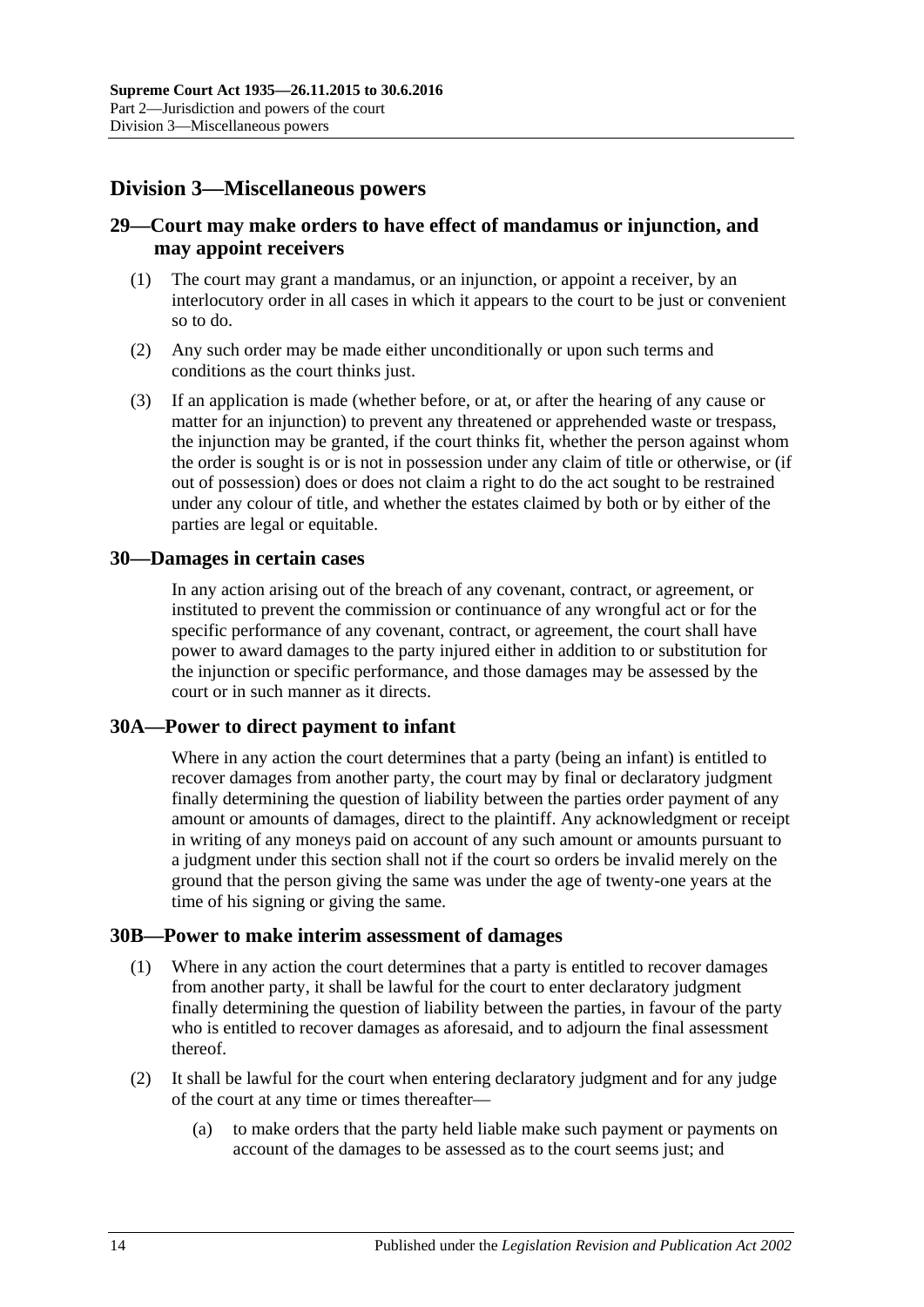(b) in addition to any such order or in lieu thereof, to order that the party held liable make periodic payments to the other party on account of the damages to be assessed during a stated period or until further order:

Provided, however, that where the declaratory judgment has been entered in an action for damages for personal injury, such payment or payments shall not include an allowance for pain or suffering or for bodily or mental harm (as distinct from pecuniary loss resulting therefrom) except where serious and continuing illness or disability results from the injury or except that, where the party entitled to recover damages is incapacitated or partially incapacitated for employment and being in part responsible for his injury is not entitled to recover the full amount of his present or continuing loss of earnings, or of any hospital, medical or other expenses resulting from his injury, the court may order payment or payments not to exceed such loss of earnings and expenses and such payment or payments may be derived either wholly or in part from any damages to which the party entitled to recover damages has, but for the operation of this proviso, established a present and immediate right or except where the judge is of opinion that there are special circumstances by reason of which this proviso should not apply.

- (3) Any order for payment of moneys on account of damages made hereunder may be enforced as a judgment of the court.
- (4) Where the court adjourns assessment of damages under this section, it may order the party held liable to make such payment into court or to give such security for payment of damages when finally assessed as it deems just.
- (5) When damages are finally assessed credit shall be given in the final assessment for all payments which have been made under this section and the final judgment shall state the full amount of damages, the total of all amounts already paid pursuant to this section and the amount of damages then remaining payable, and judgment shall be entered for the last-named amount.
- (6) Where the court adjourns assessment of damages under this section, any party to the proceedings may apply to any judge of the court at any time and from time to time—
	- (a) for an order that the court proceed to final assessment of the damages; or
	- (b) for the variation or termination of any order which may have been made for the making of periodic payments.

On the hearing of any such application the judge shall make such order as he considers just: Provided that, in an action for damages for personal injury, upon an application for an order that the court proceed to final assessment of damages, the Judge to whom such application is made shall not refuse such order if the medical condition of the party entitled to recover damages is such that neither substantial improvement nor substantial deterioration thereof is likely to occur or if a period of four years or more has expired since the date of the declaratory judgment unless the judge is of opinion that there are special circumstances by reason of which such assessment should not then be made.

(7) If it appears to the court that a person in whose favour declaratory judgment has been entered has without reasonable cause failed to undertake such reasonable medical or remedial treatment as his case might have required or require, it shall not award damages for such disability, pain or suffering as would have been remedied but for such failure.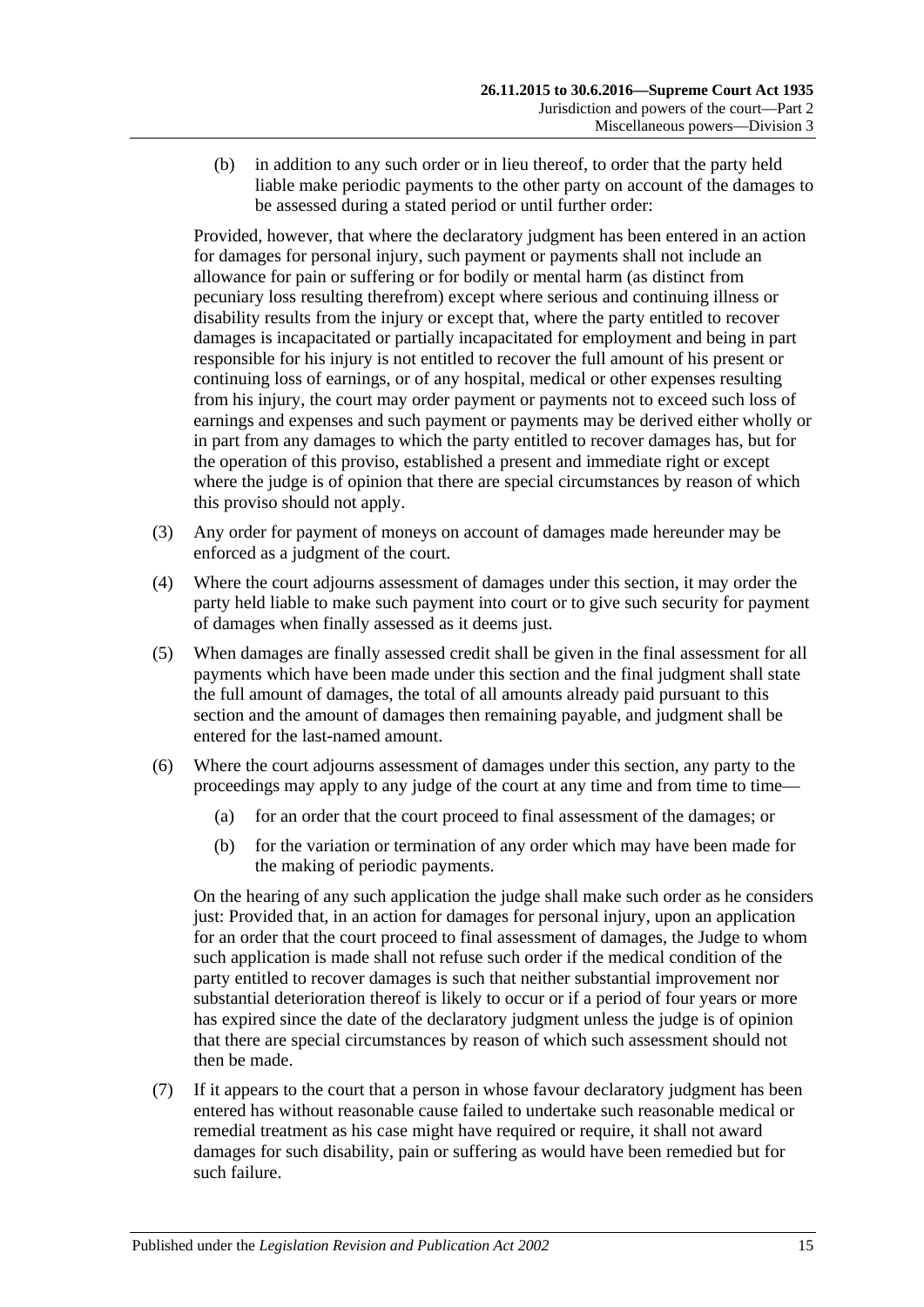- (8) If at any time it appears to a judge that a person in whose favour declaratory judgment has been entered and who is incapacitated or partially incapacitated for employment, is not sincerely or with the diligence which should be expected of him in the circumstances of his case, attempting to rehabilitate himself for employment any payment or payments under [subsection](#page-13-5) (2) of this section shall not include by way of allowance for loss of earnings a sum in excess of seventy-five per centum of such person's loss of earnings.
- <span id="page-15-0"></span> $(9)$
- (a) Notwithstanding anything in the *[Survival of Causes of Action Act](http://www.legislation.sa.gov.au/index.aspx?action=legref&type=act&legtitle=Survival%20of%20Causes%20of%20Action%20Act%201940) 1940*, when damages are finally assessed under this section for the benefit of the estate of a deceased person where the deceased person died after action brought and declaratory judgment has been entered in favour of such person, the damages finally assessed may include such damages in respect of any of the matters referred to in section 3 of that Act as the court deems proper.
- <span id="page-15-1"></span>(b) Where a party dies after declaratory judgment has been entered in his favour but before final assessment of his damages in circumstances which would have entitled any person to recover damages, *solatium* or expenses by action pursuant to Part 2 of the *[Wrongs Act](http://www.legislation.sa.gov.au/index.aspx?action=legref&type=act&legtitle=Wrongs%20Act%201936) 1936*, it shall be lawful for the executor or administrator of the deceased to proceed in the same action for the recovery of such damages, *solatium* or expenses for the benefit of such person notwithstanding the declaratory judgment or that the deceased has received moneys thereunder, provided, however, that in any such proceedings all moneys paid to the deceased pursuant to the declaratory judgment in excess of any actual and subsisting pecuniary loss resulting to him from the wrongful act of the party held liable shall be deemed to have been paid towards satisfaction of the damages, *solatium* or expenses awarded pursuant to the *[Wrongs Act](http://www.legislation.sa.gov.au/index.aspx?action=legref&type=act&legtitle=Wrongs%20Act%201936) 1936* and no further damages shall be payable in respect of the injury sustained by the deceased. In any proceedings hereunder, the declaratory judgment and any finding of fact made in the course of proceedings consequent thereupon shall enure as between the party held liable and the executor or administrator of the deceased.
- <span id="page-15-2"></span>(c) Where a party dies in the circumstances referred to in the preceding paragraph of this subsection except that the death of the deceased is not wholly attributable to the personal injury, the subject of the declaratory judgment, but was accelerated thereby, it shall be lawful for proceedings to be taken and for the court to assess damages, *solatium* or expenses as in the preceding paragraph but such damages, *solatium* or expenses shall be proportioned to the injury to the person for whom and for whose benefit the proceedings are taken resulting from such acceleration of death.
- (d) The court may, if the justice of a case so requires, assess damages under [paragraph](#page-15-0) (a) of this subsection notwithstanding the commencement or prosecution of proceedings under [paragraph](#page-15-1) (b) or [\(c\)](#page-15-2) of this subsection and the damages so assessed shall be for the benefit of the estate of the deceased and no damages shall be awarded under [paragraph](#page-15-1) (b) or [\(c\)](#page-15-2) of this subsection.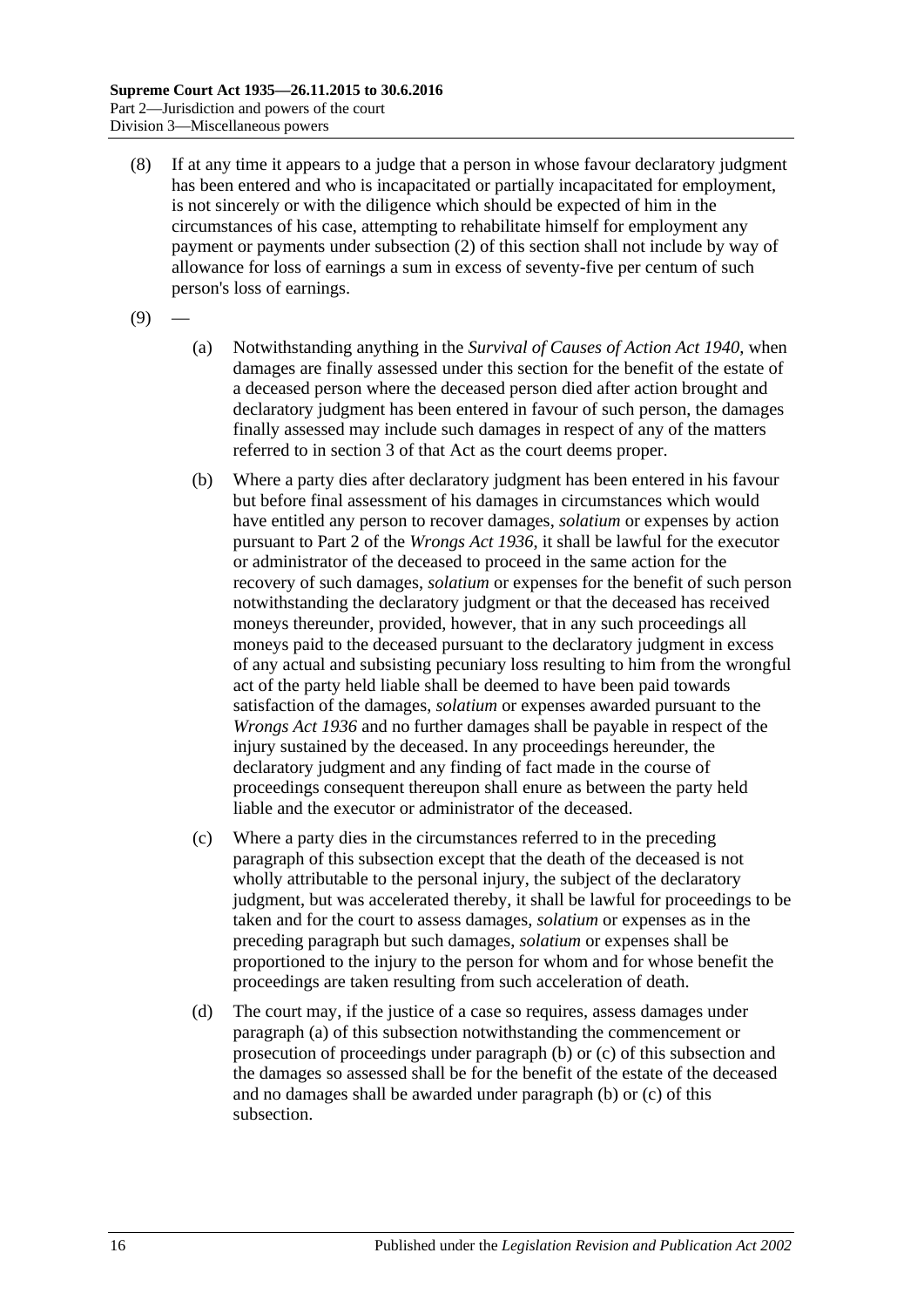(10) In the exercise of the powers conferred by this section the court shall have regard to the facts and circumstances of the particular case, as they exist from time to time, and any allowance, or the final assessment, as the case may be, shall be such as to the court may seem just and reasonable as compensation to the person actually injured or to his or her dependants as the case may be.

### <span id="page-16-0"></span>**30BA—Consent orders for structured settlements**

In an action for damages for personal injury, the court may, with the consent of the parties, make an order for damages to be paid wholly or in part in the form of periodic payments, by way of an annuity or otherwise, instead of in a lump sum.

### <span id="page-16-1"></span>**30C—Power to award interest**

- (1) Unless good cause is shown to the contrary, the court shall, upon the application of a party in favour of whom a judgment for the payment of damages, compensation or any other pecuniary amount has been, or is to be, pronounced, include in the judgment an award of interest in favour of the judgment creditor in accordance with the provisions of this section.
- <span id="page-16-2"></span>(2) The interest—
	- (a) will be calculated at a rate fixed by the court; and
	- (b) will be calculated in respect of a period fixed by the court (which must, however, in the case of a judgment given on a liquidated claim, be the period running from when the liability to pay the amount of the claim fell due to the date of judgment unless the court otherwise determines); and
	- (c) is payable, in accordance with the court's determination, in respect of the whole or part of the amount for which judgment is given.
- (3) Where a party to any proceedings before the court is entitled to an award of interest under this section, the court may, in the exercise of its discretion, and without proceeding to calculate the interest to which that party may be entitled in accordance with [subsection](#page-16-2) (2) of this section, award a lump sum in lieu of that interest.
- (4) This section does not—
	- (a) authorise the award of interest upon interest; or
	- (ab) authorise the award of interest upon exemplary or punitive damages; or
	- (b) apply in relation to any sum upon which interest is recoverable as of right by virtue of an agreement or otherwise; or
	- (c) affect the damages recoverable upon the dishonour of a negotiable instrument; or
	- (d) authorise the award of any interest otherwise than by consent upon any sum for which judgment is pronounced by consent; or
	- (e) limit the operation of any other enactment or rule of law providing for the award of interest.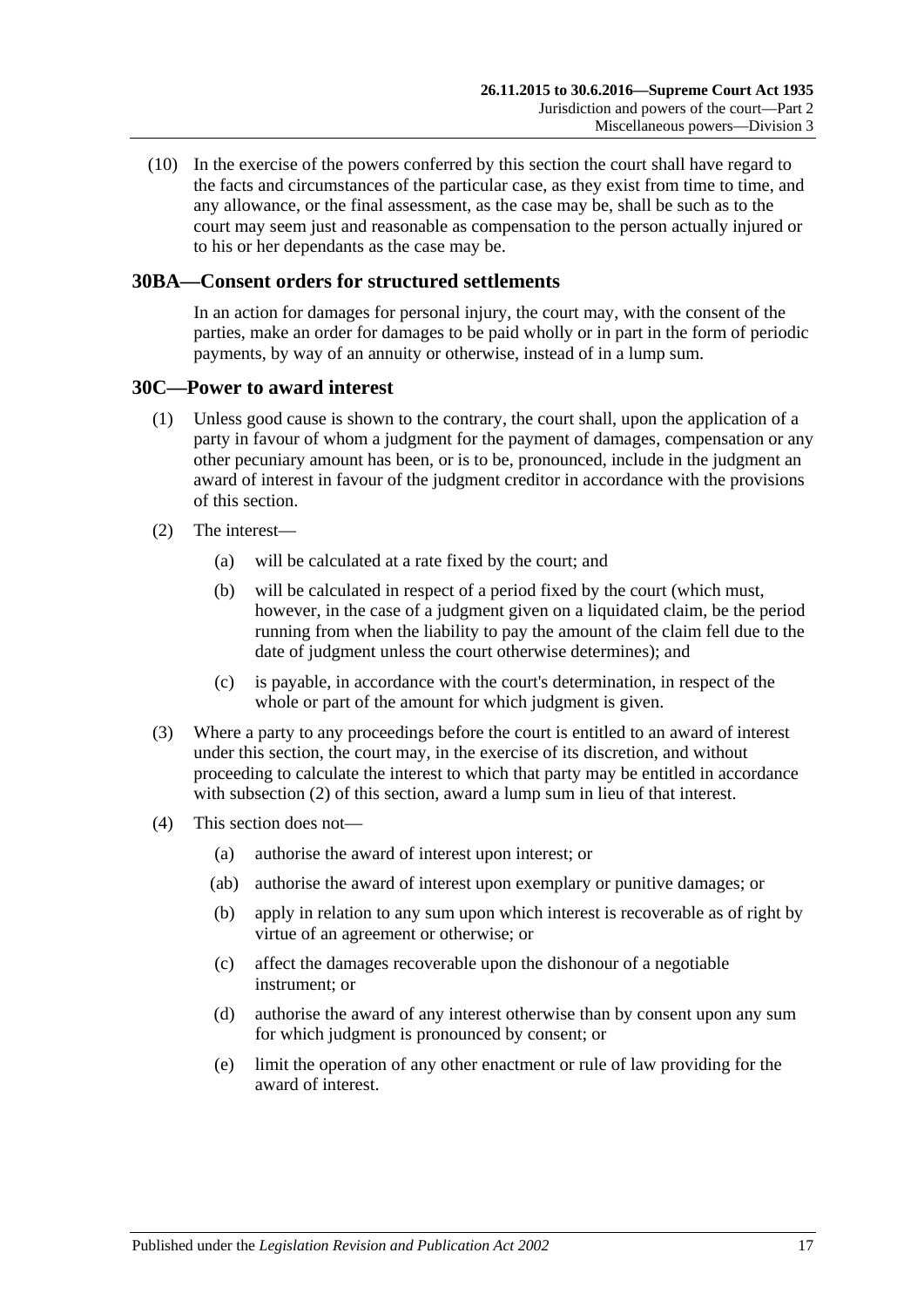### <span id="page-17-0"></span>**31—Declaratory orders**

No action or proceeding shall be open to objection on the ground that a merely declaratory judgment or order is sought thereby, and the court shall have power to make binding declarations of right whether any consequential relief is or could be claimed or not.

### <span id="page-17-1"></span>**32—Court may order mortgage instead of sale in certain cases**

In any proceeding in which the court has power to order a sale of any real or personal property, the court shall have power, instead of ordering a sale, to make such order, as is just and convenient, for a mortgage of the property, with power of sale to the mortgagee; and, for the purpose of perfecting such mortgage, to order the execution of all deeds and documents in the same manner as in the case of a sale of property.

### <span id="page-17-2"></span>**34—Court may direct sale of mortgaged property etc**

In any action for the foreclosure of the equity of redemption in any mortgaged property, and upon the request of the mortgagee, or of any subsequent encumbrancer, or of the mortgagor, or any person claiming under any such person, the court may direct a sale of the property, or a transfer of the mortgage debt and security, instead of a foreclosure of the equity of redemption, on such terms as the court thinks fit, and, if the court thinks fit, without previously determining the priorities of encumbrances, or giving the usual or any time to redeem: Provided that if the request is made by any subsequent encumbrancer, or by the mortgagor, or by any person claiming under such encumbrancer or mortgagor, no such sale shall be directed without the consent of the mortgagee or the persons claiming under him, unless the party making such request deposits in court a reasonable sum of money, to be fixed by the court, for the purpose of securing the performance of such terms as may be imposed on the party making such request.

### <span id="page-17-3"></span>**35—Power to require attendance of witnesses and production of evidentiary material**

- <span id="page-17-4"></span>(1) The court may, on the application of a party to proceedings or on its own initiative, issue a subpoena requiring a person to appear before the court at a specified time and place to give evidence or to produce evidentiary material (or both).
- (2) A subpoena to produce evidentiary material may, instead of providing for production of the material before the court, provide for production of the material to an officer of the court nominated in the subpoena.
- $(3)$  If—
	- (a) a person fails to comply with a subpoena under [subsection](#page-17-4) (1); or
	- (b) there are grounds for believing that, if such a subpoena were issued, a person would not comply with it,

the court may issue a warrant to have the person arrested and brought before the court.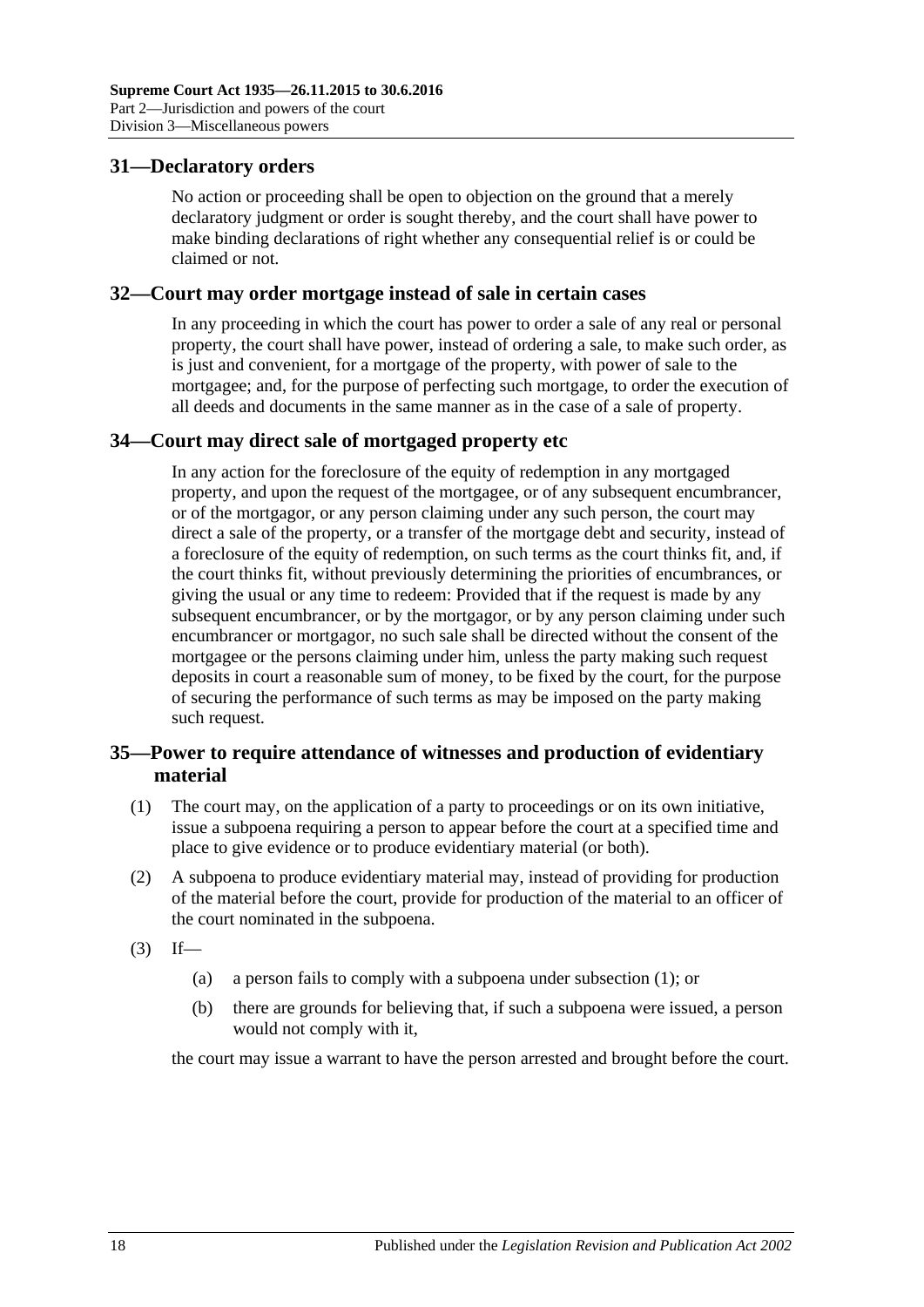### <span id="page-18-0"></span>**36—Appointment of commissioners for taking affidavits**

- (1) Any two or more judges of the court of whom the Chief Justice shall be one, may by commission under the seal of the court from time to time empower such persons as they think fit and necessary, whether within or outside the State, to take all such affidavits as any person desires to make before any person so empowered in or concerning any cause, matter or thing pending in the court.
- (2) Every person so appointed shall be a commissioner for taking oaths in all causes and matters whatsoever in every jurisdiction of the court.

### <span id="page-18-1"></span>**38—Inspection of property in legal proceedings**

- (1) For the purpose of any proceeding therein, the court may order a view or inspection of any land or chattel, and any judge, juryman, or other person authorised by the order, may enter on any land or premises which it is necessary or convenient to enter on for the purpose of such inspection.
- (2) Every person in possession of any such land or premises shall allow such entry for the purposes aforesaid, and in case of any obstruction or refusal of such entry, the person or persons so obstructing or refusing such entry, shall be deemed guilty of a contempt of court, and be liable to punishment accordingly.

### <span id="page-18-2"></span>**39—Vexatious proceedings**

- (1) If, on the application of the Attorney-General or any other interested person, the court is satisfied that a person has persistently instituted vexatious proceedings, the court may make either or both of the following orders:
	- (a) an order prohibiting the person by whom the vexatious proceedings were instituted from instituting further proceedings, or further proceedings of a particular class, without permission of the court;
	- (b) an order staying proceedings already instituted by that person.
- (2) Where it appears to a prescribed court that there are proper grounds for an application under this section, it may refer the matter to the Attorney-General for consideration.
- (3) An order under this section remains in force (subject to variation by the court)—
	- (a) if a period for the operation of the order is fixed—until the expiration of that period or the revocation of the order (whichever first occurs);
	- (b) if no such period is fixed—until revocation of the order.
- (4) Where an order is made under this section, a copy of the order must be published in the Gazette.
- (5) For the purposes of this section, proceedings are vexatious—
	- (a) if instituted to harass or annoy, to cause delay, or for any other ulterior purpose; or
	- (b) if instituted without reasonable ground.
- (6) In this section—

### *prescribed court* means—

(a) the Supreme Court; or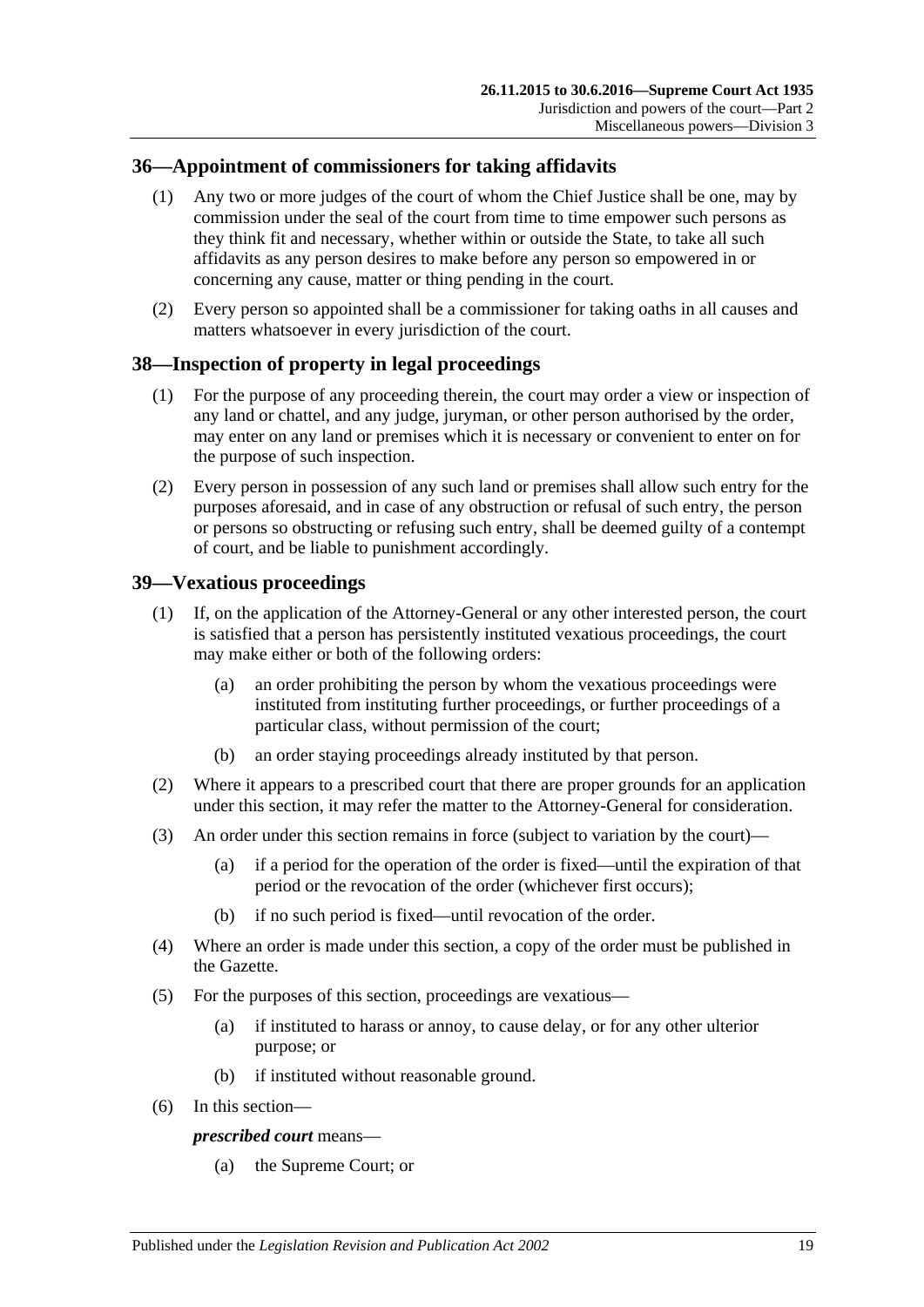- (b) any other court of the State; or
- (c) the South Australian Employment Tribunal; and
- (d) any other tribunal of the State prescribed by the regulations;

*proceedings* means civil or criminal proceedings instituted in a prescribed court.

### <span id="page-19-0"></span>**40—Power of court with regard to costs**

- (1) Subject to the express provisions of this Act, and to the rules of court, and to the express provisions of any other Act whenever passed, the costs of and incidental to all proceedings in the court, including the administration of estates and trusts, shall be in the discretion of the court or judge, and the court or judge shall have full power to determine by whom and to what extent such costs are to be paid.
- $(2)$  If—
	- (a) an action for the recovery of damages or any other monetary sum is brought in the court; and
	- (b) the action might have been brought in the District Court; and
	- (c) the plaintiff recovers less than an amount fixed by the rules for the purposes of this paragraph,

no order for costs will be made in favour of the plaintiff unless the court is of the opinion that it is just, in the circumstances of the case, that the plaintiff should recover the whole or part of the costs of action.

### <span id="page-19-1"></span>**41—Power to revive orders on abatement of cause**

When any judgment or order for the payment of any costs or money has been made in any cause or matter, and the suit afterwards becomes abated, it shall be lawful for the court or a judge, upon the application of any person interested under the judgment or order, to make an order reviving the cause or matter, and permitting the applicant to prosecute and enforce the judgment or order, upon such terms (if any) as the court or judge thinks fit.

# <span id="page-19-2"></span>**Part 3—Sittings and distribution of business**

### <span id="page-19-3"></span>**42—Abolition of terms**

The division of the legal year into terms is abolished as far as relates to the administration of justice, and there shall be no terms applicable to any sitting or business of the court.

### <span id="page-19-4"></span>**43—Reference to terms for computing time**

In all cases in which the terms, into which the legal year was formerly divided, are used as a measure for determining the time at or within which any act is required to be done, those terms may continue to be referred to for the same or the like purpose, unless provision is otherwise made by law.

### <span id="page-19-5"></span>**44—Sitting in vacation**

Provision shall be made by rules of court for the hearing during vacation of all such applications as require to be immediately or promptly heard.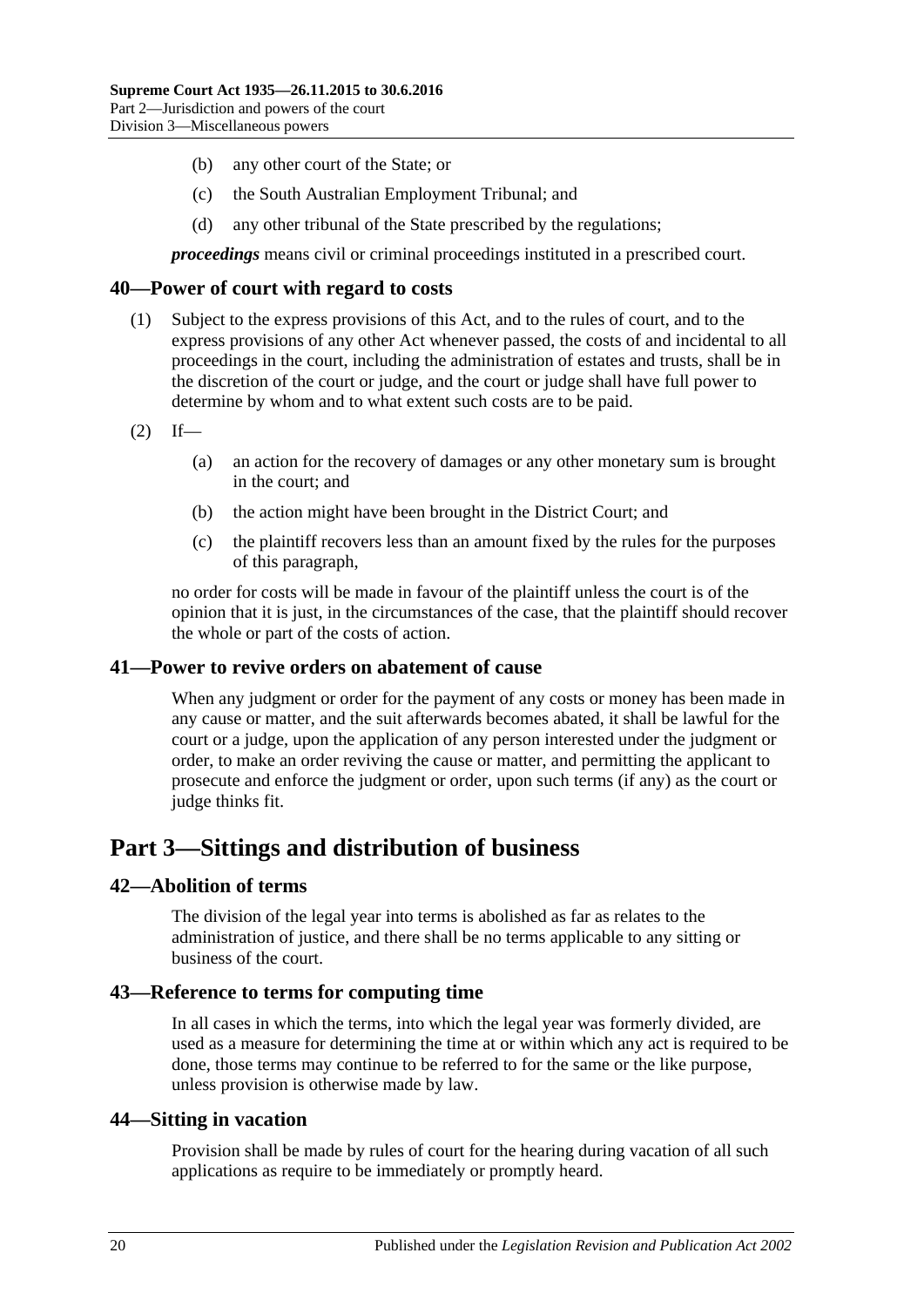### <span id="page-20-0"></span>**45—Time and place of sittings**

- (1) The court may sit at any time (including a Sunday).
- (2) The court may sit at any place (either within or outside the State).
- (3) The court will sit at such times and places as the Chief Justice may direct.
- (4) Registries of the court will be maintained at such places as the Governor may determine.

### <span id="page-20-1"></span>**46—Adjournment from time to time and place to place**

The court may—

- (a) adjourn proceedings from time to time and from place to place; or
- (b) adjourn proceedings to a time, or a time and place, to be fixed; or
- (c) order the transfer of proceedings from place to place.

#### <span id="page-20-2"></span>**46A—Sittings in open court or in chambers**

Subject to any provision of an Act or any rule to the contrary, the court's proceedings must be open to the public.

#### <span id="page-20-3"></span>**46B—Sittings required by proclamation**

The Governor may, by proclamation, require that sittings of the court (other than civil sittings) be held with a specified frequency in specified parts of the State.

### <span id="page-20-4"></span>**47—Power to sit in several jurisdictions at one time**

Any two or more of the judges may sit at the same time, as separate courts or divisions of the court, for the despatch of its business, either in the same jurisdiction or in different jurisdictions, and, in particular, the Full Court may sit in more than one division.

### <span id="page-20-5"></span>**48—Jurisdiction of Full Court, single judge and master**

- (1) Subject to any express enactment, and to the rules of court, the jurisdiction vested in, or exercisable by the court, shall be exercisable either by the Full Court or by a single judge sitting in court.
- (2) However—
	- (a) the Full Court shall hear and determine—
		- (i) all applications for new trials;
		- (ii) all appeals from a single judge whether sitting in court or chambers;
		- (iii) all rules and orders to show cause returnable before the Full Court:
		- (iv) all questions of law referred to or reserved for the consideration of, or directed to be argued before the Full Court;
		- (v) all trials at bar;
		- (vi) all causes and matters which are required by the rules of court, or by the express provision of any other Act, to be heard or determined by the Full Court;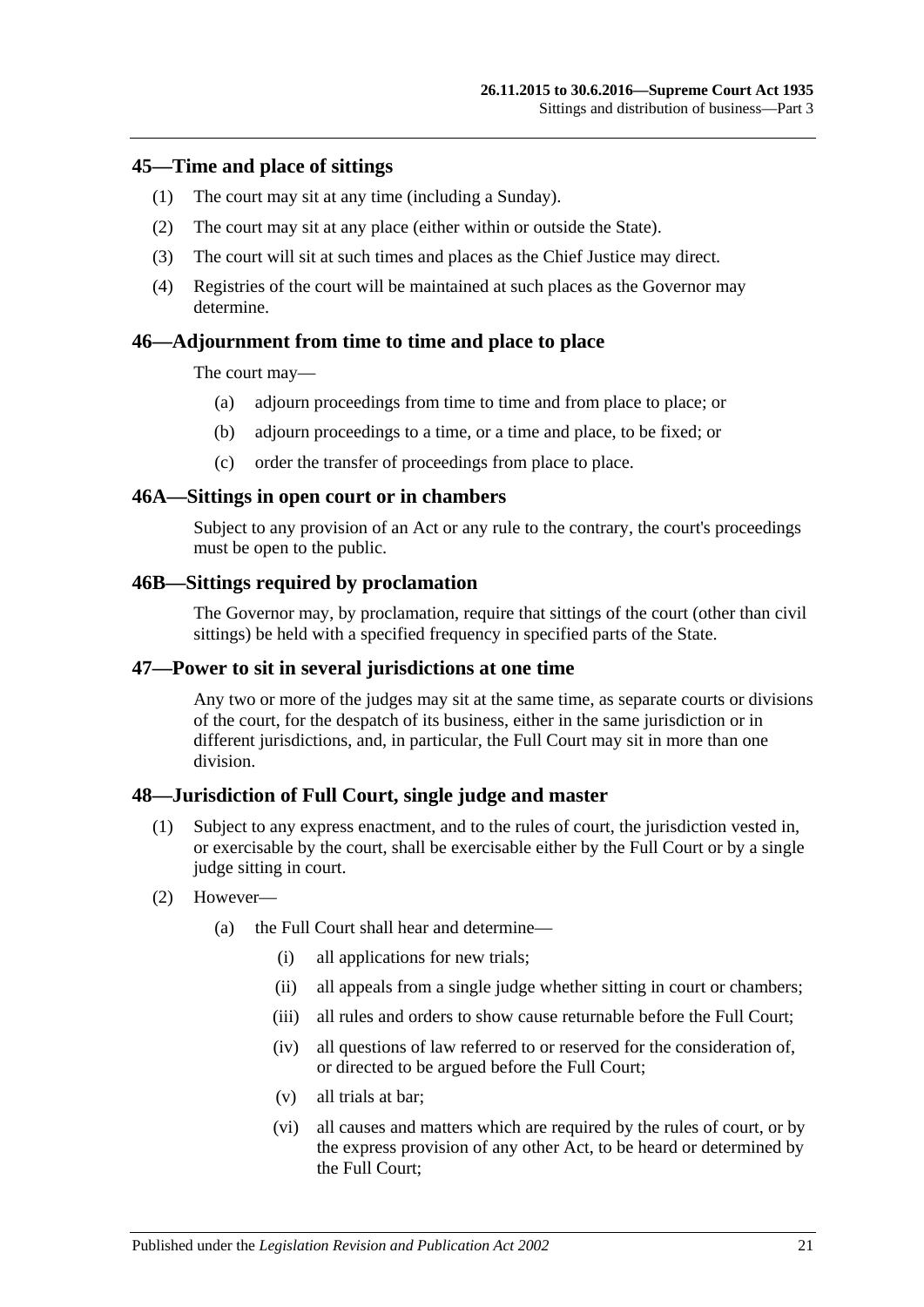- (b) the jurisdiction of the court may be exercised by a judge in chambers in all such causes or matters, and in all such proceedings in any cause or matter, as are authorised by statute or by the rules or practice of the court;
- (c) the jurisdiction of the court may be exercised by a master to the extent authorised by this Act or any other Act, or by rules of court made under this Act or any other Act.
- <span id="page-21-3"></span>(3) Subject to [subsection](#page-21-2) (4) and to the rules of court, where any Act provides that 1 or more of the following powers relating to appeals are exercisable by the Full Court, the power may, instead, be exercised by any judge of the Supreme Court in the same manner as the Full Court and subject to the same provisions:
	- (a) the power to give permission to appeal;
	- (b) the power to extend the time within which notice of appeal, or of an application for permission to appeal, may be given;
	- (c) the power to allow the appellant to be present at any proceedings in cases where he or she is not entitled to be present without permission;
	- (d) the power to admit an appellant to bail and to direct that time spent in custody by an appellant pending determination of an appeal be counted as part of a term of imprisonment.
- <span id="page-21-2"></span>(4) If a judge refuses an application by an appellant to exercise any power of a kind referred to in [subsection](#page-21-3) (3) in his or her favour, the appellant is entitled to have the application determined by the Full Court.

# <span id="page-21-0"></span>**49—Questions of law reserved for Full Court**

- (1) The court constituted of a single judge or a master may reserve a question of law for the consideration of the Full Court.
- (2) Subject to any express enactment the like powers may be exercised in relation to any appeal or matter whatsoever, which comes before a judge, under any enactment by which a judge of the court is designated as the judge, arbitrator, or person appointed to hear and determine the appeal or matter, notwithstanding that the determination of the judge is expressed to be final or without appeal.

### <span id="page-21-1"></span>**50—Appeals**

- (1) Subject to this section—
	- (a) an appeal lies to the Full Court against a judgment of the court constituted of a single judge; and
	- (b) an appeal lies against a judgment of the court constituted of a master.
- (2) An appeal against a judgment of a master lies, if the rules so provide, to the Full Court and otherwise to the court constituted of a single judge.
- (3) No appeal lies against—
	- (a) an order allowing an extension of time to appeal from a judgment; or
	- (b) an order giving unconditional permission to defend an action; or
	- (c) a judgment that is, by statute, under the rules, or by agreement of the parties, final and without appeal.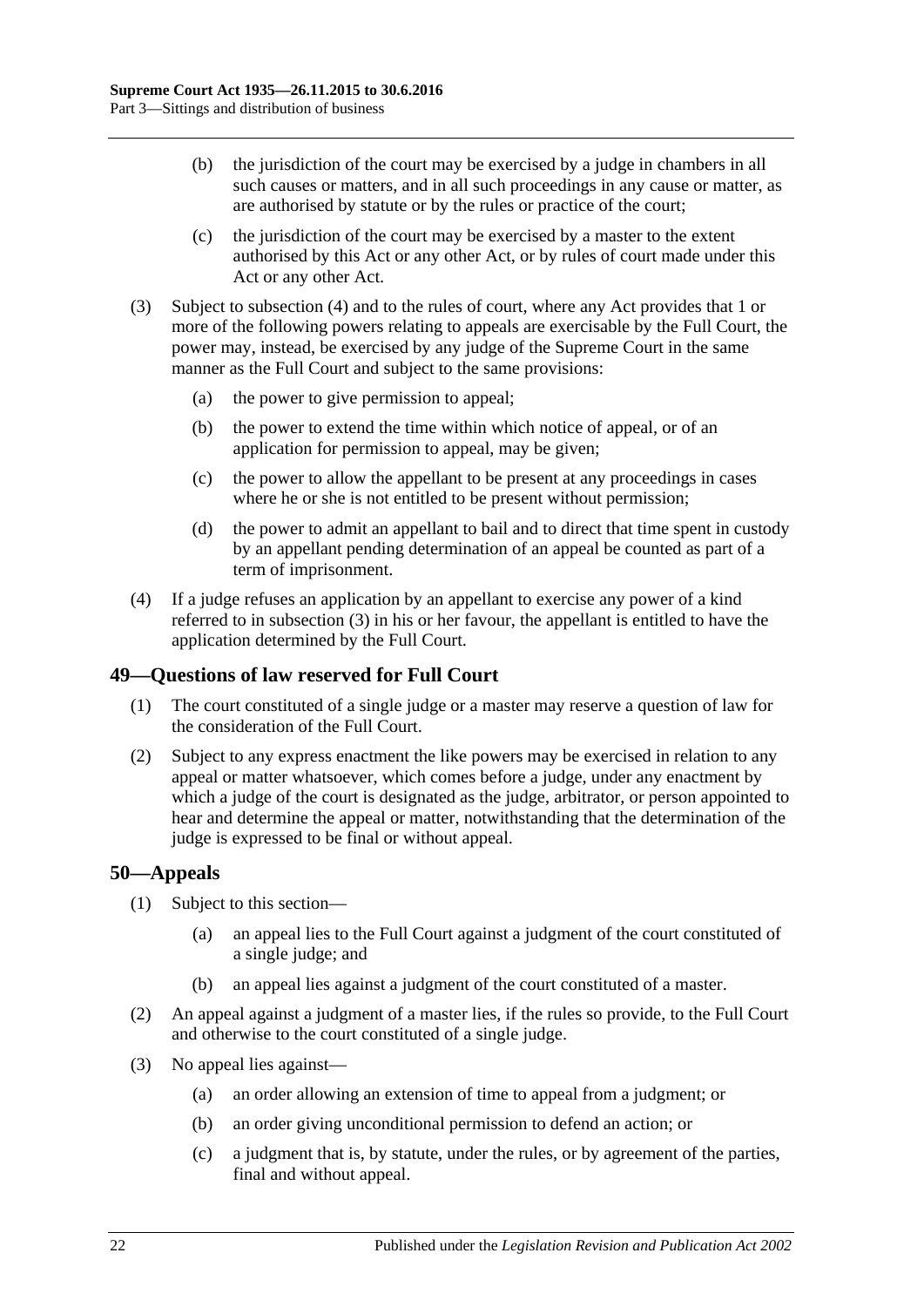- (4) An appeal lies only with the permission of the court—
	- (a) from a judgment of any of the following classes:
		- (i) a judgment given by consent of the parties;
		- (ii) a judgment given by a single judge on appeal from a judgment of the Magistrates Court; or
	- (b) if the rules provide that the appeal lies by permission of the court.
- (5) The rules cannot, however, require the court's permission for an appeal if the judgment under appeal—
	- (a) denies, or imposes conditions on, a right to defend an action; or
	- (b) deals with the liberty of the subject or the custody of an infant; or
	- (c) grants or refuses relief in the nature of an injunction or the appointment of a receiver; or
	- (d) is a declaration of liability or a final assessment of damages under [section](#page-13-4) 30B; or
	- (e) makes a final determination of a substantive right.

#### **Exception—**

If a judgment is given by a single judge on appeal from some other court or tribunal, the rules may require the court's permission for a further appeal to the Full Court even though the judgment makes a final determination of a substantive right.

(6) In this section—

#### *judgment* includes—

- (a) an order or direction; and
- (b) a decision not to make an order or direction.

# <span id="page-22-0"></span>**Part 3A—The Land and Valuation Court**

### <span id="page-22-1"></span>**62A—Interpretation**

In this Part, unless the contrary intention appears—

*the Court* means the Land and Valuation Court constituted under this Part;

*the complementary amending Acts* means the *[Crown Lands Act Amendment](http://www.legislation.sa.gov.au/index.aspx?action=legref&type=act&legtitle=Crown%20Lands%20Act%20Amendment%20Act%201969)  Act [1969](http://www.legislation.sa.gov.au/index.aspx?action=legref&type=act&legtitle=Crown%20Lands%20Act%20Amendment%20Act%201969)*, the *[Encroachments Act Amendment Act](http://www.legislation.sa.gov.au/index.aspx?action=legref&type=act&legtitle=Encroachments%20Act%20Amendment%20Act%201969) 1969*, the *[Highways Act Amendment](http://www.legislation.sa.gov.au/index.aspx?action=legref&type=act&legtitle=Highways%20Act%20Amendment%20Act%201969)  Act [1969](http://www.legislation.sa.gov.au/index.aspx?action=legref&type=act&legtitle=Highways%20Act%20Amendment%20Act%201969)*, the *[Land Settlement \(Development Leases\) Act Amendment Act](http://www.legislation.sa.gov.au/index.aspx?action=legref&type=act&legtitle=Land%20Settlement%20(Development%20Leases)%20Act%20Amendment%20Act%201969) 1969*, the *[Land Tax Act Amendment Act](http://www.legislation.sa.gov.au/index.aspx?action=legref&type=act&legtitle=Land%20Tax%20Act%20Amendment%20Act%201969) 1969*, the *[Law of Property Act Amendment Act](http://www.legislation.sa.gov.au/index.aspx?action=legref&type=act&legtitle=Law%20of%20Property%20Act%20Amendment%20Act%201969) 1969*, the *[Local Government Act Amendment Act](http://www.legislation.sa.gov.au/index.aspx?action=legref&type=act&legtitle=Local%20Government%20Act%20Amendment%20Act%201969) 1969*, the *Pastoral [Act Amendment](http://www.legislation.sa.gov.au/index.aspx?action=legref&type=act&legtitle=Pastoral%20Act%20Amendment%20Act%201969)  Act [1969](http://www.legislation.sa.gov.au/index.aspx?action=legref&type=act&legtitle=Pastoral%20Act%20Amendment%20Act%201969)*, the *[Planning and Development Act Amendment Act](http://www.legislation.sa.gov.au/index.aspx?action=legref&type=act&legtitle=Planning%20and%20Development%20Act%20Amendment%20Act%201969) 1969*, the *[Renmark](http://www.legislation.sa.gov.au/index.aspx?action=legref&type=act&legtitle=Renmark%20Irrigation%20Trust%20Act%20Amendment%20Act%201969)  [Irrigation Trust Act Amendment Act](http://www.legislation.sa.gov.au/index.aspx?action=legref&type=act&legtitle=Renmark%20Irrigation%20Trust%20Act%20Amendment%20Act%201969) 1969*, the *[Sewerage Act Amendment Act](http://www.legislation.sa.gov.au/index.aspx?action=legref&type=act&legtitle=Sewerage%20Act%20Amendment%20Act%201969) 1969*, the *[South-Eastern Drainage Act Amendment Act](http://www.legislation.sa.gov.au/index.aspx?action=legref&type=act&legtitle=South-Eastern%20Drainage%20Act%20Amendment%20Act%201969) 1969*, the *[Water Conservation Act](http://www.legislation.sa.gov.au/index.aspx?action=legref&type=act&legtitle=Water%20Conservation%20Act%20Amendment%20Act%201969)  [Amendment Act](http://www.legislation.sa.gov.au/index.aspx?action=legref&type=act&legtitle=Water%20Conservation%20Act%20Amendment%20Act%201969) 1969* and the *[Waterworks Act Amendment Act](http://www.legislation.sa.gov.au/index.aspx?action=legref&type=act&legtitle=Waterworks%20Act%20Amendment%20Act%201969) 1969*.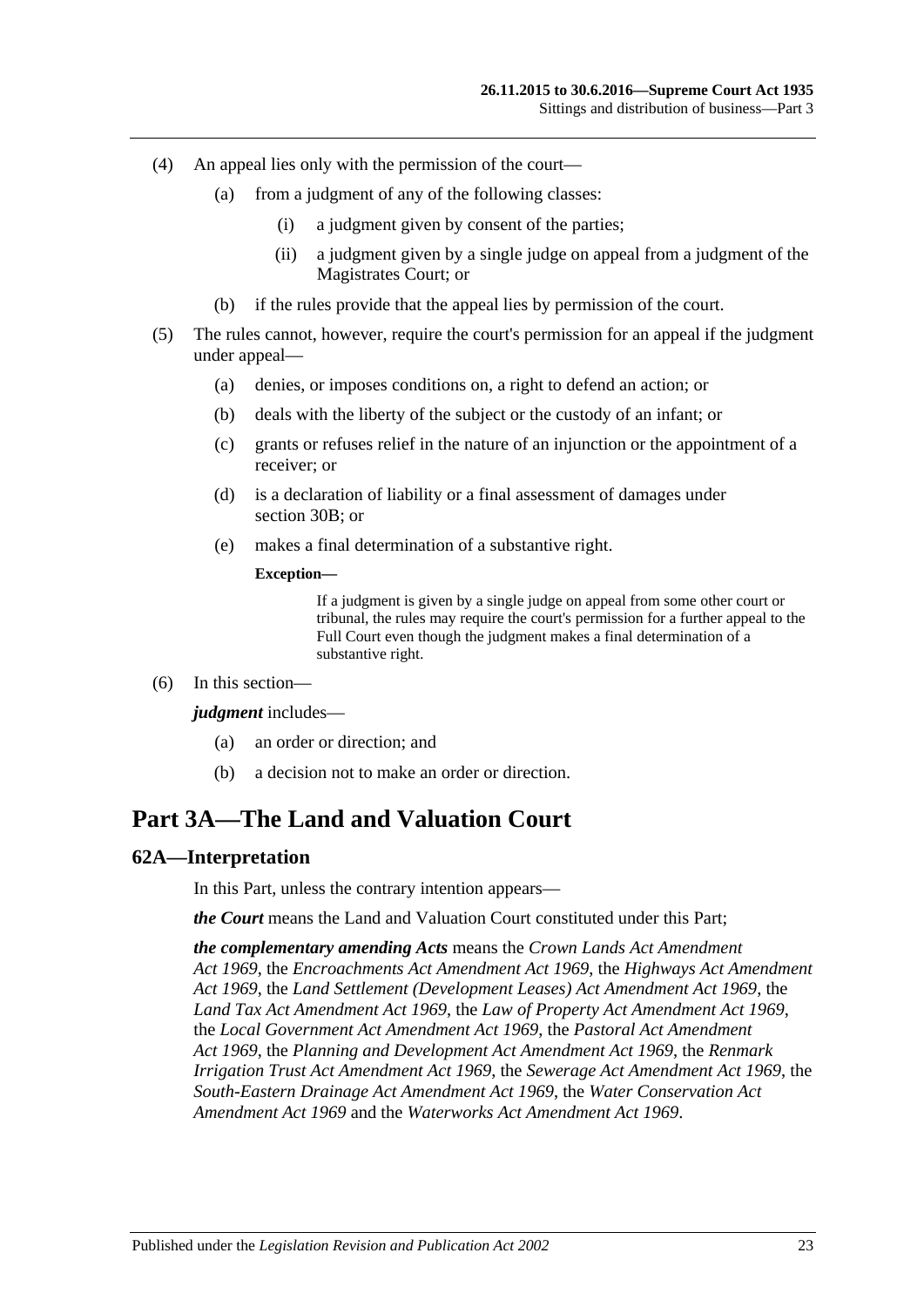### <span id="page-23-3"></span><span id="page-23-0"></span>**62B—Transitional provisions**

- (1) Notwithstanding the enactment of this Part and the complementary amending Acts, any appeal, reference, proceeding or other matter instituted or commenced, but not finally disposed of, at the commencement of the *[Supreme Court Act Amendment Act](http://www.legislation.sa.gov.au/index.aspx?action=legref&type=act&legtitle=Supreme%20Court%20Act%20Amendment%20Act%20(No.%203)%201969)  [\(No. 3\)](http://www.legislation.sa.gov.au/index.aspx?action=legref&type=act&legtitle=Supreme%20Court%20Act%20Amendment%20Act%20(No.%203)%201969) 1969*, and the complementary amending Acts, that would, if it had been instituted or commenced after the commencement of those Acts, have proceeded in, and been heard and determined by the Court, shall, subject to this section, proceed in or before, and be heard and determined by, the court, board, tribunal, arbitrator, or other person or authority having cognizance of it, in all respects as if those Acts had not been enacted.
- (2) The Court may, upon application by a party to a matter of the kind described in [subsection](#page-23-3) (1) of this section, direct that the matter shall proceed in, and be heard and determined by, the Court, and may give and make all such consequential directions and orders as it deems just for disposing of the matter.
- (3) The Court is hereby invested with all powers that are reasonably necessary or expedient to dispose of any such matter according to law.
- (4) Subject to this section, the operation of section 16 of the *[Acts Interpretation Act](http://www.legislation.sa.gov.au/index.aspx?action=legref&type=act&legtitle=Acts%20Interpretation%20Act%201915) 1915* in relation to this Part and the complementary amending Acts is unaffected.

### <span id="page-23-1"></span>**62C—Establishment of Land and Valuation Court**

- (1) There shall be a court entitled the "Land and Valuation Court" which shall be a division of the Supreme Court of South Australia.
- (2) The Court shall be constituted of a judge upon whom the jurisdiction of the Court has, in accordance with this section, been conferred.
- (3) The Governor may, by proclamation, confer the jurisdiction of the Court upon any judge of the Supreme Court.
- (3a) The Governor may, by proclamation, divest any judge of the jurisdiction of the Court and confer that jurisdiction upon any other judge.
- (4) Where—
	- (a) the judge upon whom the jurisdiction of the Court has been conferred deems it improper or undesirable that he should hear and determine any proceeding before the Court, or he is, by reason of ill health or any other cause, unable, wholly or in part, to perform the duties of his office; or
	- (b) the Governor is of the opinion that it is in the interests of the administration of justice to do so.

the Governor may, by proclamation confer temporarily or permanently the jurisdiction of the Court upon any additional judge.

(5) A judge upon whom the jurisdiction of the Court has been conferred is not thereby precluded from performing and discharging any other functions and duties of a judge of the Supreme Court.

### <span id="page-23-2"></span>**62D—Jurisdiction of the Court**

(1) The Court has the jurisdiction conferred upon it under the following Acts: the *[Crown Lands Act](http://www.legislation.sa.gov.au/index.aspx?action=legref&type=act&legtitle=Crown%20Lands%20Act%201929) 1929*;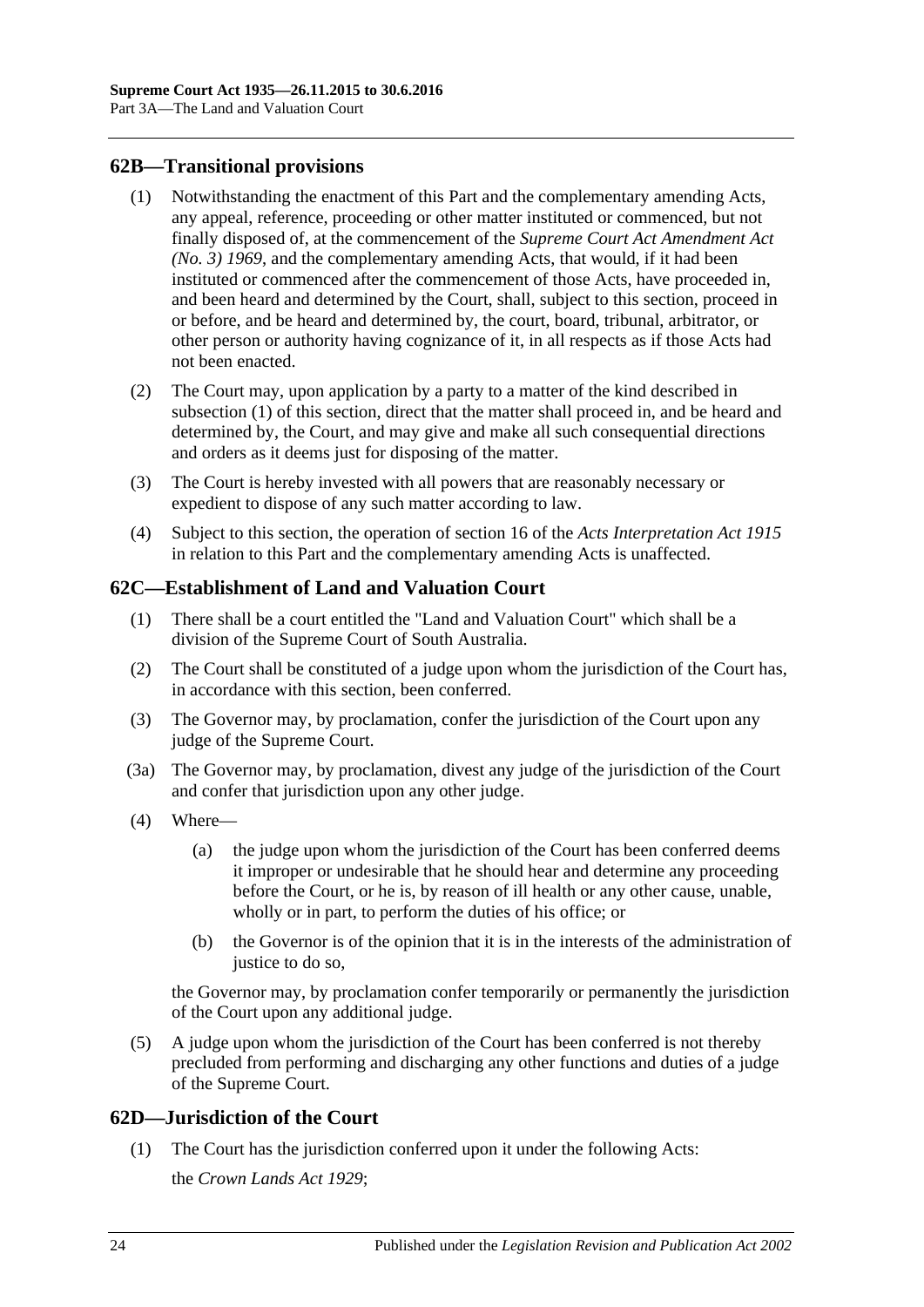the *[Encroachments Act](http://www.legislation.sa.gov.au/index.aspx?action=legref&type=act&legtitle=Encroachments%20Act%201944) 1944*; the *[Highways Act](http://www.legislation.sa.gov.au/index.aspx?action=legref&type=act&legtitle=Highways%20Act%201926) 1926*; the *[Land Settlement \(Development Leases\) Act](http://www.legislation.sa.gov.au/index.aspx?action=legref&type=act&legtitle=Land%20Settlement%20(Development%20Leases)%20Act%201949) 1949*; the *[Land Tax Act](http://www.legislation.sa.gov.au/index.aspx?action=legref&type=act&legtitle=Land%20Tax%20Act%201936) 1936*; the *[Law of Property Act](http://www.legislation.sa.gov.au/index.aspx?action=legref&type=act&legtitle=Law%20of%20Property%20Act%201936) 1936*; the *[Local Government Act](http://www.legislation.sa.gov.au/index.aspx?action=legref&type=act&legtitle=Local%20Government%20Act%201934) 1934*; the *[Pastoral Act](http://www.legislation.sa.gov.au/index.aspx?action=legref&type=act&legtitle=Pastoral%20Act%201936) 1936*; the *[Planning and Development Act](http://www.legislation.sa.gov.au/index.aspx?action=legref&type=act&legtitle=Planning%20and%20Development%20Act%201966) 1966*; the *[Renmark Irrigation Trust Act](http://www.legislation.sa.gov.au/index.aspx?action=legref&type=act&legtitle=Renmark%20Irrigation%20Trust%20Act%201936) 1936*; the *[Sewerage Act](http://www.legislation.sa.gov.au/index.aspx?action=legref&type=act&legtitle=Sewerage%20Act%201929) 1929*; the *[South-Eastern Drainage Act](http://www.legislation.sa.gov.au/index.aspx?action=legref&type=act&legtitle=South-Eastern%20Drainage%20Act%201931) 1931*; the *[Water Conservation Act](http://www.legislation.sa.gov.au/index.aspx?action=legref&type=act&legtitle=Water%20Conservation%20Act%201936) 1936*; the *[Waterworks Act](http://www.legislation.sa.gov.au/index.aspx?action=legref&type=act&legtitle=Waterworks%20Act%201932) 1932*.

- (2) The Court shall have jurisdiction to hear and determine all actions, matters and proceedings in which compensation is to be assessed under and pursuant to the *[Compulsory Acquisition of Land Act](http://www.legislation.sa.gov.au/index.aspx?action=legref&type=act&legtitle=Compulsory%20Acquisition%20of%20Land%20Act%201925) 1925* (as amended from time to time) or under and pursuant to any Act passed in substitution for that Act (as it may be amended from time to time), whether or not that Act is expressly, or impliedly, to be read, or incorporated with another Act or Acts (with or without qualification or modification) and whether or not the action, matter or proceeding would, but for this subsection, have been heard or determined by any other court or by arbitrators, or in any other manner.
- (3) The Court shall have such additional jurisdiction as may be conferred upon it by any Act or any regulation under an Act.
- (4) The Court shall, in the exercise of its jurisdiction, have all the powers and authority of the Supreme Court of South Australia and a judgment or order of the Court shall be regarded as, and shall have the force and validity of, a judgment or order of the Supreme Court of South Australia.
- (5) The Court shall have the full jurisdiction exercisable by a single judge of the Supreme Court, but that jurisdiction shall be exercised by the Court only in respect of any cause, matter or proceeding that is before the Court in pursuance of this Part, or any other Act or any regulation under an Act.

### <span id="page-24-1"></span><span id="page-24-0"></span>**62E—Reference of matters involving question of valuation**

- (1) Where any judge is of the opinion that in any cause, pending or part-heard, in the Supreme Court, a question has arisen, or is likely to arise, (whether as a preliminary point or in the course of the hearing), as to the value of land, that judge may, on the application of a party to the cause, or on his or her own initiative, refer the cause to the Court for hearing and determination.
- (2) The Court shall hear and determine any cause referred to it under [subsection](#page-24-1) (1) of this section.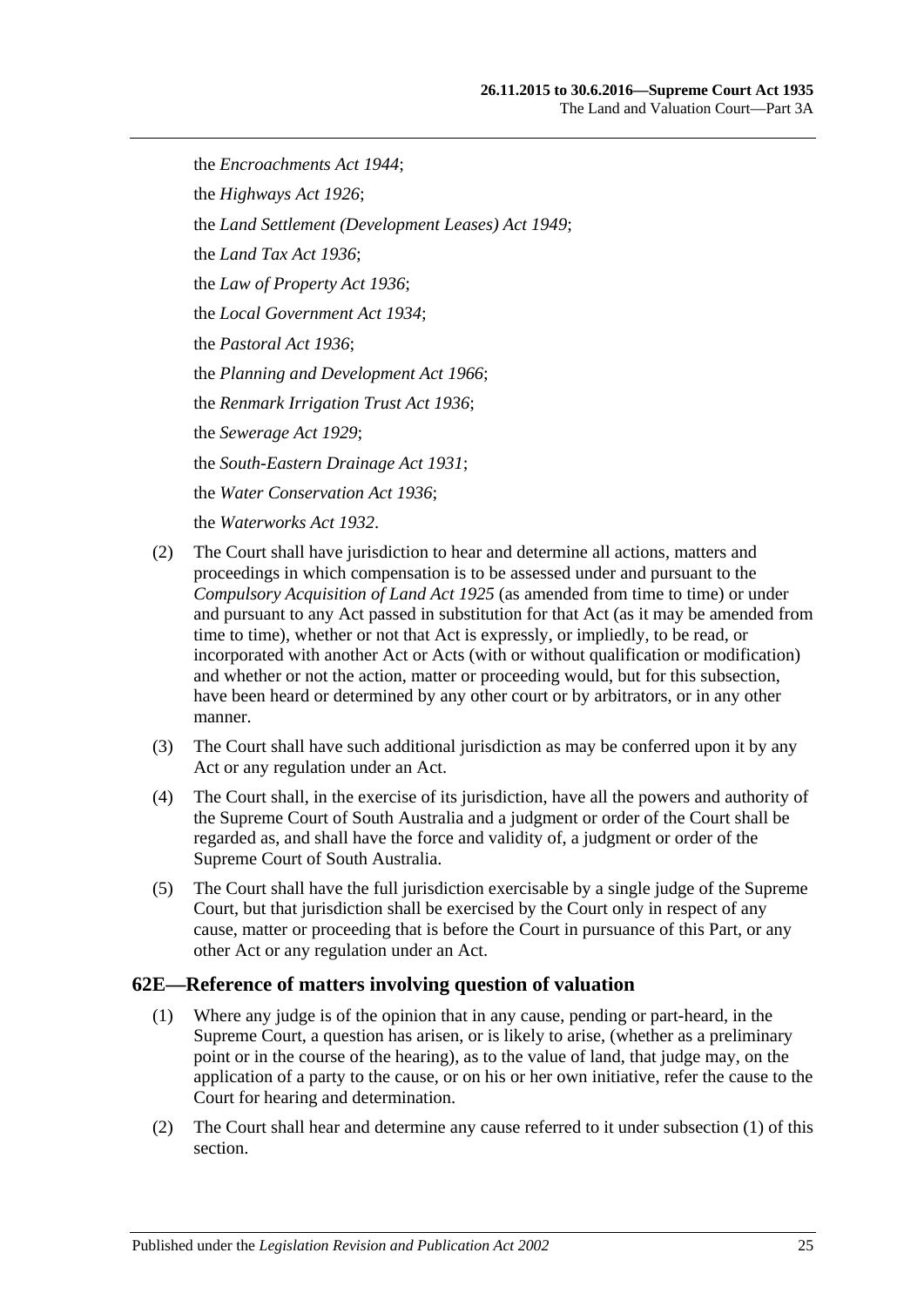### <span id="page-25-0"></span>**62F—Appeals and cases stated**

The provisions of [sections](#page-21-0) 49 and [50](#page-21-1) of this Act shall extend and apply to and in relation to the Land and Valuation Court and any judgment, order or direction thereof.

### <span id="page-25-1"></span>**62G—Right of crown**

The Crown shall be entitled to appear before the Court in any matter or proceeding in which the public interest, or any right or interest of the Crown, may be involved or affected.

### <span id="page-25-2"></span>**62H—Rules of Court**

- (1) Rules of Court may be made under this Act by the judge upon whom the jurisdiction of the Court has been conferred to regulate the practice and procedure of the Court and to provide for any matters necessary or expedient for the purposes of this Part.
- (2) The power to make rules under this section includes power to make rules in respect of any jurisdiction conferred on the Court by this or any other Act, whenever passed.
- (3) The rules may confer or impose on the registrar such powers, authorities, functions and duties in relation to the administration of the business of the court as may be necessary or expedient for the purposes of this Part.
- (3a) A master may exercise such jurisdiction of the court as may be conferred on him by the rules.
- (3b) Subject to the rules, an appeal from a judgment, order, direction or decision of a master made in the exercise of a jurisdiction conferred by the rules shall lie to a judge upon whom the jurisdiction of the court has been conferred.
- (4) Where provisions in respect of the practice or procedure of the Court are contained in this, or any other Act, or in general orders or rules made under the authority of this or any other Act, rules of Court may be made under this section for modifying those provisions to any extent that may be necessary or expedient.
- (5) Rules of Court made under this section take effect from the date of publication in the Gazette or some later date specified in the rules.

### <span id="page-25-3"></span>**62I—Sittings of Court**

The Court shall sit at such times and places as the judge exercising the jurisdiction of the Court directs.

# <span id="page-25-4"></span>**Part 4—Procedure generally**

### <span id="page-25-5"></span>**63—Criminal procedure**

- (1) The practice and procedure in all criminal causes and matters, including the practice and procedure upon appeal, except as expressly altered by this Act, shall be the same as the practice and procedure in similar causes and matters before the passing of this Act.
- (2) Proceedings in *quo warranto* shall be deemed to be civil proceedings whether for the purposes of appeal or otherwise.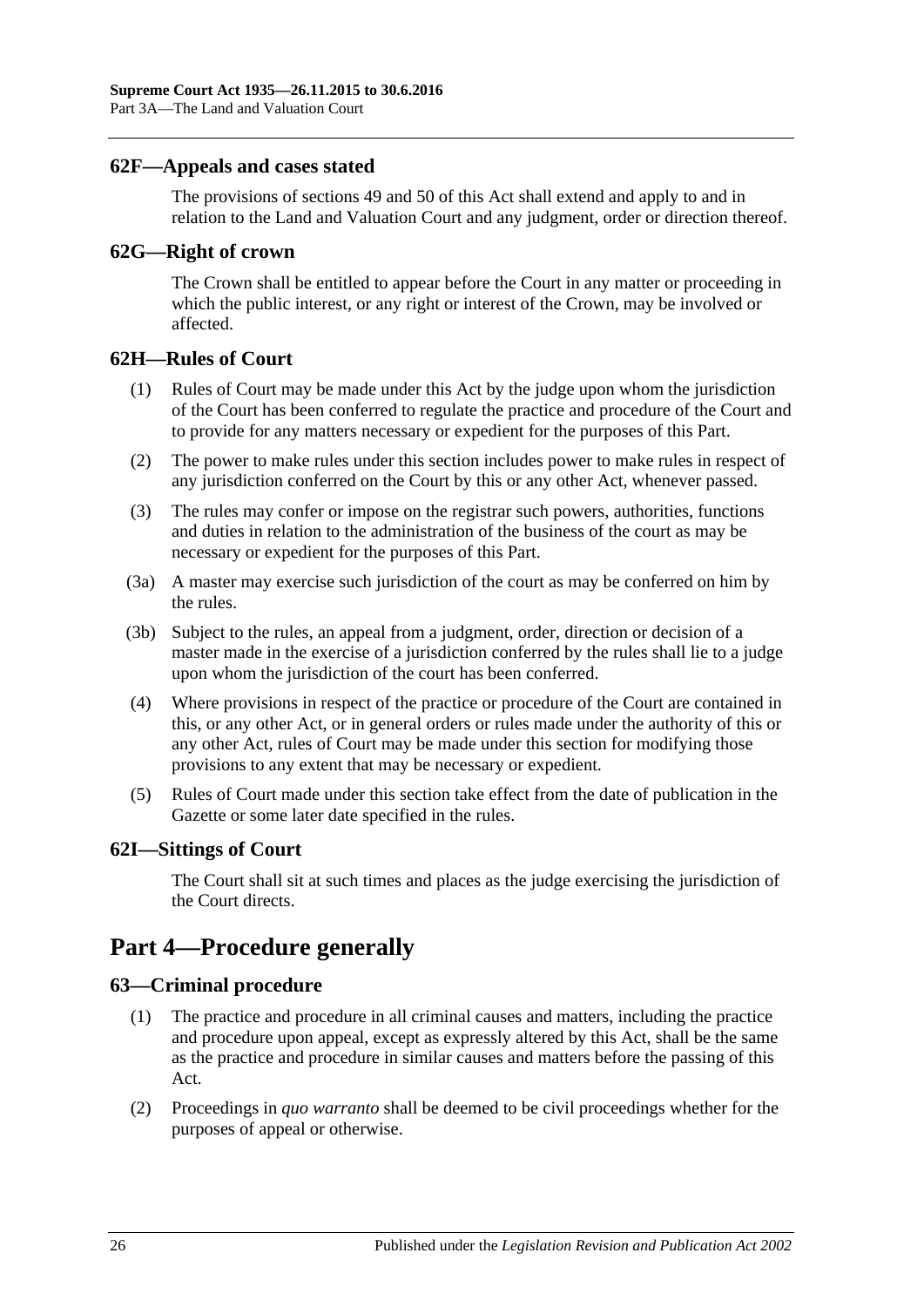### <span id="page-26-0"></span>**64—Saving of existing procedure**

Save as is otherwise provided in this or any other Act, the practice and procedure of the court shall be as prescribed in the existing rules, and in all matters, for which no other provision is made, all forms and methods of procedure, which, under or by virtue of any law, general order or rules whatsoever, were formerly in force in the court, may continue to be used in the like cases and for the like purposes:

Provided that nothing in this section shall be deemed to affect the power of the judges to make rules of court repealing or altering the existing rules.

### <span id="page-26-1"></span>**65—Mediation and conciliation**

- (1) Subject to and in accordance with the rules of court, the court constituted of a judge or master may, with or without the consent of the parties, or the registrar may, with the consent of the parties, appoint a mediator and refer a civil proceeding or any issues arising in a civil proceeding for mediation by the mediator.
- (2) A mediator appointed under this section has the privileges and immunities of a judge and such of the powers of the court as the court may delegate.
- (3) A mediator appointed under this section must not, except as required or authorised to do so by law, disclose to another person any information obtained in the course or for the purposes of the mediation.
- (4) The court may itself endeavour to achieve a negotiated settlement of a civil proceeding or resolution of any issues arising in a civil proceeding.
- (5) A judge or master who attempts to settle a proceeding or to resolve any issues arising in a proceeding is not disqualified from taking further part in the proceeding but will be so disqualified if he or she is appointed as a mediator in relation to the proceeding.
- (6) Evidence of anything said or done in an attempt to settle a proceeding by mediation under this section is not subsequently admissible in the proceeding or in related proceedings.
- (7) If a case is settled under this section, the terms of the settlement may be embodied in a judgment.

#### <span id="page-26-2"></span>**66—Trial of issues by arbitrator**

- (1) The court may refer a civil proceeding or any issues arising in a civil proceeding for trial by an arbitrator.
- (2) The arbitrator may be appointed either by the parties to the proceeding or by the court.
- (3) The arbitrator becomes for the purposes of the reference an officer of the court and may exercise such of the powers of the court as the court delegates to the arbitrator.
- (4) The court will, unless good reason is shown to the contrary, adopt the award of the arbitrator as its judgment on the action or issues referred.
- (5) The costs of the arbitrator will be borne, in the first instance, equally by the parties or in such other proportions as the court may direct, but the court may subsequently order that a party be reimbursed wholly or in part by another party for costs incurred under this subsection.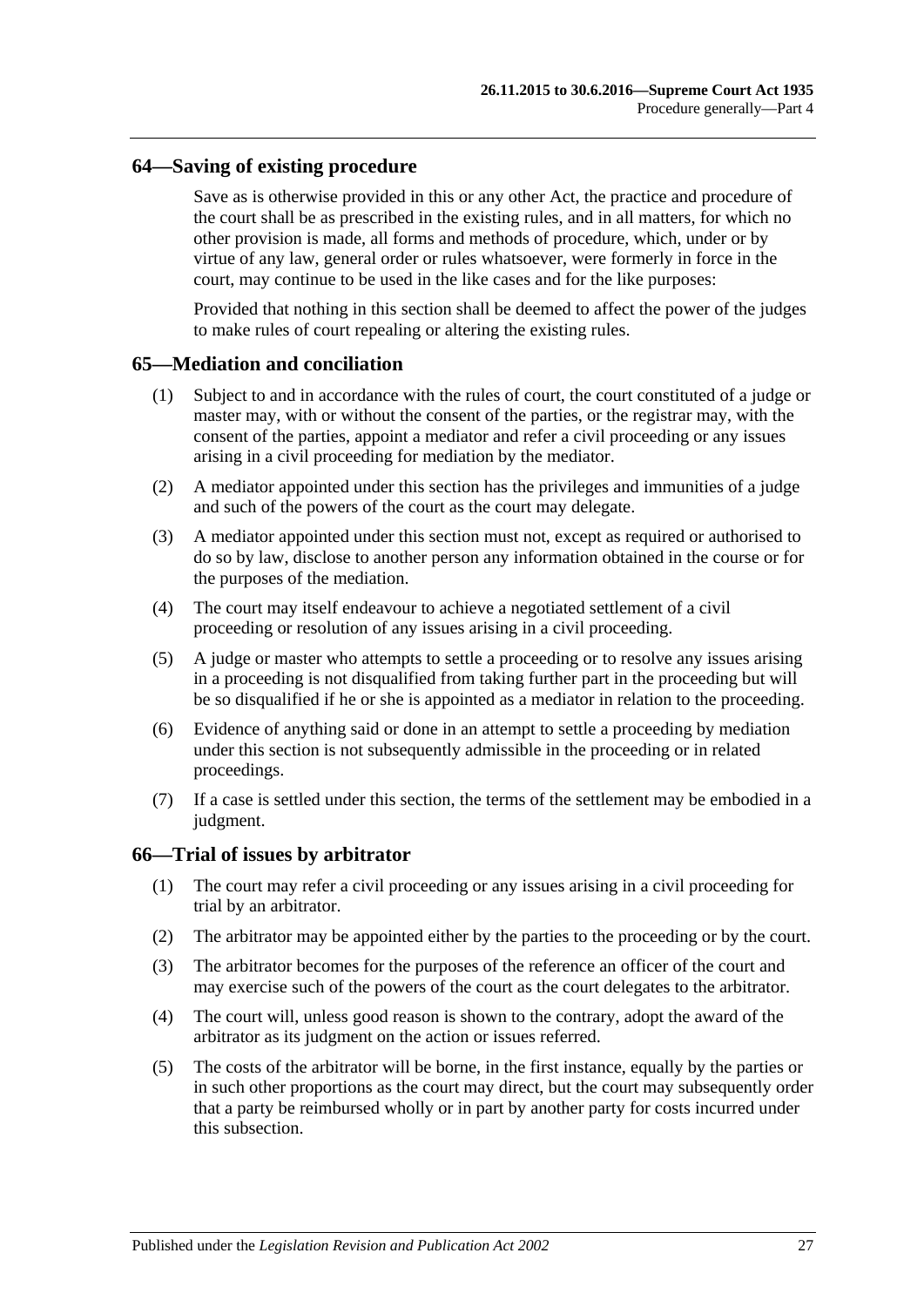### <span id="page-27-0"></span>**67—Expert reports**

- (1) The court may refer any question arising in a civil proceeding for investigation and report by a referee who is an expert in the relevant field.
- (2) A person to whom a question is referred under this section becomes for the purposes of the investigation an officer of the court and may exercise such of the powers of the court as the court delegates.
- (3) The court may adopt a report obtained under this section in whole or part.
- (4) The costs of the expert's investigation and report will be borne, in the first instance, equally by the parties or in such other proportions as the court may direct, but the court may subsequently order that a party be reimbursed wholly or in part by another party for costs incurred under this subsection.

### <span id="page-27-1"></span>**71—Assessors**

- (1) Subject to any rules of court, and to the right of having cases submitted to the verdict of a jury in accordance with the *[Juries Act](http://www.legislation.sa.gov.au/index.aspx?action=legref&type=act&legtitle=Juries%20Act%201927) 1927*, the court may in any cause or matter before the court, in which it thinks it expedient so to do, call in the aid of one or more assessors, specially qualified, and try and hear such cause or matter wholly or partially, with the assistance of such assessors.
- (2) The remuneration, if any, to be paid to such assessors shall be determined by the court, and the sum so fixed shall be paid by the sheriff in the same manner as jury fees are paid.

### <span id="page-27-2"></span>**72—Rules of court**

- (1) Rules of court may be made under this Act by any three or more judges of the Supreme Court for any of the following purposes:
	- (a) for regulating the sittings of the court, and of the judges sitting in chambers and the vacations to be observed by the court and the officers of the court;
	- (b) for regulating the pleading practice and procedure of the court in any jurisdiction, and the initiating of actions and proceedings therein;
	- (c) for imposing mutual obligations on parties to proceedings in the court to disclose to each other the contents of expert reports or other material of relevance to the proceedings before the proceedings are brought to trial;
	- (d) for regulating any matters relating to the referral of a proceeding or issues arising in a proceeding to a mediator or arbitrator, the conduct of mediations or arbitrations or the referral of questions for investigation and report by an expert (whether appointed under [section](#page-27-0) 67 or otherwise);
	- (e) for regulating and directing the means by which particular facts may be proved, and the mode in which evidence thereof may be given in any proceedings, or at any stage of the proceedings, and in relation to the purposes aforesaid for allowing examinations, affidavits, or depositions to be read at any trial or hearing, or in any cause or matter, or allowing secondary evidence to be given, and for providing that the court or a judge may give special directions or make special orders in relation to any of the matters aforesaid;
	- (ea) for empowering the court—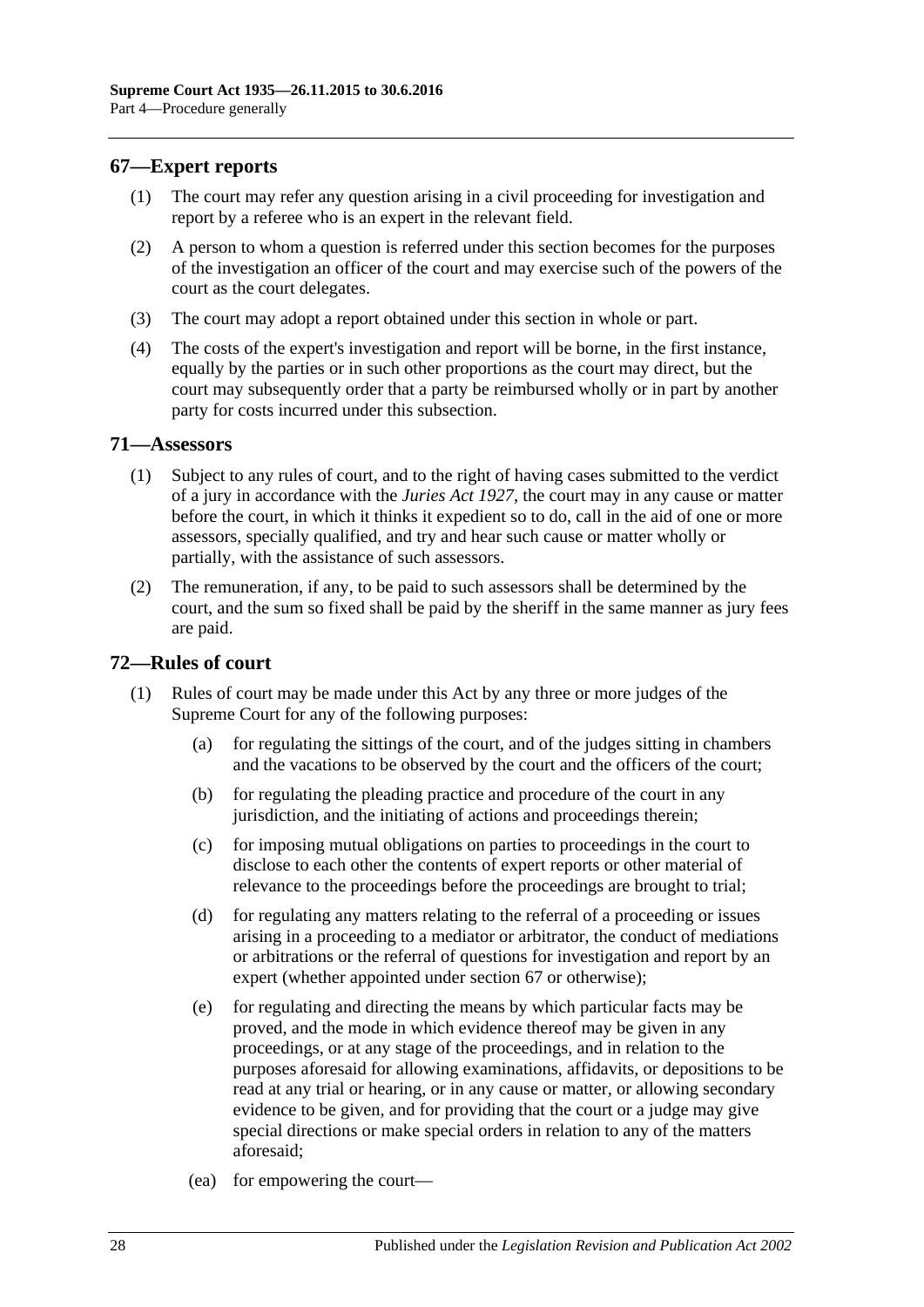- (i) to order the carrying out of a biological or other scientific test that may be relevant to the determination of a question before the court; and
- (ii) to include in such an order directions about the carrying out of the test and, in particular, directions requiring a person (including a party to the proceedings) to submit to the test or to have a child or other person who is not of full legal capacity submit to the test; and
- (iii) if a party is required to submit to the test, or to have another submit to the test—to include in the order a stipulation that, if the party fails to comply with the order, the question to which the test is relevant will be resolved adversely to the party;
- (f) for empowering a master to do any such thing and to transact any such business and to exercise any such authority and jurisdiction in respect of the same, including the jurisdiction to refer a bill of costs for adjudication, or to refer any other matter to a master, as by virtue of any statute, custom, or rule or practice of court may be done, transacted, or exercised by a judge;
- (g) for regulating any matters relating to the business, authority and jurisdiction that may be transacted or exercised by the master;
- (h) for regulating the duties of the officers of the court and the costs of proceedings therein (including the costs to be allowed to practitioners of the court in respect of business transacted in the court or the offices thereof), and the conduct of any business coming within the cognizance of the court, for which provision is not expressly made by any Act;
- (i) for conferring on the registrar or other member of the non-judicial staff of the court the power to adjudicate costs;
- (j) for regulating the admission of barristers, solicitors, attorneys, and proctors of the court;
- (k) and generally for any purpose mentioned in this Act or for carrying its provisions into effect.
- (2) The power to make rules conferred by this section shall be deemed to include power to make rules in respect of any jurisdiction conferred upon the court or a judge thereof by any Act whenever passed.
- (3) Where any provisions in respect of the practice or procedure of the court are contained in this or any other Act of Parliament, or in general orders or rules made under the authority of any Act, rules of court may be made for modifying such provision to any extent that may be deemed necessary.
- (4) Rules of Court made under this section take effect from the date of publication in the Gazette or some later date specified in the rules.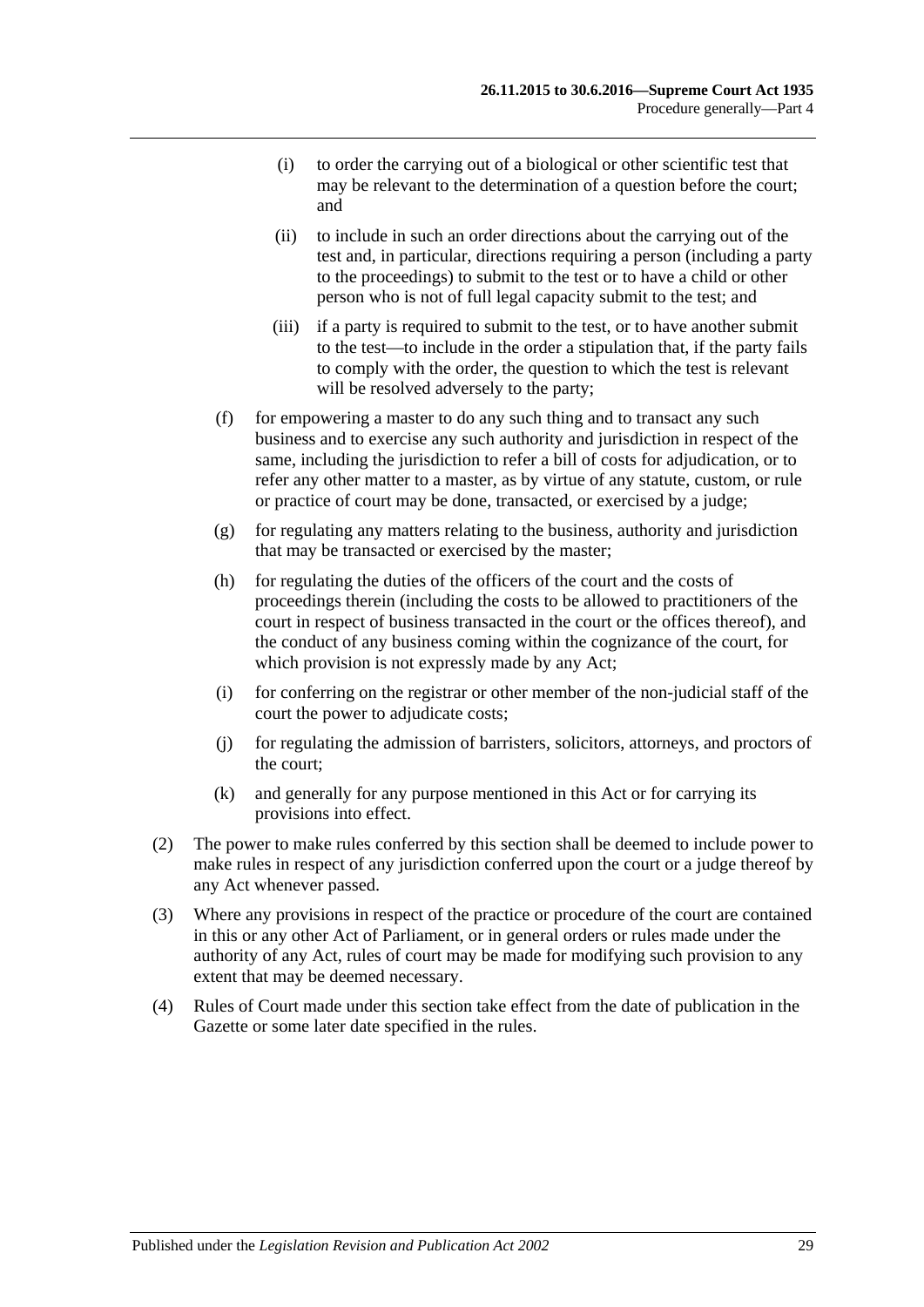# <span id="page-29-0"></span>**Part 6—Officers of the court**

# <span id="page-29-1"></span>**Division 1—Registrar**

### <span id="page-29-2"></span>**82—The registrar**

- (1) There shall be a registrar of the court.
- (2) No registrar shall be appointed, dismissed or reduced in status, nor shall the office of registrar be abolished, except upon the recommendation, or with the concurrence, of the Chief Justice.
- (3) The registrar is the court's principal administrative officer.
- (3a) The registrar may, in addition to exercising the functions and duties assigned to him or her by this Act or any other Act, exercise any procedural or non-judicial powers of the court assigned by the Chief Justice or by rules of court under this or any other Act.
- (4) The registrar shall, in relation to the performance and discharge of his functions and duties (so far as they relate to the business of the court), be subject to the control and direction of the Chief Justice.

# <span id="page-29-3"></span>**Division 2—Tipstaves**

### <span id="page-29-4"></span>**106—Appointment of tipstaves**

- (1) There will be such tipstaves of the court as are necessary.
- (2) No tipstaff will be appointed except on the recommendation of the Chief Justice.

### <span id="page-29-5"></span>**107—Duty of tipstaves**

The tipstaves of the court shall be in attendance on the sittings of the court, and any tipstaff may, without warrant, apprehend and lodge in prison all persons who, by the court or any judge, are ordered to be apprehended or committed into prison for contempt of court or otherwise.

### <span id="page-29-6"></span>**108—Other duties**

Every tipstaff shall perform all such other duties as from time to time are by the court or a judge or rules of court directed to be performed by him.

# <span id="page-29-7"></span>**Division 3—Further provisions as to officers**

# <span id="page-29-8"></span>**109—Appointment of other officers**

- (1) The court shall have such other officers as are necessary for the administration of justice therein, and for the due execution of the judgments, decrees, orders, and processes thereof.
- (2) Subject to [subsection](#page-29-9) (3), no such other officer will be appointed except on the recommendation of the Chief Justice.
- <span id="page-29-9"></span>(3) The associates to the judges will be appointed and may be removed from office by the Chief Justice, but otherwise will be subject to the *[Courts Administration Act](http://www.legislation.sa.gov.au/index.aspx?action=legref&type=act&legtitle=Courts%20Administration%20Act%201993) 1993* in the same way as other staff of the court appointed under that Act.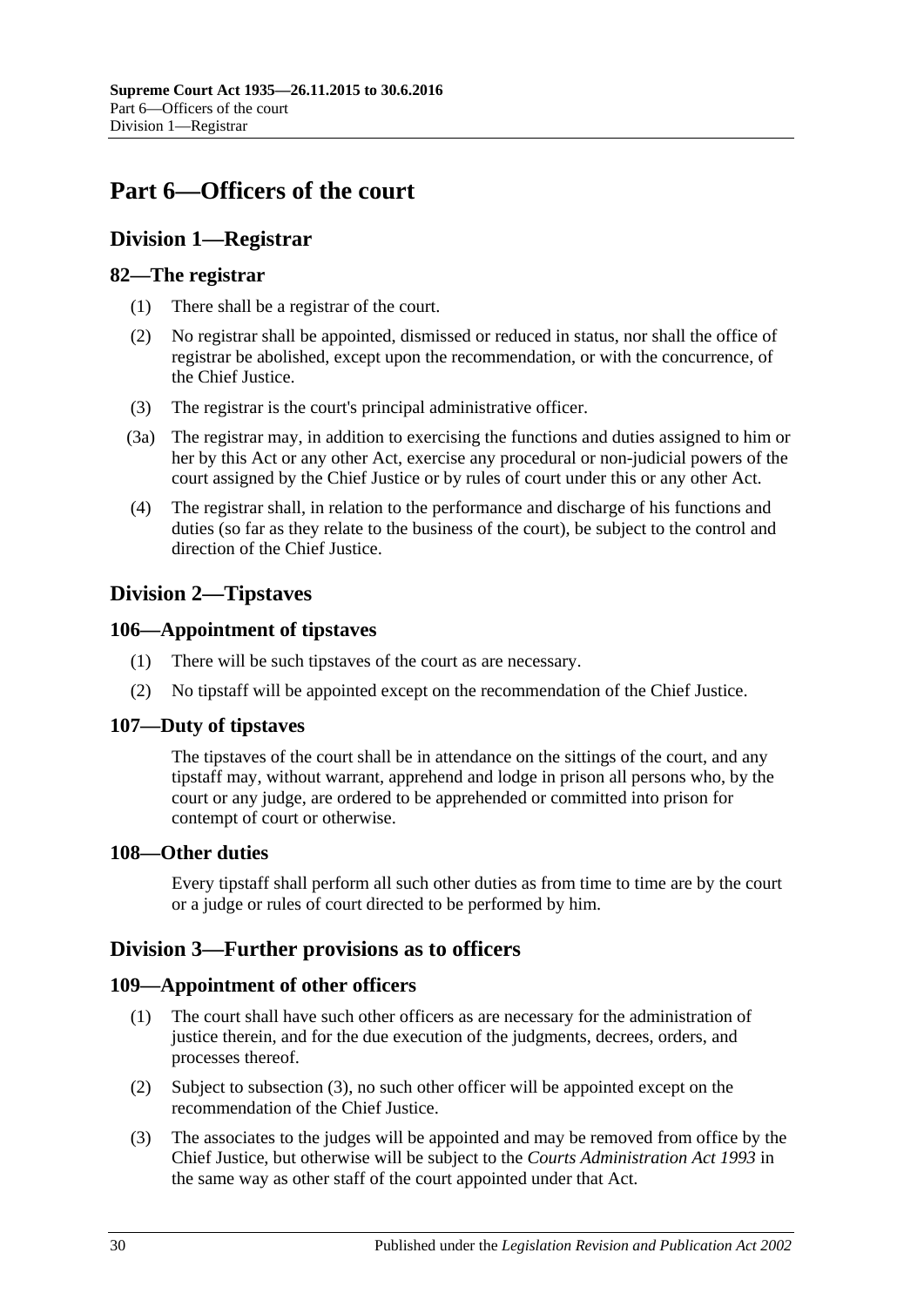## <span id="page-30-0"></span>**110—Duties of officers**

Subject to this Act, the business to be performed in the court, or in the chambers of any judge, other than that performed by the judges, shall be distributed among the officers of the court, in such manner as is directed by rules of court, or, in any cases not provided for by rules of court, as the court or any judge thereof may direct, and such officers shall perform such duties in relation to such business as is directed by this Act or by rules of court, or by such court or any judge thereof; and, subject to this Act and such rules of court, all such officers respectively shall continue to perform the same duties as nearly as may be in the same manner as if this Act had not passed.

### <span id="page-30-1"></span>**110A—Administrative and ancillary staff**

- (1) The court's administrative and ancillary staff consists of—
	- (a) the registrar; and
	- (b) any other persons appointed to the non-judicial staff of the Court.
- (2) The Court's administrative and ancillary staff (other than judges' associates) will be appointed under the *[Courts Administration Act](http://www.legislation.sa.gov.au/index.aspx?action=legref&type=act&legtitle=Courts%20Administration%20Act%201993) 1993*.

# <span id="page-30-2"></span>**110B—Responsibilities of non-judicial staff**

A member of the court's administrative or ancillary staff is responsible to the Chief Justice (through any properly constituted administrative superior) for the proper and efficient discharge or his or her duties.

# <span id="page-30-3"></span>**Part 7—Miscellaneous provisions**

### <span id="page-30-4"></span>**111—Rules as to division of loss upon collision at sea**

(1) Where, by fault of two or more vessels, damage or loss is caused to one or more vessels, to their cargoes or freight, or to any property on board, the liability to make good the damage or loss shall be in proportion to the degree in which each vessel was in fault:

Provided that, if, having regard to all the circumstances of the case, it is not possible to establish different degrees of fault, the liability shall be apportioned equally.

- (2) Nothing in this section shall operate so as to render any vessel liable for any loss or damage to which her fault has not contributed.
- (3) Nothing in this section shall affect the liability of any person under a contract of carriage or any contract, or shall be construed as imposing any liability upon any person from which he is exempted by any contract or by any provision of law or as affecting the right of any person to limit his liability in manner provided by law.
- (4) For the purposes of this section, the expression *freight* includes passage money and hire, and references to damage or loss caused by the fault of a vessel shall be construed as including references to any salvage or other expenses consequent upon that fault, recoverable at law by way of damages.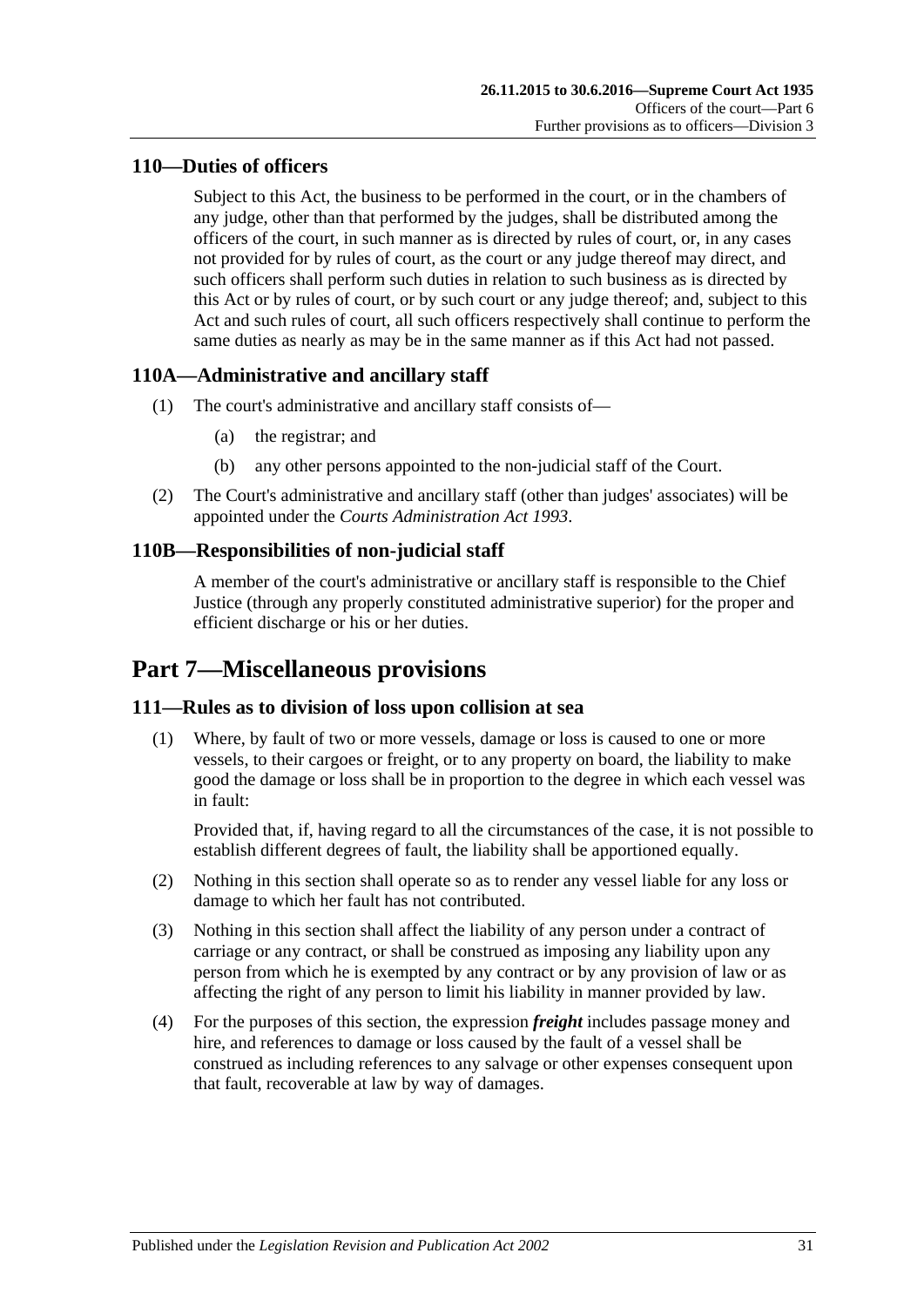### <span id="page-31-0"></span>**112—Damages for personal injuries**

- (1) Where loss of life or personal injuries are suffered by any person on board a vessel owing to the fault of that vessel and of any other vessel or vessels, the liability of the owners of the vessels shall be joint and several.
- (2) Nothing in this section shall be construed as depriving any person of any right of defence on which, independently of this section, he might have relied in an action brought against him by the person injured or any person or persons entitled to sue in respect of such loss of life, or shall affect the right of any person to limit his liability in cases to which this section relates in the manner provided by law.

### <span id="page-31-4"></span><span id="page-31-1"></span>**113—Right of contribution**

(1) Where loss of life or personal injuries are suffered by any person on board a vessel owing to the fault of that vessel, and any other vessel or vessels, and a proportion of the damages is recovered against the owner of one of the vessels which exceeds the proportion in which she was in fault, he may recover by way of contribution the amount of the excess from the owners of the other vessels to the extent to which those vessels were respectively in fault:

Provided that no amount shall be so recovered which could not, by reason of any statutory or contractual limitation of, or exemption from, liability, or which could not for any other reason, have been recovered in the first instance as damages by the persons entitled to sue therefor.

(2) In addition to any other remedy provided by law, the persons entitled to any contribution as provided by [subsection](#page-31-4) (1) of this section shall, for the purpose of recovering the contribution, have subject to the provisions of this Act, the same rights and powers as the persons entitled to sue for damages in the first instance.

### <span id="page-31-2"></span>**114—Interest on judgment debts**

- (1) All money, including costs, payable under any judgment or order shall bear interest at the rate from time to time prescribed by the rules of court.
- (2) The interest shall be computed from the following times:
	- (a) in the case of money other than adjudicated costs, from the time specified in the judgment or order, and if no time is so specified from the date of the judgment or order;
	- (b) in the case of adjudicated costs, from the date of the certificate of the adjudicating officer by whom the costs were adjudicated or an earlier date specified by the adjudicating officer in the certificate.

# <span id="page-31-3"></span>**117—Orders to bring prisoners for examination**

- (1) Any sheriff, gaoler, or other officer, having the custody of any prisoner, whose evidence is required in any action, trial, or proceeding, civil or criminal, shall upon receiving an order of a judge for that purpose, take such prisoner for examination before the court, or any judge thereof, or before any official or arbitrator or other person appointed to take any examination.
- (2) Such an order may be obtained upon affidavit by the party requiring the attendance of such prisoner, and shall set forth the time when and place where such prisoner is to be taken for the purpose of the examination.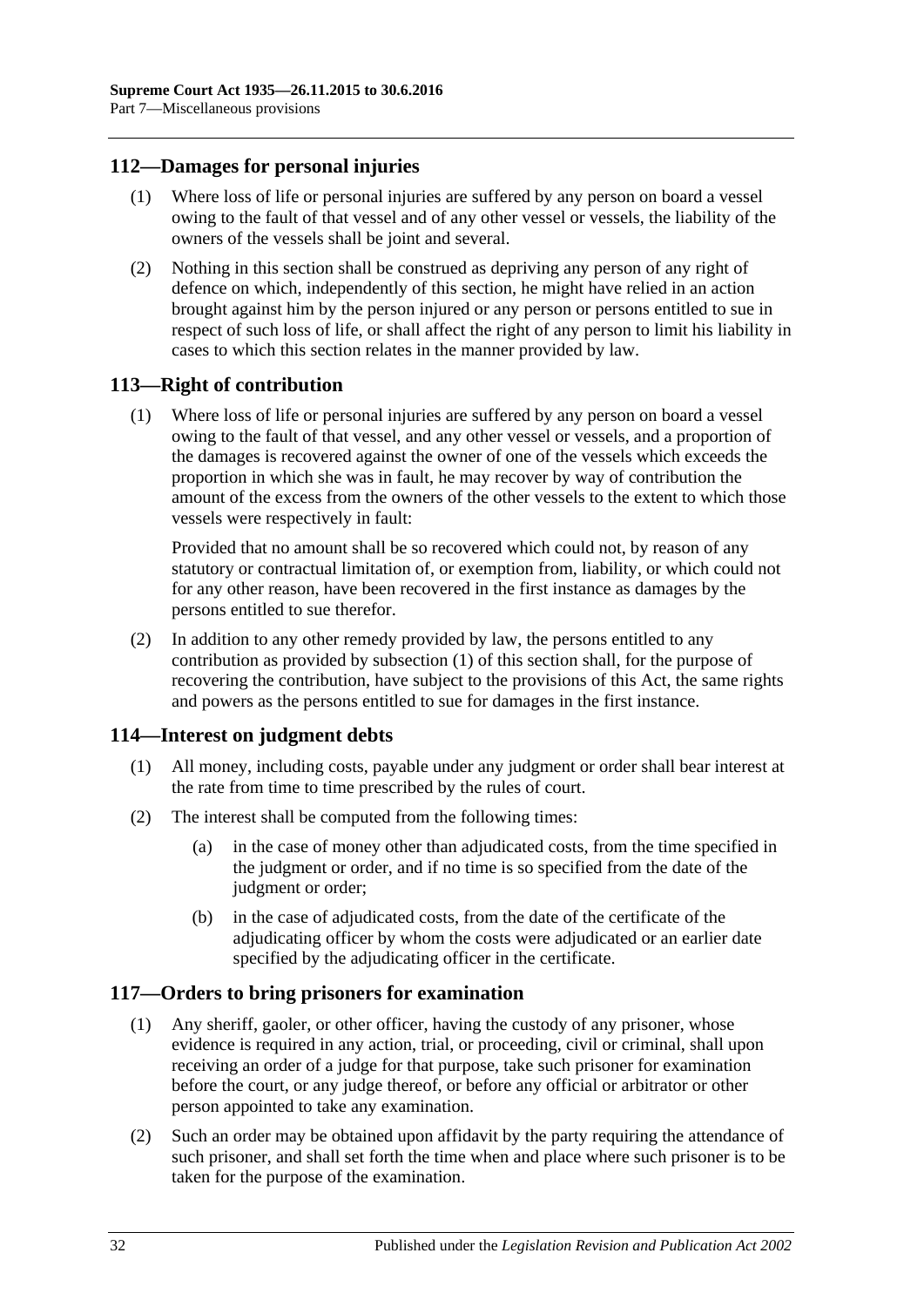(3) The officer so ordered as aforesaid shall be entitled to be paid the like travelling and other expenses, and compensation for loss of time, as upon attendance at a trial.

### <span id="page-32-0"></span>**118—Legal process**

- (1) Any process of the court may be issued, served or executed on a Sunday as well as any other day.
- (2) The validity of process is not affected by the fact that the person who issued it dies or ceases to hold office.

### <span id="page-32-6"></span><span id="page-32-1"></span>**118A—Service**

- (1) If it is not practicable to serve any process, notice or other document relating to civil or criminal proceedings in the manner otherwise prescribed or contemplated by law, the court may, by order—
	- (a) provide for service by post; or
	- (b) make any other provision that may be necessary or desirable for service.
- (2) Any process, notice or other document served in accordance with an order under [subsection](#page-32-6) (1) will, despite any other law, be taken to have been duly served.

### <span id="page-32-2"></span>**119—Suitors' funds to vest in master**

All suitors' funds shall be vested in the registrar on behalf of the court and shall be dealt with by him in accordance with this Act and the rules of court, and any order of the court or a judge.

### <span id="page-32-3"></span>**120—Securities in court**

All securities standing in court or at any time deposited in court shall be held by the registrar in trust to apply the same in accordance with law.

### <span id="page-32-4"></span>**121—Liability of Treasurer for default of master**

- (1) The Treasurer shall be liable to make good to the suitors of the court all suitors' funds and securities in court, and for that purpose may by authority of this Act, and without any further appropriation, make any necessary payments out of the general revenue of the State.
- (2) If the Chief Justice certifies to the Treasurer in writing that the registrar has failed to pay any money in court or to transfer or deliver any securities in court required by law or by any order of the court to be paid, transferred, or delivered by him, or has been guilty of any default with respect to any such money or securities, the Treasurer shall pay out of the general revenue to such persons as are named by the Chief Justice in the certificate, such sums as the Chief Justice certifies in writing to be required for the purpose of paying the money so required to be paid or of replacing the securities so required to be transferred or delivered, or of making good such default.

### <span id="page-32-5"></span>**122—Banking and investment of suitors' funds**

- (1) All suitors' funds shall, as soon as practicable after payment into, or deposit in court, be paid into the Treasury or an ADI in Adelaide.
- (2) Such funds or such part thereof as the rules direct shall be invested in such manner and at such times as the rules of court prescribe.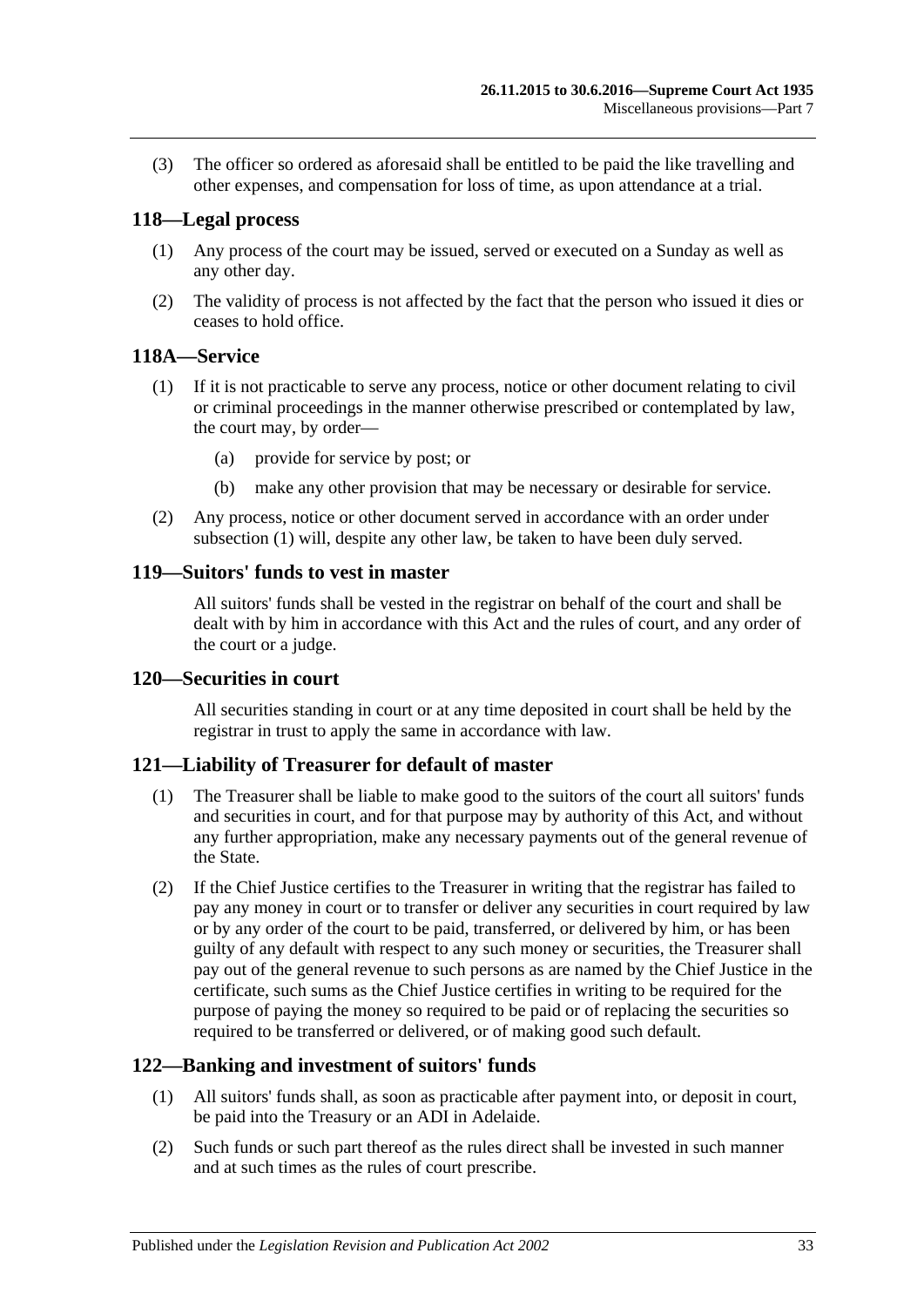- (3) The interest or other income from such investment shall be dealt with as prescribed by rules of court.
- (4) Until rules of court are made under this section the law and practice relating to the deposit, payment, delivery and transfer in into and out of court of suitors' funds and securities which belong to suitors, shall continue as at the commencement of this Act.

### <span id="page-33-0"></span>**123—Investments made under order of the court**

Any money in court which under the rules of court or under the order of the court is required to be laid out in any particular investment shall be so laid out notwithstanding anything in this Act.

### <span id="page-33-1"></span>**124—Validity of payments etc pursuant to rules of court**

All acts done by the registrar with reference to funds in court pursuant to and in accordance with rules of court shall be as valid and effectual as if they had been done in pursuance of an order of the court.

### <span id="page-33-2"></span>**125—Remittances by post**

Where by rules of court the registrar is authorised to make payments of money to persons entitled thereto upon their request by transmitting to them by post crossed cheques or other documents intended to enable them to obtain payment of the sums expressed therein, the posting of a letter containing the cheque or document and addressed to the person entitled thereto at the address given by him in his request shall, as respects the liability of the registrar and of the Treasurer respectively, be equivalent to the delivery of the cheque or document to that person himself.

### <span id="page-33-3"></span>**126—Power to appoint deputies**

In [sections](#page-32-3) 120 to 126, inclusive, the term registrar shall not include an acting registrar, but the registrar may do any act, sign or execute any instrument and exercise any authority required or authorised to be done, signed, executed, or exercised by him in relation to suitors' funds, by a deputy of the registrar appointed by the Chief Justice.

### <span id="page-33-4"></span>**126A—Trials of sexual offences involving children to be given priority**

- (1) The court will give the necessary directions to ensure that a trial of a sexual offence where the alleged victim of the offence is a child is given priority over any less urgent criminal trial and is dealt with as expeditiously as the proper administration of justice allows.
- (2) In this section—

*sexual offence* means—

- (a) rape; or
- (b) indecent assault; or
- (c) any offence involving unlawful sexual intercourse or an act of gross indecency; or
- (d) incest; or
- (e) any offence involving sexual exploitation or abuse of a child, or exploitation of a child as an object of prurient interest; or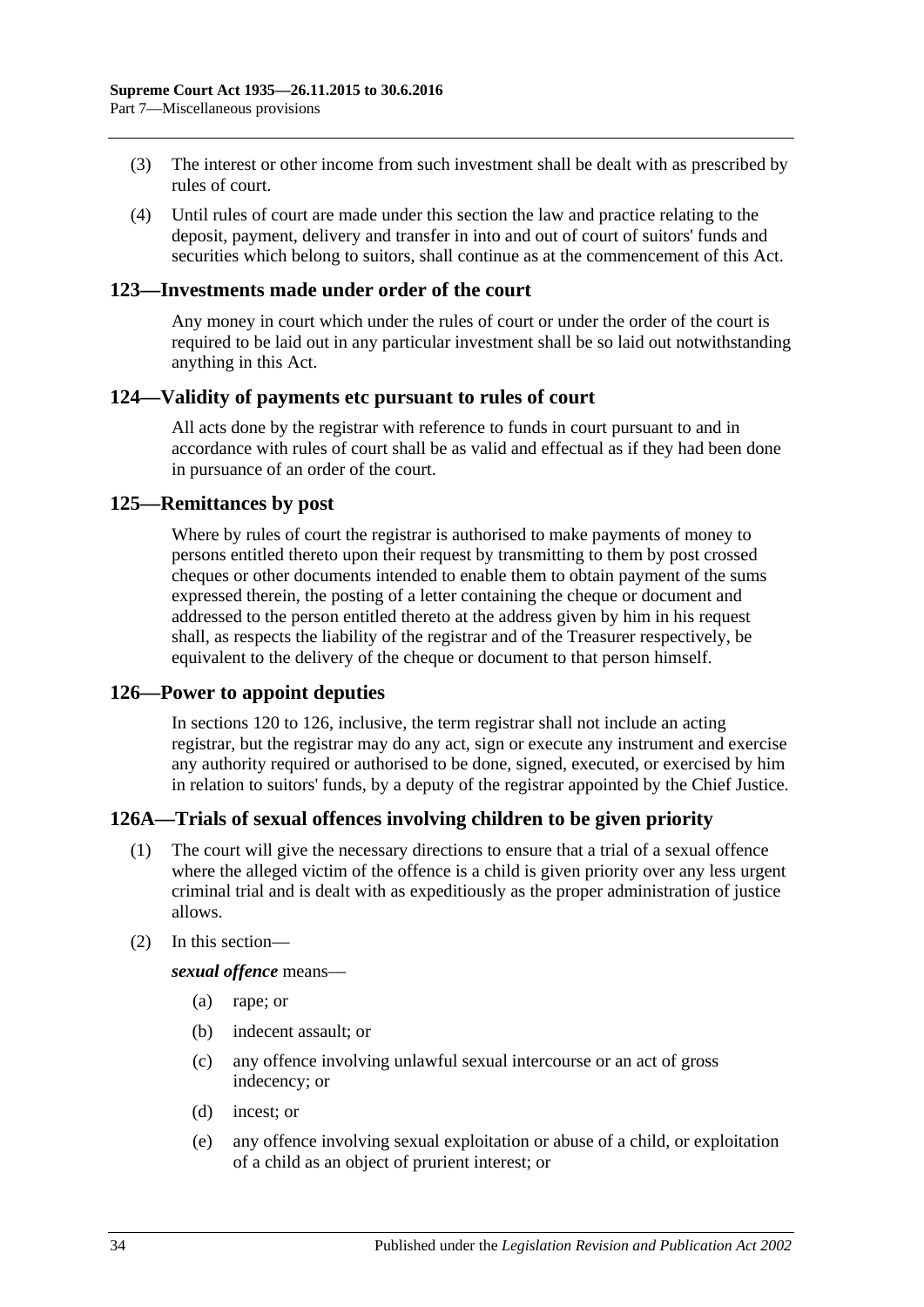(f) any attempt to commit, or assault with intent to commit, any of the offences referred to in a preceding paragraph.

### <span id="page-34-0"></span>**127—Rules of Court**

The judges may make rules of court in accordance with the provisions for making rules of court contained in this Act for regulating—

- (a) the deposit, payment, delivery and transfer in, into, and out of court of money and securities which belong to suitors or are otherwise capable of being deposited in or paid or transferred into court or under the custody of the court; and
- (b) the investment of and other dealings with money and securities in court; and
- (c) the disposal of the interest or other income from such investments; and
- (d) the execution of the orders of the court and the powers and duties of the registrar with reference to such money and securities; and
- (e) any other matters incidental to or connected with the matters previously mentioned in this section.

### <span id="page-34-1"></span>**128—Payment to the Treasurer of unclaimed suitors' funds**

- (1) In the month of July in every year the registrar shall pay to the Treasurer, as part of the general revenue of the State, all suitors' funds which, on the first day of that month, have been unclaimed for the period of six years next preceding.
- (2) Such moneys shall not be afterwards claimable from the Treasurer unless the court otherwise orders.

### <span id="page-34-2"></span>**129—Party subsequently claiming may petition the Supreme Court etc**

- (1) If at any time after any such money has been so paid to the Treasurer, any person applies to the court, by summons, for the payment to him of that money or any part thereof, and the court is satisfied upon affidavit or other sufficient evidence adduced that the applicant is entitled to the whole or any part of the money claimed by him, the court shall make an order for payment of the sum to which the applicant is entitled, with or without such additional amount as would have accrued (whether as interest or otherwise) had that sum been retained by the court from the time when it was paid to the Treasurer to the time of the court order.
- (2) On any such order being served on the Treasurer he shall issue and pay the money mentioned in the order to the persons to whom it is payable by virtue of the order, and the receipt of any person to whom any such money is so paid shall be a full and valid discharge for the sum stated in the receipt to have been received.

### <span id="page-34-3"></span>**130—Court fees**

- (1) The Governor may, by regulation, prescribe and provide for the payment of fees in respect of proceedings in the court, or any step in such proceedings.
- (2) The court may remit or reduce a fee on account of the poverty of the party by whom the fee is payable or for any other proper reason.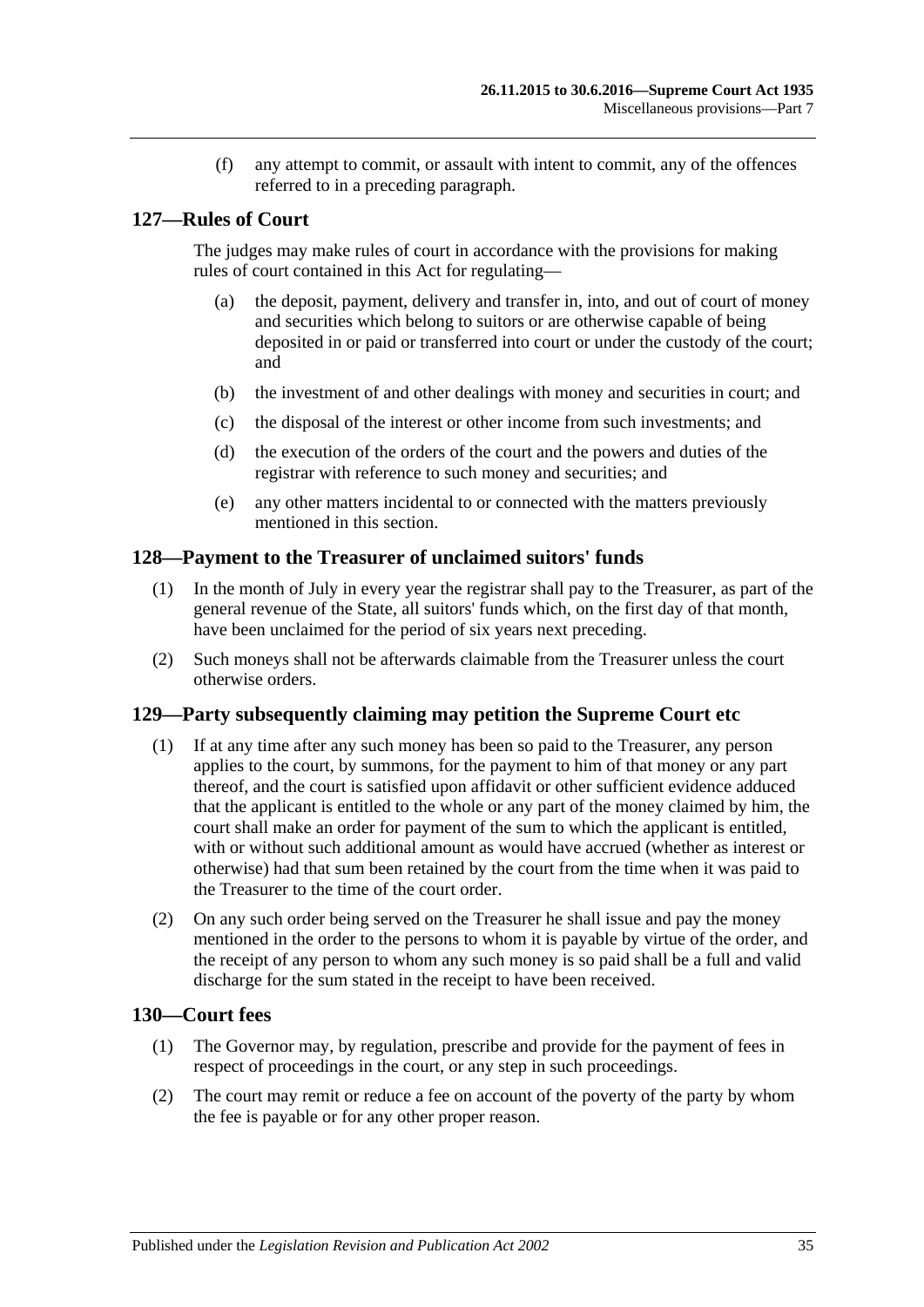(3) Fees charged in respect of proceedings, or any step in proceedings, in the court's probate jurisdiction may be based on the value of the deceased person's estate or on any other basis, whether or not the fee exceeds the actual administrative cost incurred.

### <span id="page-35-0"></span>**131—Accessibility to court records**

- (1) Subject to this section, the court must, on application by any member of the public, allow the applicant to inspect or obtain a copy of—
	- (aa) any process relating to proceedings and forming part of the court's records;
	- (a) a transcript of evidence taken by the court in any proceedings;
	- (b) any documentary material admitted into evidence in any proceedings;
	- (c) a transcript of submissions by counsel;
	- (d) a transcript of the judge's summing up or directions to the jury, in a trial by jury;
	- (e) a transcript of reasons for judgment (including remarks made by the court on passing sentence);
	- (f) a judgment or order given or made by the court.
- <span id="page-35-1"></span>(2) A member of the public may inspect or obtain a copy of the following material only with the permission of the court:
	- (a) material that was not taken or received in open court;
	- (b) material that the court has suppressed from publication;
	- (ba) sensitive material in the custody of the court;
	- (c) material placed before the court during sentencing proceedings;
	- (d) documentary material filed in connection with a preliminary examination;
	- (e) a transcript of any oral evidence taken at a preliminary examination;
	- (f) a photograph, slide, film, video tape, audio tape or other form of recording from which a visual image or sound can be produced;
	- (fa) a report prepared to assist the court in determining a person's eligibility for, or progress in, an intervention program (within the meaning of the *[Bail Act](http://www.legislation.sa.gov.au/index.aspx?action=legref&type=act&legtitle=Bail%20Act%201985) 1985* or the *[Criminal Law \(Sentencing\) Act](http://www.legislation.sa.gov.au/index.aspx?action=legref&type=act&legtitle=Criminal%20Law%20(Sentencing)%20Act%201988) 1988* or the *Intervention Orders (Prevention of Abuse) Act 2009*);
	- (g) material of a class prescribed by the regulations.
- (3) The court may permit inspection or copying of material referred to in [subsection](#page-35-1) (2) subject to any of the following conditions:
	- (a) a condition that material that is sensitive material will be available for examination under the supervision of the court at a place specified in the notice and at a time to be arranged;
	- (b) a condition limiting the publication or use of the material;
	- (c) any other condition that the court considers appropriate.
- (4) A decision by the court on an application under this section is administrative and is final and not subject to any form of review.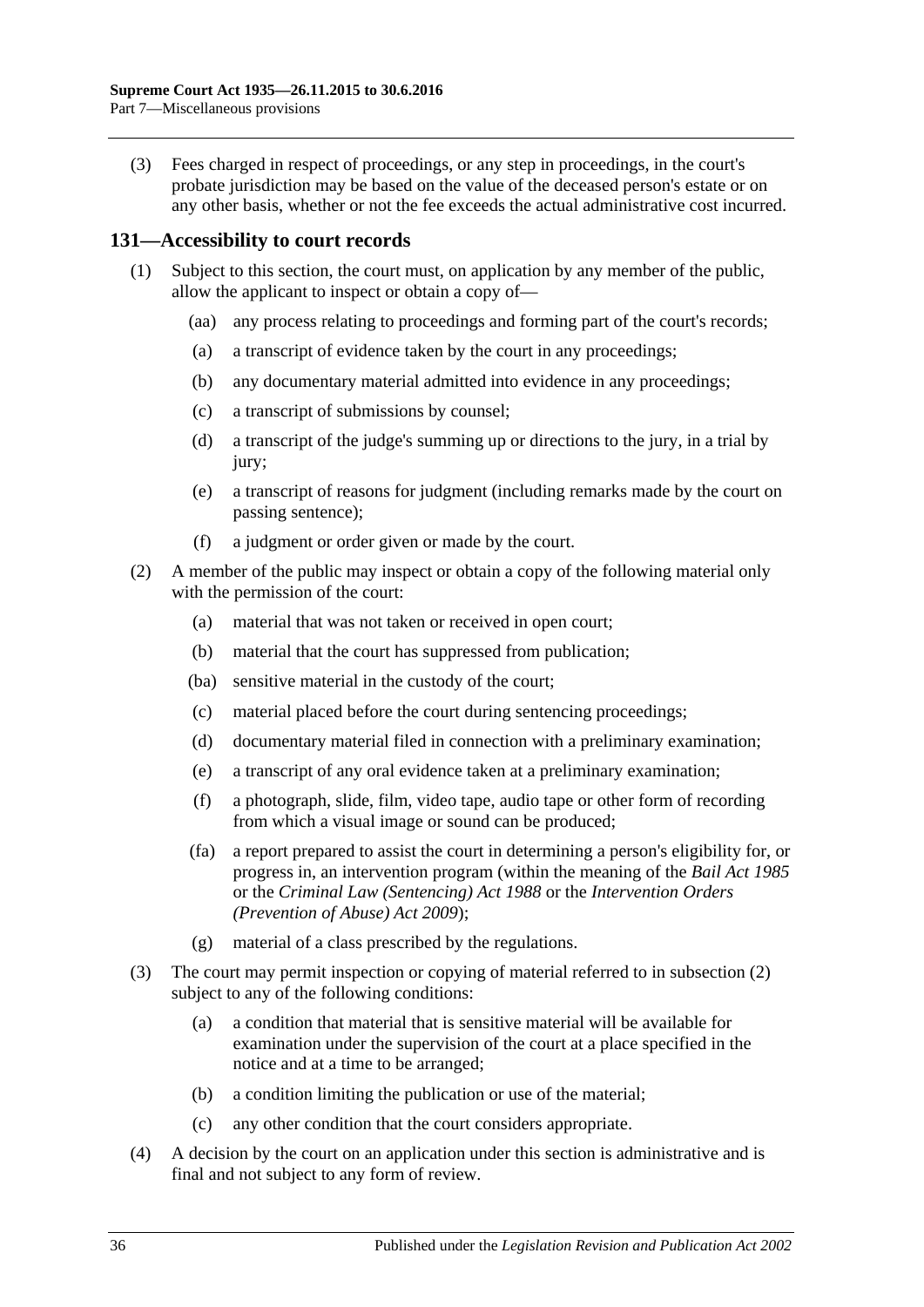- (4a) Despite the preceding subsections, if 100 years have passed since the end of the calendar year in which material referred to in this section became part of the court's records—
	- (a) in the case of records that have been delivered into the custody of State Records—section 26 of the *[State Records Act](http://www.legislation.sa.gov.au/index.aspx?action=legref&type=act&legtitle=State%20Records%20Act%201997) 1997* applies (to the exclusion of this section) to the giving of access to the records; and
	- (b) in any other case—a member of the public may, without any requirement to seek permission of the court, be given access to the records.
- (5) The court may charge a fee, fixed by regulation, for inspection or copying of material under this section.
- (6) In this section—

*sensitive material*—see section 67H of the *[Evidence Act](http://www.legislation.sa.gov.au/index.aspx?action=legref&type=act&legtitle=Evidence%20Act%201929) 1929*.

#### **Number and year of Act Short or long title of Act Extent of repeal** 15 of 1842 An Act to regulate the Appointment and the Duties of the Sheriff of the Province of South Australia The whole 3 of 1843 An Ordinance to amend an Ordinance intituled "An Act to regulate the Appointment and Duties of the Sheriff of the Province of South Australia" The whole 9 of 1845 An Ordinance for adopting in South Australia certain parts of an Act made and passed in the Imperial Parliament which was held in the First and Second Years of the Reign of Her present Majesty intituled "An Act for abolishing Arrest on mesne Process in Civil Actions, except in certain cases; for extending the remedies of Creditors against the property of Debtors; and for amending the laws for the relief of Insolvent Debtors in England The whole 14 of 1845 An Ordinance to provide for the performance of certain matters The whole in the Supreme Court during the occasional absence of the Judge at a distance from Adelaide 20 of 1852 An Act to enable the Sheriff to appoint a Deputy to perform the The whole Duties of his Office, and to abolish the Poundage now payable on taking the body in execution 5 of 1853 *[Supreme Court Procedure Amendment Act](http://www.legislation.sa.gov.au/index.aspx?action=legref&type=act&legtitle=Supreme%20Court%20Procedure%20Amendment%20Act)* The whole except sections 162–172, inclusive 6 of 1853 An Act to give relief to Persons having Claims against the Local Government of South Australia by authorising them to try the validity of such Claims in a Court of Law or Equity The whole 24 of 1855–6 *[The Supreme Court Procedure Act](http://www.legislation.sa.gov.au/index.aspx?action=legref&type=act&legtitle=The%20Supreme%20Court%20Procedure%20Act%201855) 1855* The whole 30 of 1855–6 An Act to facilitate Actions against Persons absent from the colony and against persons sued as Joint Contractors 31 of 1855–6 An Act to consolidate the several Ordinances relating to the establishment of the Supreme Court of the Province of South Australia The whole

# <span id="page-36-0"></span>**Schedule—Acts repealed**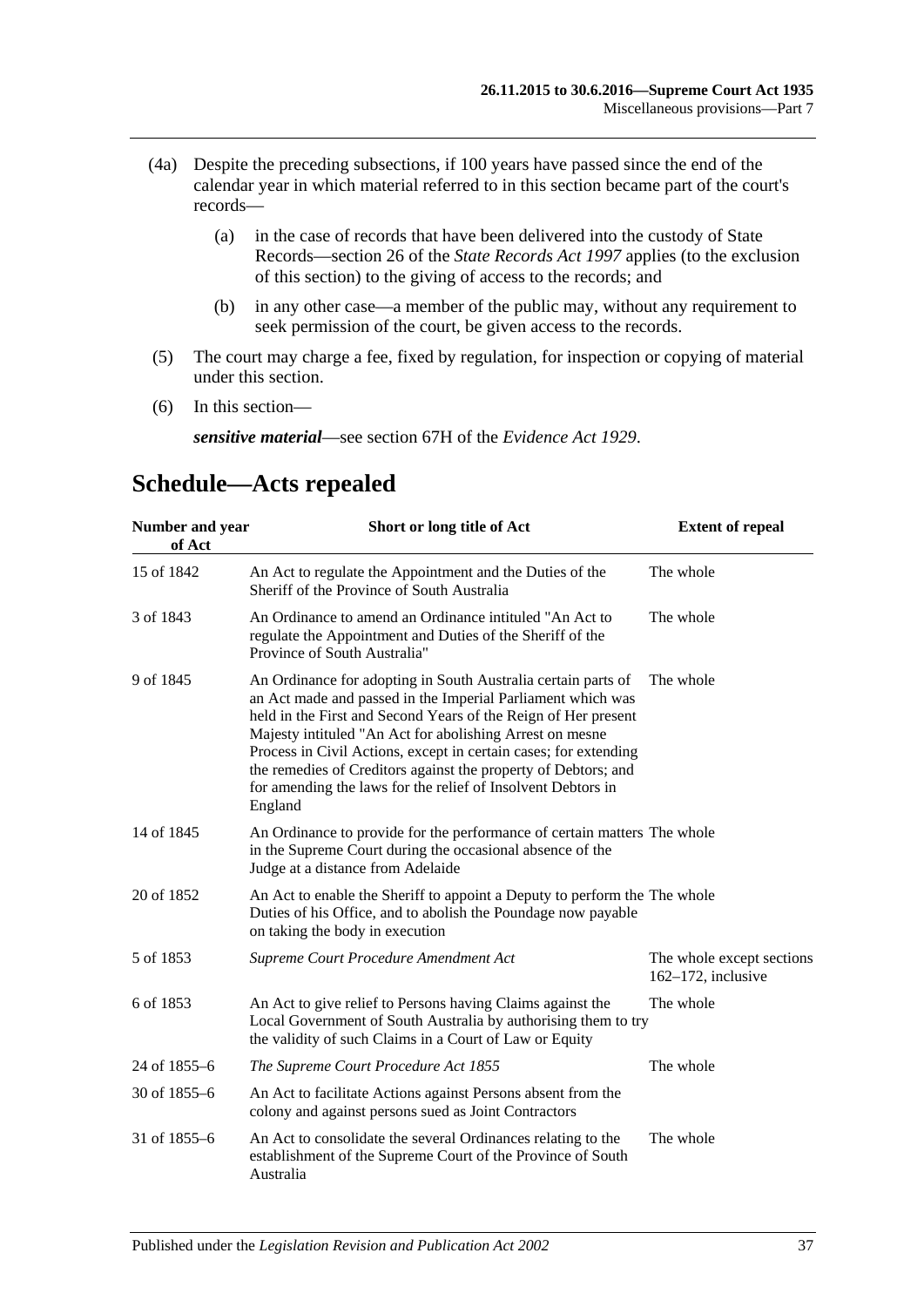#### **Supreme Court Act 1935—26.11.2015 to 30.6.2016** Schedule—Acts repealed

**Number and year of Act Short or long title of Act Extent of repeal** 4 of 1858 *[The Summary Procedure on Bills of Exchange Act](http://www.legislation.sa.gov.au/index.aspx?action=legref&type=act&legtitle=The%20Summary%20Procedure%20on%20Bills%20of%20Exchange%20Act%201858) 1858* The whole 5 of 1858 *[Supreme Court Procedure Further Amendment Act of](http://www.legislation.sa.gov.au/index.aspx?action=legref&type=act&legtitle=Supreme%20Court%20Procedure%20Further%20Amendment%20Act%20of%201858) 1858* The whole 13 of 1858 *[The Third Judge and District Courts](http://www.legislation.sa.gov.au/index.aspx?action=legref&type=act&legtitle=The%20Third%20Judge%20and%20District%20Courts)* The whole 23 of 1859 An Act to provide for the appointment of Commissioners to take Affidavits as well in South Australia as elsewhere, to be made use of in the Supreme Court of South Australia and for the more easy Administration of Oaths to persons appointed to act as Justices of the Peace in South Australia The whole 5 of 1861 An Act to amend the Laws regulating the Court of Appeals of the Province of South Australia, and to extend the Powers thereof The whole 3 of 1862 *[The Common Law Procedure Act](http://www.legislation.sa.gov.au/index.aspx?action=legref&type=act&legtitle=The%20Common%20Law%20Procedure%20Act%201862) 1862* The whole, except sections 1, 2, and 3 15 of 1865 *[The Court of Appeals Amendment Act](http://www.legislation.sa.gov.au/index.aspx?action=legref&type=act&legtitle=The%20Court%20of%20Appeals%20Amendment%20Act%201865) 1865* The whole 12 of 1865–6 An Act to provide for the more speedy administration of justice The whole by means of the Supreme Court 2 of 1866 An Act to protect certain persons from actions by reason of their being elected to Parliament while members of the Court of Appeals The whole 7 of 1866 An Act to regulate and amend the Practice and Procedure of the The whole, except Supreme Court of the Province of South Australia in its Revenue Jurisdiction sections 15 and 26 20 of 1866–7 *[The Equity Act](http://www.legislation.sa.gov.au/index.aspx?action=legref&type=act&legtitle=The%20Equity%20Act%201866) 1866* The whole, except sections 150 and 151 8 of 1867 *[Supreme Court Act](http://www.legislation.sa.gov.au/index.aspx?action=legref&type=act&legtitle=Supreme%20Court%20Act%201867) 1867* The whole 6 of 1868–9 An Act to repeal Act No. 11 of 1866–7 intituled "An Act to amend The Third Judge and Districts Courts Act, and for other purposes" and to make further provision for the trial of Causes, and trial of Offences at places remote from the Supreme Court The whole 7 of 1868–9 An Act to amend the ["Supreme Court Act](http://www.legislation.sa.gov.au/index.aspx?action=legref&type=act&legtitle=Supreme%20Court%20Act%201867) 1867" The whole 23 of 1870–71 An Act to fix the tenure of office of the Primary Judge in Equity, and to provide for the performance of the duties of the office of Primary Judge in Equity in certain cases The whole 28 of 1873 An Act to increase the salaries of the Judges of the Supreme Court, and of certain officers of the Civil Service of the Province of South Australia The whole 116 of 1878 *[Supreme Court Act](http://www.legislation.sa.gov.au/index.aspx?action=legref&type=act&legtitle=Supreme%20Court%20Act%201878) 1878* The whole, except paragraphs I-VII, inclusive, of section 6 120 of 1878 An Act to amend ["The Equity Act](http://www.legislation.sa.gov.au/index.aspx?action=legref&type=act&legtitle=The%20Equity%20Act%201866) 1866" The whole 286 of 1883 An Act to amend ["The Third Judge and District Courts Act"](http://www.legislation.sa.gov.au/index.aspx?action=legref&type=act&legtitle=The%20Third%20Judge%20and%20District%20Courts%20Act) and the Act No. 6 of 1868–9 The whole 514 of 1891 *[The Suitors Unclaimed Funds Act](http://www.legislation.sa.gov.au/index.aspx?action=legref&type=act&legtitle=The%20Suitors%20Unclaimed%20Funds%20Act%201891) 1891* The whole 1358 of 1919 *[Fourth Judge Act](http://www.legislation.sa.gov.au/index.aspx?action=legref&type=act&legtitle=Fourth%20Judge%20Act%201919) 1919* The whole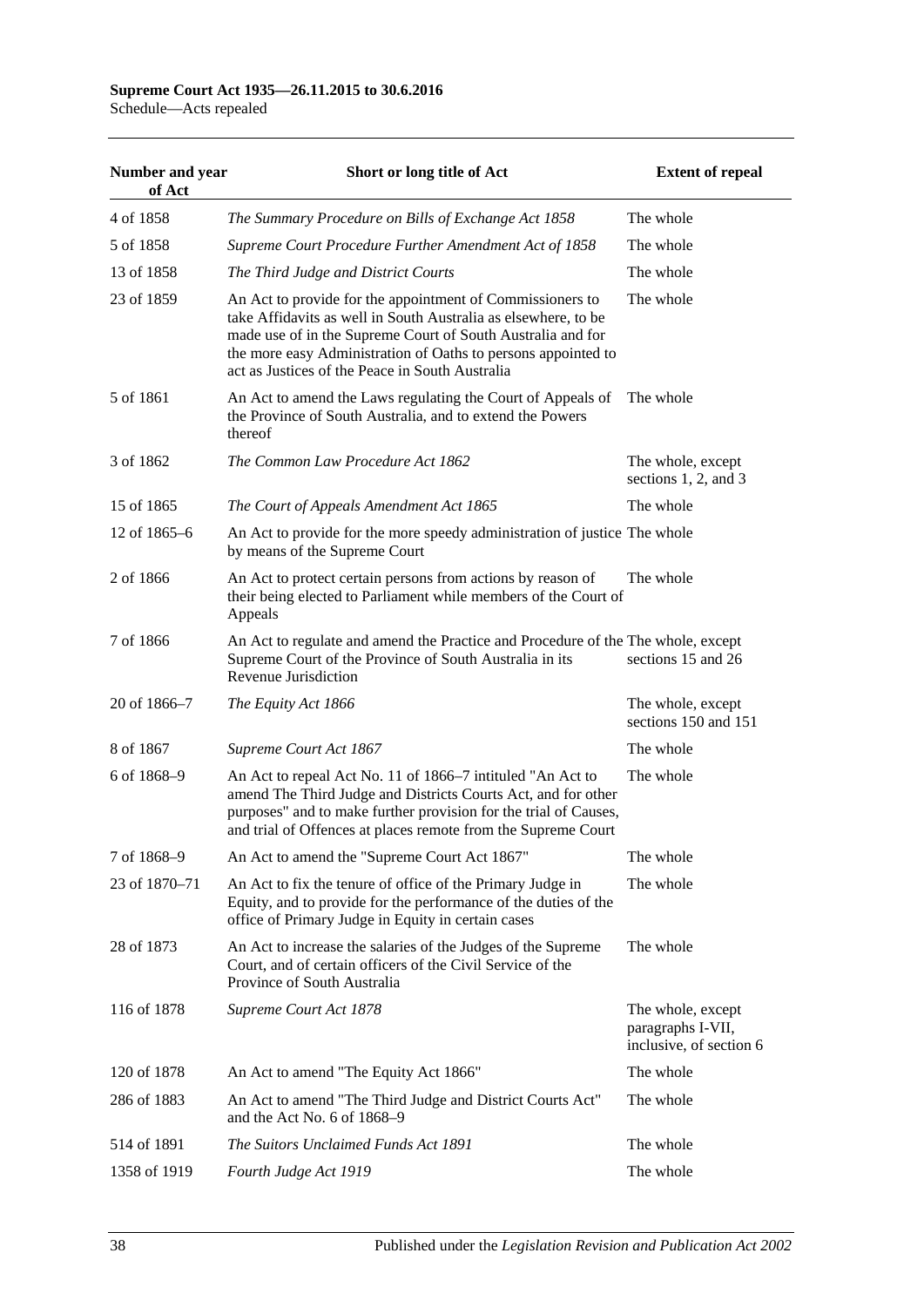#### **26.11.2015 to 30.6.2016—Supreme Court Act 1935** Acts repealed—Schedule

| Number and year<br>of Act | Short or long title of Act                 | <b>Extent of repeal</b> |
|---------------------------|--------------------------------------------|-------------------------|
| 1564 of 1923              | Acts Interpretation Act Amendment Act 1923 | The whole               |
| 1739 of 1926              | Supreme Court Act Amendment Act 1926       | The whole               |
| 1761 of 1926              | Fifth Judge Act 1926                       | The whole               |
| 1864 of 1928              | Supreme Court Act 1928                     | The whole               |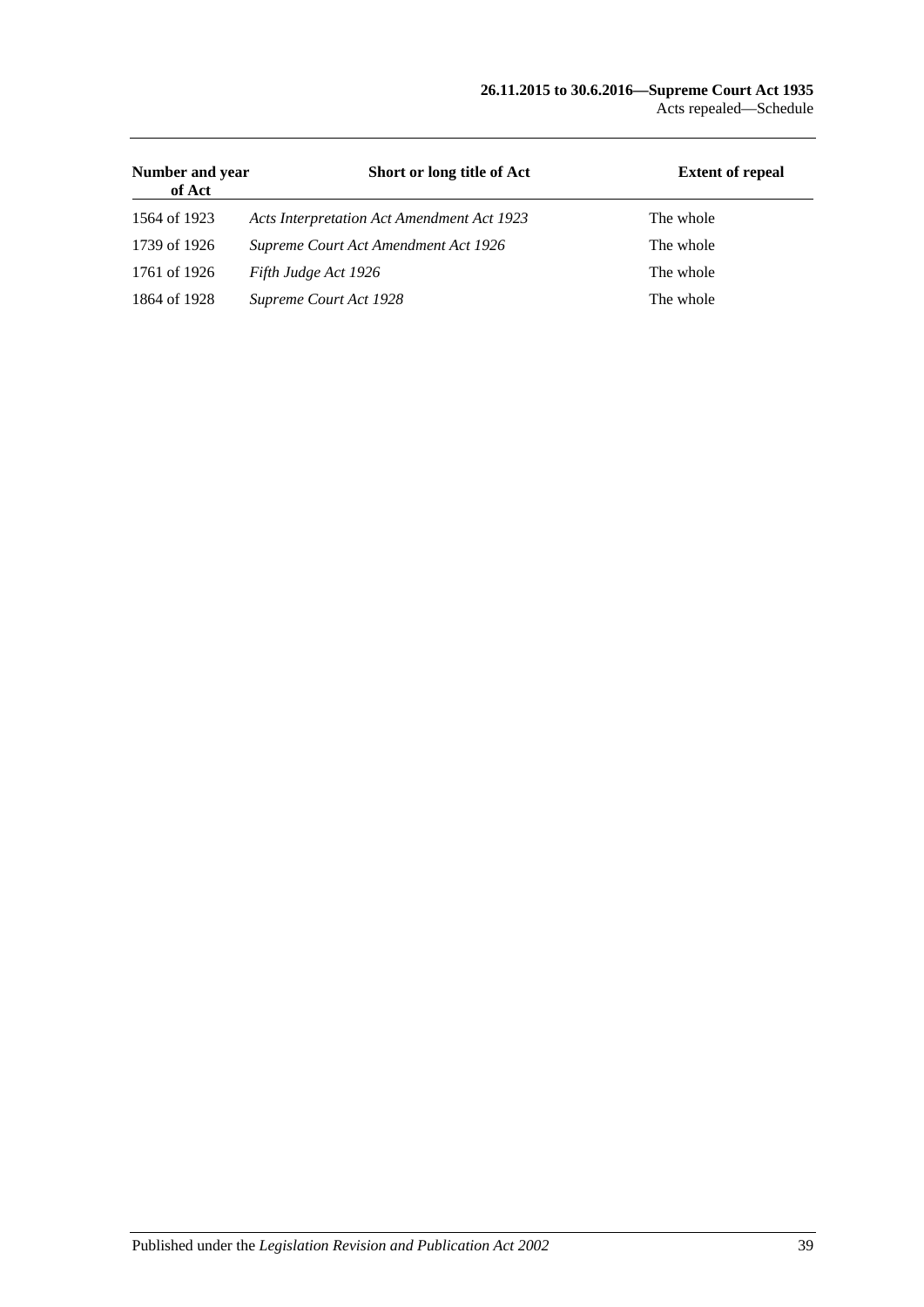# <span id="page-39-0"></span>**Legislative history**

### **Notes**

- Amendments of this version that are uncommenced are not incorporated into the text.
- Please note—References in the legislation to other legislation or instruments or to titles of bodies or offices are not automatically updated as part of the program for the revision and publication of legislation and therefore may be obsolete.
- Earlier versions of this Act (historical versions) are listed at the end of the legislative history.
- For further information relating to the Act and subordinate legislation made under the Act see the Index of South Australian Statutes or www.legislation.sa.gov.au.

# **Principal Act and amendments**

New entries appear in bold.

| Year | $\mathbf{N}\mathbf{o}$ | Title                                                      | Assent     | Commencement                       |
|------|------------------------|------------------------------------------------------------|------------|------------------------------------|
| 1935 | 2253                   | Supreme Court Act 1935                                     | 21.12.1935 | 1.11.1937 (Gazette 25.3.1937 p646) |
| 1936 | 2293                   | Statute Law Revision Act 1936                              | 8.10.1936  | 8.10.1936                          |
| 1944 | 38                     | Supreme Court Act Amendment<br>Act 1944                    | 14.12.1944 | 14.12.1944                         |
| 1947 | 33                     | Supreme Court Act Amendment<br>Act 1947                    | 4.12.1947  | 4.12.1947                          |
| 1951 | 6                      | Supreme Court Act Amendment<br>Act 1951                    | 6.9.1951   | 1.7.1951: s4                       |
| 1952 | 13                     | Supreme Court Act Amendment<br>Act 1952                    | 16.10.1952 | 16.10.1952                         |
| 1953 | 45                     | Supreme Court Act Amendment<br>Act 1953                    | 17.12.1953 | 17.12.1953                         |
| 1955 | 3                      | Statutes Amendment (Public Salaries) 23.6.1955<br>Act 1955 |            | $1.6.1955$ : s $16(2)$             |
| 1955 | 12                     | Supreme Court Act Amendment<br>Act 1955                    | 30.9.1955  | 30.9.1955                          |
| 1958 | 41                     | Supreme Court Act Amendment<br>Act 1958                    | 27.11.1958 | $1.7.1958$ : s 4                   |
| 1960 | 67                     | Supreme Court Act Amendment<br>Act 1960                    | 24.11.1960 | 24.11.1960                         |
| 1960 | 71                     | Supreme Court Act Amendment Act<br>$(No. 2)$ 1960          | 1.12.1960  | 1.12.1960                          |
| 1962 | 52                     | Supreme Court Act Amendment<br>Act 1962                    | 15.11.1962 | 15.11.1962                         |
| 1963 | 29                     | Supreme Court Act Amendment<br>Act 1963                    | 21.11.1963 | 21.11.1963                         |
| 1965 | 9                      | Supreme Court Act Amendment<br>Act 1965                    | 23.9.1965  | 23.9.1965                          |
| 1965 | 49                     | Supreme Court Act Amendment Act<br>$(No. 2)$ 1965          | 9.12.1965  | 9.12.1965                          |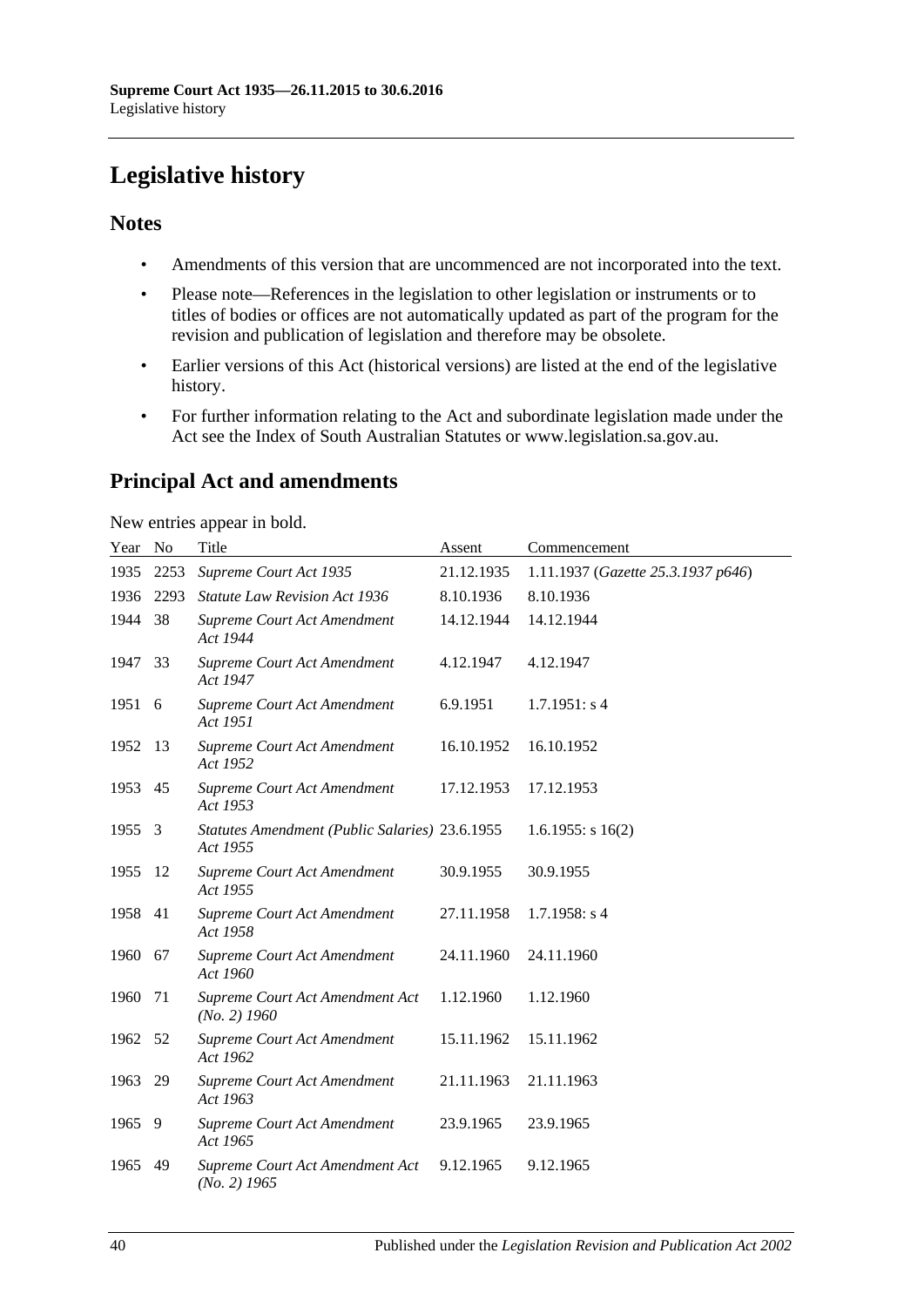| 1966 85 |      | Supreme Court Act Amendment Act<br>$(No. 1)$ 1966                              | 1.12.1966  | 12.1.1967 (Gazette 12.1.1967 p51)     |
|---------|------|--------------------------------------------------------------------------------|------------|---------------------------------------|
| 1967    | 9    | Supreme Court Act Amendment<br>Act 1967                                        | 30.3.1967  | 30.3.1967                             |
| 1967    | 21   | Supreme Court Act Amendment Act<br>$(No. 2)$ 1967                              | 13.4.1967  | 22.6.1967 (Gazette 22.6.1967 p1850)   |
| 1969    | 10   | Supreme Court Act Amendment<br>Act 1969                                        | 27.2.1969  | 27.2.1969                             |
| 1969    | 22   | Supreme Court Act Amendment Act<br>$(No. 2)$ 1969                              | 26.6.1969  | 26.6.1969                             |
| 1969    | 62   | Supreme Court Act Amendment Act<br>$(No. 3)$ 1969                              | 4.12.1969  | 21.5.1970 (Gazette 21.5.1970 p1842)   |
| 1970    | 14   | Supreme Court Act Amendment<br>Act 1970                                        | 17.9.1970  | 17.9.1970                             |
| 1970    | 16   | Supreme Court Act Amendment Act<br>$(No. 2)$ 1970                              | 17.9.1970  | 17.9.1970                             |
| 1970    | 58   | Supreme Court Act Amendment Act<br>(No. 3) 1970                                | 10.12.1970 | 1.1.1971 (Gazette 10.12.1970 p2646)   |
| 1971    | 30   | Judges' Pensions Act 1971                                                      | 22.4.1971  | 1.5.1971 (Gazette 22.4.1971 p2186)    |
| 1971    | 49   | Supreme Court Act Amendment<br>Act 1971                                        | 26.8.1971  | 26.8.1971                             |
| 1972    | - 39 | Statutes Amendment (Judges' Salaries)13.4.1972<br>Act 1972                     |            | 13.4.1972                             |
| 1972    | 40   | Supreme Court Act Amendment<br>Act 1972                                        | 13.4.1972  | 9.11.1972 (Gazette 9.11.1972 p2254)   |
| 1972    | 41   | Crown Proceedings Act 1972                                                     | 20.4.1972  | 14.12.1972 (Gazette 14.12.1972 p2630) |
| 1974    | - 8  | Statutes Amendment (Judges' Salaries)21.3.1974<br>Act 1974                     |            | 21.3.1974                             |
| 1974    | 12   | Supreme Court Act Amendment<br>Act 1974                                        | 28.3.1974  | 20.6.1974 (Gazette 20.6.1974 p2450)   |
| 1975    | 18   | Statutes Amendment (Judges' Salaries) 27.3.1975<br>Act 1975                    |            | 27.3.1975                             |
| 1975 24 |      | <i>Statute Law Revision Act 1975</i>                                           | 27.3.1975  | 27.3.1975                             |
| 1978 67 |      | Supreme Court Act Amendment<br>Act 1978                                        | 26.10.1978 | 6.7.1992 (Gazette 2.7.1992 p209)      |
| 1978    | 82   | Sheriff's Act 1978                                                             | 30.11.1978 | 6.7.1992 (Gazette 2.7.1992 p209)      |
| 1980    | 53   | Supreme Court Act Amendment<br>Act 1980                                        | 3.7.1980   | 3.7.1980                              |
|         |      |                                                                                |            |                                       |
| 1981    | 34   | <b>Statutes Amendment (Administration</b><br>of Courts and Tribunals) Act 1981 | 19.3.1981  | 1.7.1981 (Gazette 25.6.1981 p1896)    |
| 1982    | 82   | Supreme Court Act Amendment<br>Act 1982                                        | 16.9.1982  | 16.9.1982                             |
| 1982    | 92   | <b>Judicial Remuneration Act 1982</b>                                          | 14.10.1982 | 28.10.1982 (Gazette 28.10.1982 p1214) |
| 1983    | 2    | Supreme Court Act Amendment<br>Act 1983                                        | 14.4.1983  | 14.4.1983                             |
| 1983    | 73   | Supreme Court Act Amendment Act<br>$(No. 2)$ 1983                              | 3.11.1983  | 3.11.1983                             |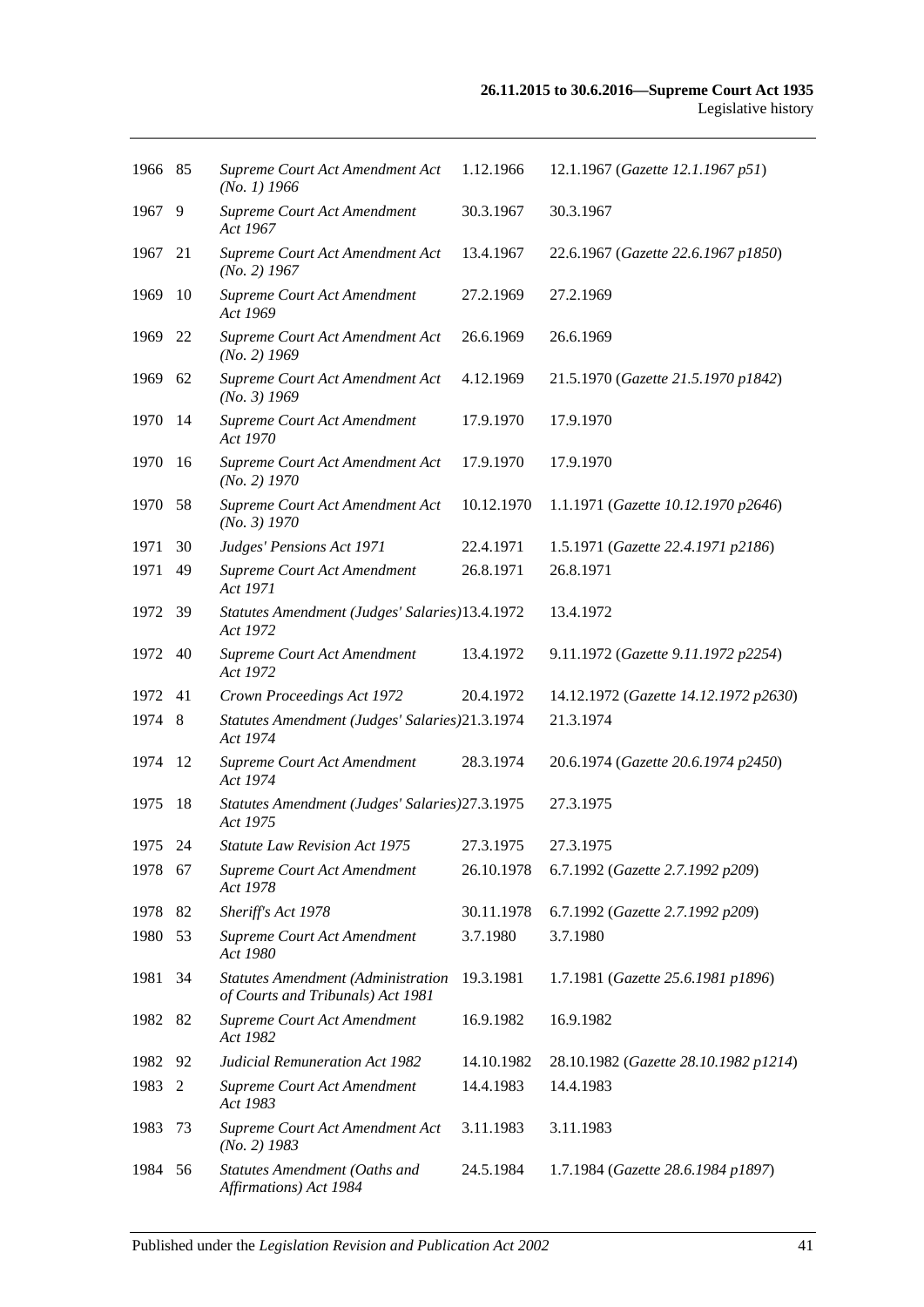#### **Supreme Court Act 1935—26.11.2015 to 30.6.2016** Legislative history

| 1985 6  |     | Statutes Amendment (Bail) Act 1985                                         | 7.3.1985   | 7.7.1985 (Gazette 9.5.1985 p1398)                                                                                                                                                                                                                   |
|---------|-----|----------------------------------------------------------------------------|------------|-----------------------------------------------------------------------------------------------------------------------------------------------------------------------------------------------------------------------------------------------------|
| 1985    | 59  | <b>Statutes Amendment (Remuneration)</b><br>Act 1985                       | 30.5.1985  | 13.6.1985 (Gazette 13.6.1985 p2132)                                                                                                                                                                                                                 |
| 1985    | 70  | <b>Statutes Amendment (Courts)</b><br>Act 1985                             | 6.6.1985   | 1.8.1985 (Gazette 11.7.1985 p92)                                                                                                                                                                                                                    |
| 1986    | 102 | <b>Commercial Arbitration Act 1986</b>                                     | 18.12.1986 | 9.7.1987 (Gazette 9.7.1987 p57)                                                                                                                                                                                                                     |
| 1987    | 80  | Supreme Court Act Amendment<br>Act 1987                                    | 19.11.1987 | 19.11.1987                                                                                                                                                                                                                                          |
| 1988    | 95  | Judicial Administration (Auxiliary<br>Appointments and Powers) Act 1988    | 15.12.1988 | 15.12.1988                                                                                                                                                                                                                                          |
| 1991    | 33  | <b>Statutes Amendment</b><br>(Attorney-General's Portfolio)<br>Act 1991    | 24.4.1991  | 6.6.1991 (Gazette 6.6.1991 p1776)                                                                                                                                                                                                                   |
| 1991    | 49  | <b>Director of Public Prosecutions</b><br>Act 1991                         | 21.11.1991 | 6.7.1992 (Gazette 25.6.1992 p1869)                                                                                                                                                                                                                  |
| 1991    | 69  | <b>Statutes Repeal and Amendment</b><br>(Courts) Act 1991                  | 12.12.1991 | 6.7.1992 (Gazette 2.7.1992 p209)                                                                                                                                                                                                                    |
| 1993    | 62  | <b>Statutes Amendment (Courts)</b><br>Act 1993                             | 27.5.1993  | Pt 2 (s 5)-1.7.1993 (Gazette 24.6.1993<br>p2047); Pt 2 (s 4)-28.10.1993 (Gazette<br>27.10.1993 p1892)                                                                                                                                               |
| 1993    | 75  | Statutes Amendment (Abolition of<br>Compulsory Retirement) Act 1993        | 21.10.1993 | $1.1.1994$ : s 2                                                                                                                                                                                                                                    |
| 1994    | 21  | <b>Statutes Amendment</b><br>(Attorney-General's Portfolio)<br>Act 1994    | 26.5.1994  | 7.7.1994 (Gazette 7.7.1994 p4)                                                                                                                                                                                                                      |
| 1994    | 43  | <b>Statutes Amendment (Courts)</b><br>Act 1994                             | 2.6.1994   | 9.6.1994 (Gazette 9.6.1994 p1669)                                                                                                                                                                                                                   |
| 1995    | 65  | <b>Statutes Amendment (Recording of</b><br>Interviews) Act 1995            | 10.8.1995  | Sch (cll 2-4)-21.12.1995 (Gazette<br>21.12.1995 p1760)                                                                                                                                                                                              |
| 1995    | -84 | <b>Statutes Amendment (Courts)</b><br>Act 1995                             | 30.11.1995 | 21.12.1995 (Gazette 21.12.1995 p1759)                                                                                                                                                                                                               |
| 1995    | 85  | <b>Statutes Amendment (Courts</b><br>Administration Staff) Act 1995        | 30.11.1995 | 14.12.1995 (Gazette 14.12.1995 p1641)                                                                                                                                                                                                               |
| 1996 46 |     | Statutes Amendment (Mediation,<br>Arbitration and Referral) Act 1996       | 27.6.1996  | 30.9.1996 (Gazette 29.8.1996 p808)                                                                                                                                                                                                                  |
| 1996    | 67  | <b>Statutes Amendment</b><br>(Attorney-General's Portfolio)<br>Act 1996    | 15.8.1996  | Pt 17 (ss 34-36)-17.10.1996 (Gazette<br>17.10.1996 p1361)                                                                                                                                                                                           |
| 1999 6  |     | Supreme Court (Rules of Court)<br>Amendment Act 1999                       | 11.3.1999  | 23.4.1999 (Gazette 22.4.1999 p2171)                                                                                                                                                                                                                 |
| 1999    | 33  | <b>Financial Sector Reform (South</b><br>Australia) Act 1999               | 17.6.1999  | Sch (item $57$ )—1.7.1999 being the date<br>specified under s 3(16) of the Financial<br>Sector Reform (Amendments and<br>Transitional Provisions) Act (No. 1) 1999<br>of the Commonwealth as the transfer date<br>for the purposes of that Act: s 2 |
| 1999    | 66  | <b>Statutes Amendment (Magistrates</b><br>Court Appeals) Act 1999          | 18.11.1999 | Pt 3 (s 6)-3.1.2000 (Gazette 9.12.1999<br>p3114)                                                                                                                                                                                                    |
| 2001    | 69  | <b>Statutes Amendment (Courts and</b><br>Judicial Administration) Act 2001 | 6.12.2001  | Pt 14 (s 32)-13.1.2002 (Gazette<br>$10.1.2002\ p4)$                                                                                                                                                                                                 |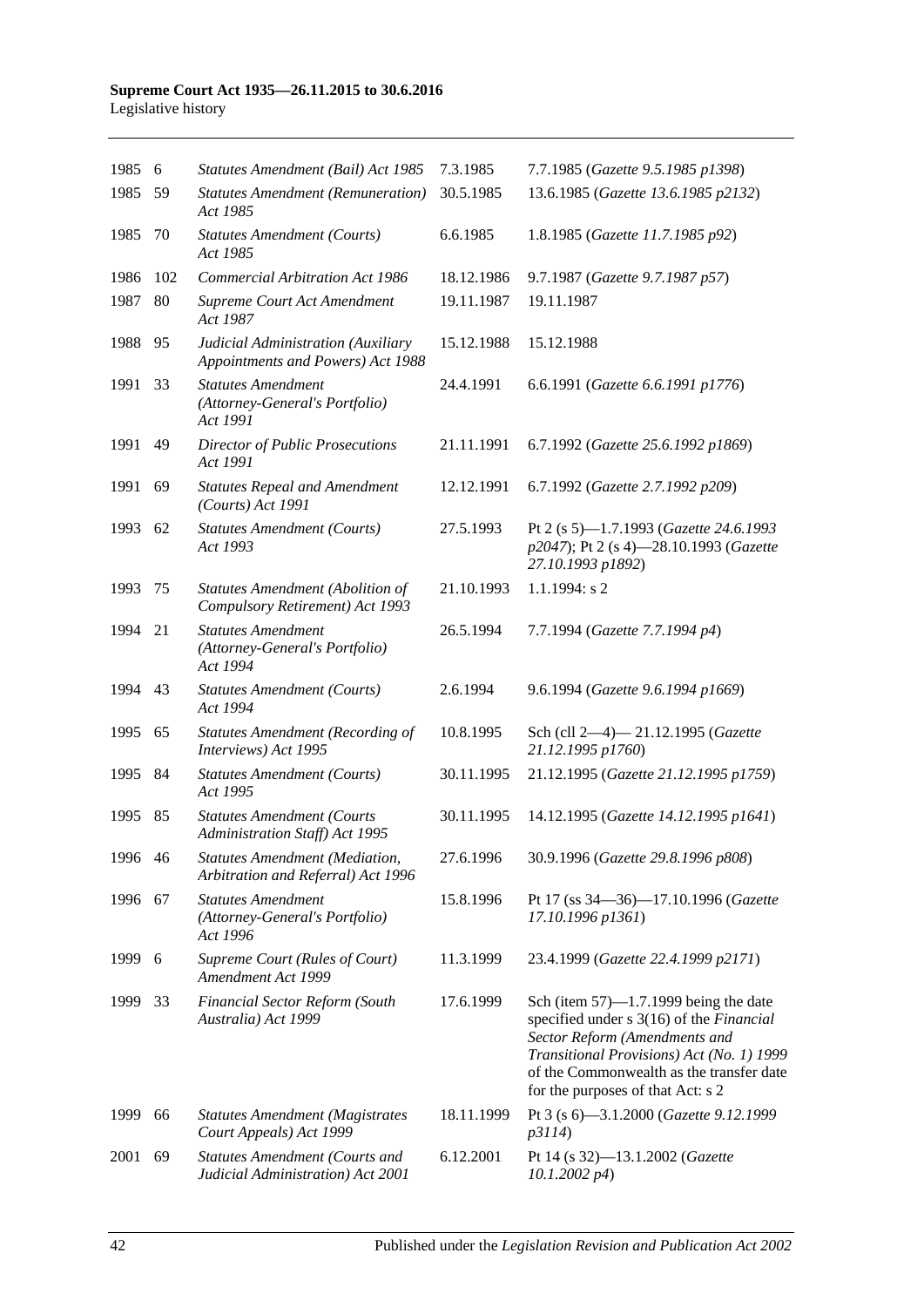| 2015    | 41  | <b>Statutes Amendment and Repeal</b><br>(Budget 2015) Act 2015                                    | 26.11.2015 | Pt 13 (s 54)-26.11.2015: s 2(1)                                                                |
|---------|-----|---------------------------------------------------------------------------------------------------|------------|------------------------------------------------------------------------------------------------|
| 2015    | 16  | Statutes Amendment (Vulnerable<br>Witnesses) Act 2015                                             | 6.8.2015   | Pt 7 (s 32)-1.7.2016 (Gazette 23.6.2016<br>p2618                                               |
| 2014    | 16  | Return to Work Act 2014                                                                           | 6.11.2014  | Sch 9 (cl 7)-1.7.2015 (Gazette<br>4.12.2014 p6610)                                             |
| 2013    | 47  | <b>Statutes Amendment</b><br>(Attorney-General's Portfolio No 2)<br>Act 2013                      | 24.10.2013 | Pt 8 (ss 11-13)-17.5.2014 (Gazette<br>8.5.2014 p1630)                                          |
| 2013    | 11  | <b>Statutes Amendment</b><br>(Attorney-General's Portfolio) Act<br>2013                           | 18.4.2013  | Pt 13 (s 28)-18.4.2013 (Gazette<br>18.4.2013 p1155); s 29-9.6.2013<br>(Gazette 6.6.2013 p2498) |
| 2013 9  |     | Statutes Amendment (Appeals) Act<br>2013                                                          | 28.3.2013  | Pt 4 (ss $13 \& 14$ ) & Sch 1-5.5.2013<br>(Gazette 26.4.2013 p1185)                            |
| 2012    | -17 | <b>Statutes Amendment</b><br>(Attorney-General's Portfolio)<br>Act 2012                           | 24.5.2012  | Pt 12 (s 24)-5.8.2012 (Gazette 2.8.2012<br>p3302)                                              |
| 2009    | 85  | Intervention Orders (Prevention of<br>Abuse) Act 2009                                             | 10.12.2009 | Sch 1 (cl 34)-9.12.2011 (Gazette<br>20.10.2011 p4269)                                          |
| 2008    | 7   | Statutes Amendment (Evidence and<br>Procedure) Act 2008                                           | 17.4.2008  | Pt 7 (ss 27 & 28)-23.11.2008 (Gazette<br>20.11.2008 p5171)                                     |
| 2006    | 43  | <b>Statutes Amendment (Domestic</b><br>Partners) Act 2006                                         | 14.12.2006 | Pt 86 (s 212)-1.6.2007 (Gazette<br>26.4.2007 p1352)                                            |
| 2006    | 17  | <b>Statutes Amendment (New Rules of</b><br>Civil Procedure) Act 2006                              | 6.7.2006   | Pt 2 (ss 4-15)-4.9.2006 (Gazette<br>17.8.2006 p2831)                                           |
| 2005 49 |     | <b>Statutes Amendment (Intervention</b><br><b>Programs and Sentencing Procedures)</b><br>Act 2005 | 27.10.2005 | Pt 6 (s 14)-19.12.2005 (Gazette<br>15.12.2005 p4326)                                           |
| 2004    | 23  | Statutes Amendment (Courts) Act<br>2004                                                           | 8.7.2004   | Pt 9 (s 27)-1.9.2004 (Gazette 26.8.2004<br>p3402)                                              |
| 2003    | 44  | <b>Statute Law Revision Act 2003</b>                                                              | 23.10.2003 | Sch 1-24.11.2003 (Gazette 13.11.2003<br>p4048)                                                 |
| 2002    | -16 | <b>Statutes Amendment (Structured</b><br>Settlements) Act 2002                                    | 5.9.2002   | Pt 4 (s $6$ )-1.12.2002 ( <i>Gazette</i> 7.11.2002<br>p4043                                    |
|         |     |                                                                                                   |            |                                                                                                |

# **Provisions amended since 3 February 1976**

• Legislative history prior to 3 February 1976 appears in marginal notes and footnotes included in the consolidation of this Act contained in Volume 10 of The Public General Acts of South Australia 1837-1975 at page 718.

New entries appear in bold.

Entries that relate to provisions that have been deleted appear in italics.

| Provision      | How varied                                                     | Commencement |
|----------------|----------------------------------------------------------------|--------------|
| Pt A1          | heading inserted by $44/2003$ s 3(1) (Sch 1)                   | 24.11.2003   |
| s 1            | amended by $44/2003$ s $3(1)$ (Sch 1)                          | 24.11.2003   |
| s <sub>2</sub> | amended by $34/1981$ s 5                                       | 1.7.1981     |
|                | omitted under Legislation Revision and<br>Publication Act 2002 | 24.11.2003   |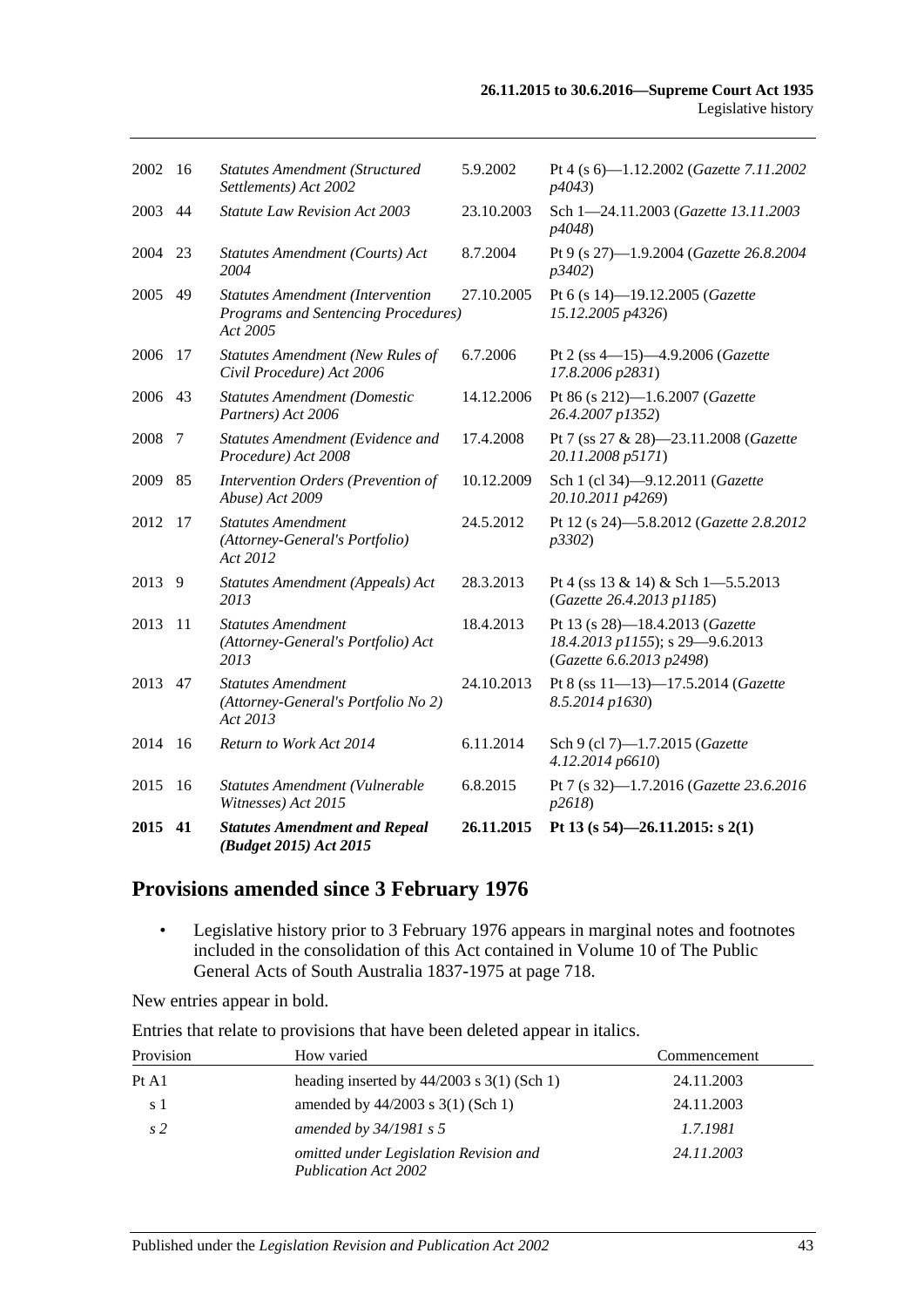### s 5

| s 5(1)                     | s 5 redesignated as s $5(1)$ by $34/1981$ s $6(e)$ | 1.7.1981   |
|----------------------------|----------------------------------------------------|------------|
|                            | evidentiary material inserted by 84/1995 s 19      | 21.12.1995 |
| <b>Full Court</b>          | amended by 9/2013 s 13                             | 5.5.2013   |
|                            | amended by 47/2013 s 11                            | 17.5.2014  |
| jurisdiction               | substituted by $34/1981$ s $6(a)$                  | 1.7.1981   |
| master                     | substituted by $34/1981$ s $6(b)$                  | 1.7.1981   |
| petitioner                 | deleted by $17/2006 s 4(1)$                        | 4.9.2006   |
| plaintiff                  | substituted by $17/2006$ s $4(2)$                  | 4.9.2006   |
| pleading                   | amended by 17/2006 s 4(3)                          | 4.9.2006   |
| registrar                  | inserted by $34/1981$ s $6(c)$                     | 1.7.1981   |
| suitors' funds             | substituted by $34/1981$ s $6(d)$                  | 1.7.1981   |
| $s\ 5(2)$                  | inserted by $34/1981$ s $6(e)$                     | 1.7.1981   |
| Pt <sub>1</sub>            |                                                    |            |
| s 7                        | substituted by 34/1981 s 7                         | 1.7.1981   |
| $s \, 7(4)$                | inserted by $69/1991$ s $9(a)$                     | 6.7.1992   |
| $\sqrt{s}$ 8               |                                                    |            |
| s(3)                       | inserted by 34/1981 s 8                            | 1.7.1981   |
| s 8(4)                     | inserted by 95/1988 Sch 1                          | 15.12.1988 |
| s 9                        | substituted by 34/1981 s 9                         | 1.7.1981   |
| s <sub>9A</sub>            | inserted by 67/1996 s 34                           | 17.10.1996 |
| s 10                       | substituted by 11/2013 s 28                        | 18.4.2013  |
| s 11                       | substituted by 34/1981 s 10                        | 1.7.1981   |
| s 11(1)                    | substituted by $70/1985$ s $3(a)$                  | 1.8.1985   |
| s 11(1a)                   | inserted by $70/1985$ s $3(a)$                     | 1.8.1985   |
|                            | substituted by 95/1988 Sch 1                       | 15.12.1988 |
| s 11(1b)                   | inserted by 95/1988 Sch 1                          | 15.12.1988 |
| $s\ II(4)$                 | deleted by $70/1985 s 3(b)$                        | 1.8.1985   |
| s 11(6)                    | inserted by $70/1985$ s $3(c)$                     | 1.8.1985   |
| s 12                       | substituted by 34/1981 s 11                        | 1.7.1981   |
|                            | substituted by $92/1982$ s 3(1)                    | 28.10.1982 |
|                            | amended by 59/1985 s 21                            | 13.6.1985  |
|                            | substituted by 95/1988 Sch 1                       | 15.12.1988 |
| s 13A                      | amended by 53/1980 s 2                             | 3.7.1980   |
|                            | substituted by 34/1981 s 12                        | 1.7.1981   |
| s 13B                      | inserted by 34/1981 s 12                           | 1.7.1981   |
|                            | deleted by 75/1993 s 27                            | 1.1.1994   |
|                            | inserted by 43/1994 s 22                           | 9.6.1994   |
| Heading preceding<br>s 13H | deleted by $44/2003$ s $3(1)$ (Sch 1)              | 24.11.2003 |
| s 13H                      |                                                    |            |
| s 13H(1)                   | amended by $82/1982$ s $2(a)$                      | 16.9.1982  |
| s 13H(2)                   | amended by 82/1982 s 2(b), (c)                     | 16.9.1982  |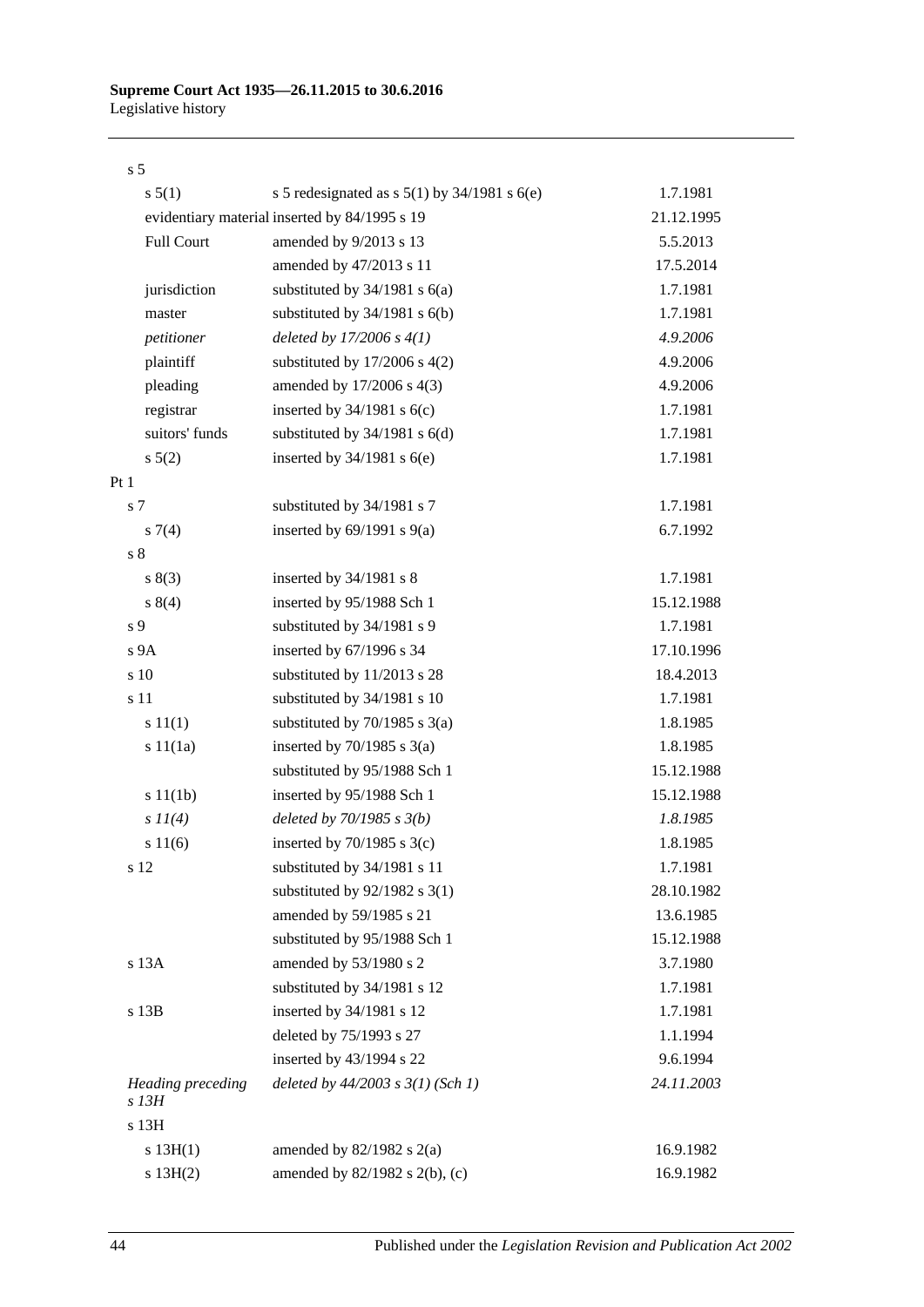| s 13H(3)                 | amended by $82/1982$ s $2(a)$                                                                      | 16.9.1982  |
|--------------------------|----------------------------------------------------------------------------------------------------|------------|
| s 13H(4)                 | amended by $82/1982$ s $2(a)$                                                                      | 16.9.1982  |
| s 13H(4a)                | s 13H(4) second sentence amended by 82/1982<br>s(2(a)                                              | 16.9.1982  |
|                          | s 13H(4) second sentence redesignated as<br>s 13H(4a) by 44/2003 s 3(1) (Sch 1)                    | 24.11.2003 |
| $s$ 13H(4b)              | s 13H(4) third sentence amended and<br>redesignated as $s$ 13H(4b) by 44/2003 $s$ 3(1)<br>(Sch 1)  | 24.11.2003 |
| $s$ 13H(4c)              | s 13H(4) fourth sentence amended and<br>redesignated as $s$ 13H(4c) by 44/2003 $s$ 3(1)<br>(Sch 1) | 24.11.2003 |
| domestic partner         | inserted by $43/2006$ s $212(1)$                                                                   | 1.6.2007   |
| members of the<br>family | amended by 43/2006 s 212(2)                                                                        | 1.6.2007   |
| spouse                   | inserted by 43/2006 s 213(3)                                                                       | 1.6.2007   |
| s 13H(5)                 | amended by $82/1982$ s $2(a)$                                                                      | 16.9.1982  |
| $s$ 13H $(6)$            | inserted by $82/1982$ s $2(d)$                                                                     | 16.9.1982  |
| s <sub>14</sub>          | amended by 34/1981 s 13                                                                            | 1.7.1981   |
| s <sub>15</sub>          |                                                                                                    |            |
| s 15(1)                  | amended by 34/1981 s 14                                                                            | 1.7.1981   |
| Pt 2                     |                                                                                                    |            |
| Pt 2 Div 1               | heading substituted by $44/2003$ s 3(1) (Sch 1)                                                    | 24.11.2003 |
| Pt 2 Div 2               | heading substituted by $44/2003$ s 3(1) (Sch 1)                                                    | 24.11.2003 |
| s 21                     | amended by 17/2006 s 5                                                                             | 4.9.2006   |
| s <sub>22</sub>          | amended by 17/2006 s 6                                                                             | 4.9.2006   |
| s 23                     |                                                                                                    |            |
| $s\,23(1)$               | amended by 17/2006 s 7                                                                             | 4.9.2006   |
| Pt 2 Div 3               | heading substituted by $44/2003$ s $3(1)$ (Sch 1)                                                  | 24.11.2003 |
| $s$ 30BA                 | inserted by 16/2002 s 6                                                                            | 1.12.2002  |
| s 30C                    |                                                                                                    |            |
| $s \, 30C(2)$            | substituted by 62/1993 s 4                                                                         | 28.10.1993 |
| s 33                     | deleted by 67/1978 s 3                                                                             | 6.7.1992   |
| s 35                     | deleted by $69/1991$ s $9(b)$                                                                      | 6.7.1992   |
|                          | inserted by 43/1994 s 23                                                                           | 9.6.1994   |
| s <sub>37</sub>          | deleted by 56/1984 s 8                                                                             | 1.7.1984   |
| s 39                     | substituted by 80/1987 s 2                                                                         | 9.11.1987  |
| $s \, 39(1)$             | amended by 84/1995 s 20                                                                            | 21.12.1995 |
|                          | amended by 17/2006 s 8                                                                             | 4.9.2006   |
| $s \, 39(2)$             | amended by 23/2004 s 27(1)                                                                         | 1.9.2004   |
| $s \, 39(6)$             | substituted by $23/2004$ s $27(2)$                                                                 | 1.9.2004   |
| prescribed court         | amended by 16/2014 Sch 9 cl 7                                                                      | 1.7.2015   |
| $\sin 40$                |                                                                                                    |            |
| $s\ 40(2)$               | inserted by $69/1991$ s $9(c)$                                                                     | 6.7.1992   |
| $Pt\,3$                  |                                                                                                    |            |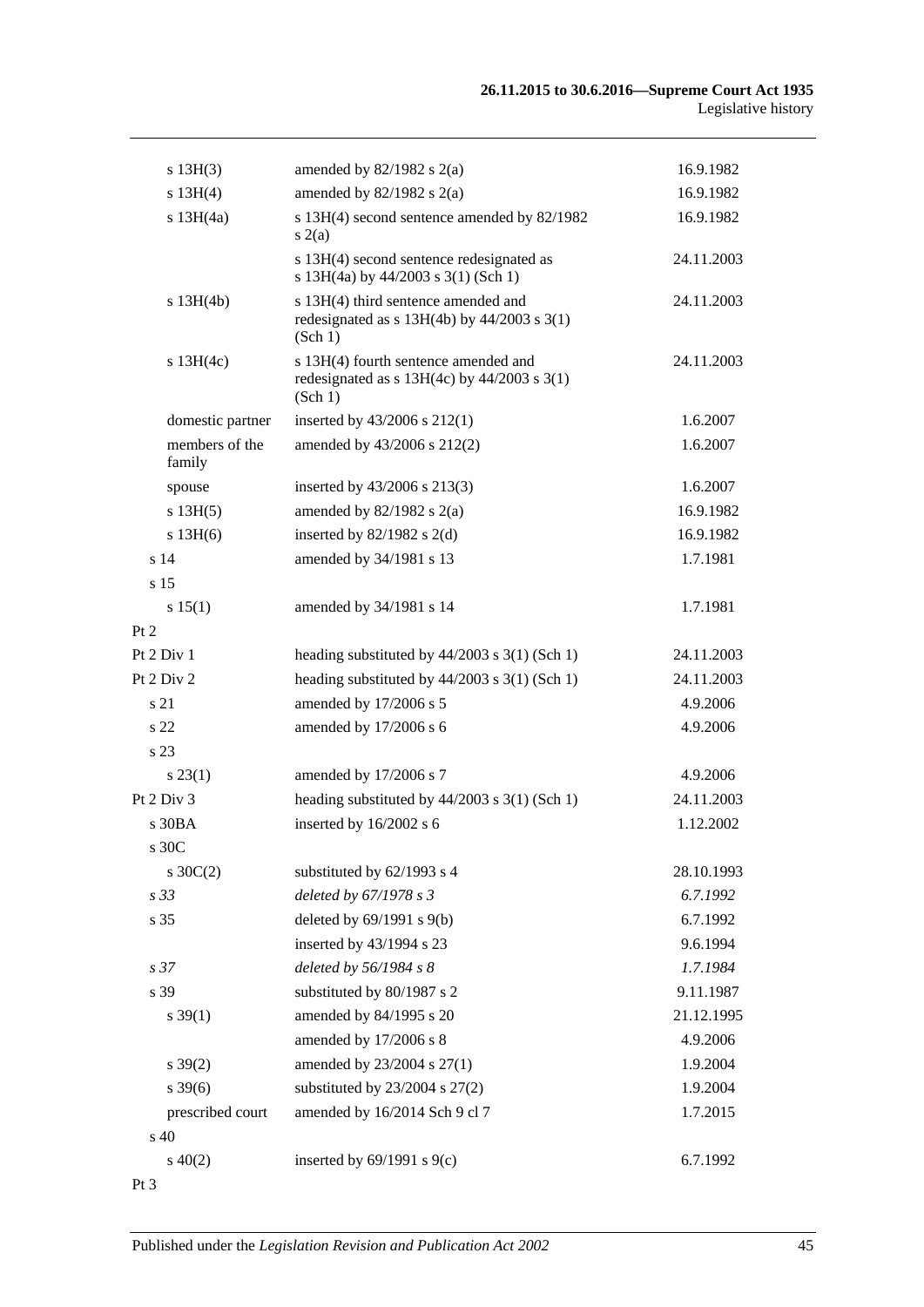#### **Supreme Court Act 1935—26.11.2015 to 30.6.2016** Legislative history

| ss 45 and 46                              | substituted by 67/1996 s 35                                                                                              | 17.10.1996 |
|-------------------------------------------|--------------------------------------------------------------------------------------------------------------------------|------------|
| ss $46A$ and $46B$                        | inserted by 67/1996 s 35                                                                                                 | 17.10.1996 |
| s 47                                      | amended by 34/1981 s 15                                                                                                  | 1.7.1981   |
| s 48                                      | amended by 34/1981 s 16                                                                                                  | 1.7.1981   |
|                                           | amended and redesignated as subsections,<br>paragraphs and subparagraphs by $44/2003$ s $3(1)$<br>(Sch 1)                | 24.11.2003 |
| $s\ 48(2)$                                | amended by 17/2006 s 9(1), (2)                                                                                           | 4.9.2006   |
| $s\ 48(3)$ and (4)                        | inserted by 9/2013 s 14                                                                                                  | 5.5.2013   |
| s 49                                      |                                                                                                                          |            |
| $s\,49(1)$                                | substituted by 17/2006 s 10                                                                                              | 4.9.2006   |
| s 50 before<br>substitution by<br>17/2006 |                                                                                                                          |            |
| $s\,50(1)$                                | s 50 redesignated as $s$ 50(1) by 34/1981 s 17                                                                           | 1.7.1981   |
|                                           | contents commencing "Provided that" amended<br>by 66/1999 s 6                                                            | 3.1.2000   |
| $s\,50(1a)$                               | $s$ 50(1) contents commencing "Provided that"<br>amended and redesignated as $s$ 50(1a) by<br>$44/2003$ s $3(1)$ (Sch 1) | 24.11.2003 |
| $s\,50(2)$                                | inserted by 34/1981 s 17                                                                                                 | 1.7.1981   |
| s <sub>50</sub>                           | substituted by 17/2006 s 11                                                                                              | 4.9.2006   |
| s <sub>51</sub>                           | deleted by 17/2006 s 12                                                                                                  | 4.9.2006   |
| Heading preceding<br>s 52                 | deleted by 67/1996 s 36                                                                                                  | 17.10.1996 |
| ss 52-53A                                 | deleted by 67/1996 s 36                                                                                                  | 17.10.1996 |
| s <sub>54</sub>                           | amended by $6/1985$ s $8(a)$                                                                                             | 7.7.1985   |
|                                           | deleted by 67/1996 s 36                                                                                                  | 17.10.1996 |
| $ss 55 - 57$                              | deleted by 67/1996 s 36                                                                                                  | 17.10.1996 |
| s 59                                      | amended by $6/1985$ s $8(b)$ , (c)                                                                                       | 7.7.1985   |
|                                           | deleted by 67/1996 s 36                                                                                                  | 17.10.1996 |
| s 60                                      | deleted by 67/1996 s 36                                                                                                  | 17.10.1996 |
| s 61                                      | deleted by $6/1985$ s $8(d)$                                                                                             | 7.7.1985   |
| s 62                                      | deleted by 67/1996 s 36                                                                                                  | 17.10.1996 |
| Pt 3A                                     |                                                                                                                          |            |
| $s$ 62 $E$                                |                                                                                                                          |            |
| s 62E(1)<br>s 62H                         | amended by 17/2006 s 13                                                                                                  | 4.9.2006   |
| s $62H(3)$ and $(3a)$                     | substituted by 34/1981 s 18                                                                                              | 1.7.1981   |
| $s$ 62H(3b)                               | inserted by 34/1981 s 18                                                                                                 | 1.7.1981   |
| $s$ 62H(5)                                | substituted by 21/1994 s 29                                                                                              | 7.7.1994   |
| s 62H(6)                                  | deleted by 21/1994 s 29                                                                                                  | 7.7.1994   |
| Pt 4                                      |                                                                                                                          |            |
| <b>Heading</b> preceding<br>$s\,65$       | substituted by 46/1996 s 10                                                                                              | 30.9.1996  |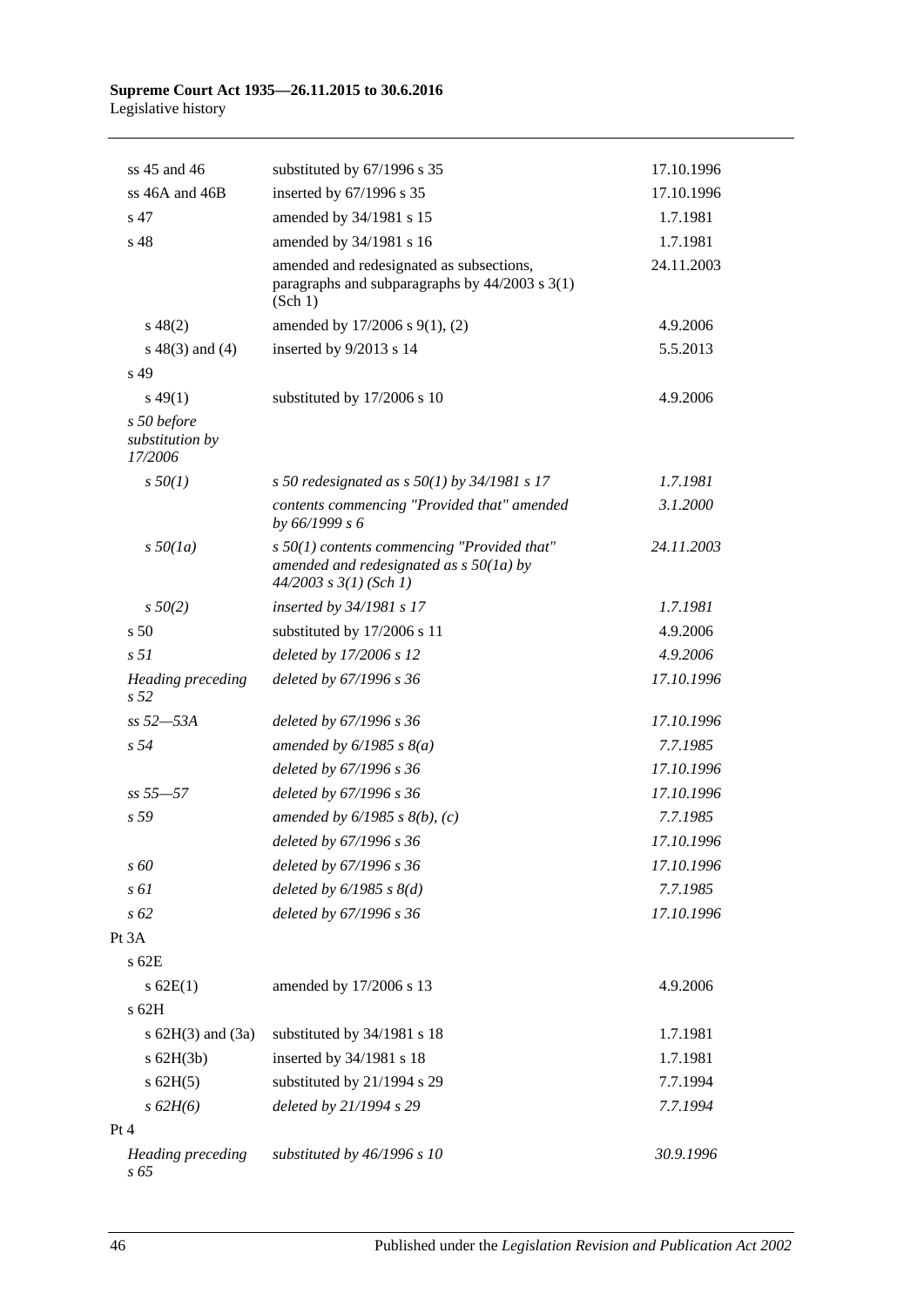|                                  | deleted by $44/2003$ s $3(1)$ (Sch 1)           | 24.11.2003 |
|----------------------------------|-------------------------------------------------|------------|
| s <sub>65</sub>                  | substituted by 46/1996 s 10                     | 30.9.1996  |
| s 65(1)                          | amended by 17/2012 s 24                         | 5.8.2012   |
| s 66 and 67                      | substituted by 46/1996 s 10                     | 30.9.1996  |
| s 68                             | substituted by $102/1986$ s $3(1)$ (Sch)        | 9.7.1987   |
|                                  | deleted by 46/1996 s 10                         | 30.9.1996  |
| ss 69 and 70                     | deleted by 46/1996 s 10                         | 30.9.1996  |
| <b>Heading</b> preceding<br>s 71 | deleted by $44/2003$ s $3(1)$ (Sch 1)           | 24.11.2003 |
| <b>Heading</b> preceding<br>s 72 | deleted by $44/2003$ s $3(1)$ (Sch 1)           | 24.11.2003 |
| s 72                             |                                                 |            |
| $s \, 72(1)$                     | amended by 34/1981 s 19                         | 1.7.1981   |
|                                  | amended by 2/1983 s 2                           | 14.4.1983  |
|                                  | amended by $69/1991$ s $9(d)$                   | 6.7.1992   |
|                                  | amended by 46/1996 s 11                         | 30.9.1996  |
|                                  | amended by 6/1999 s 3                           | 23.4.1999  |
|                                  | amended by 44/2003 s 3(1) (Sch 1)               | 24.11.2003 |
|                                  | amended by 17/2006 s 14                         | 4.9.2006   |
|                                  | amended by 47/2013 s 12(1), (2)                 | 17.5.2014  |
| $s\ 72(4)$                       | substituted by 21/1994 s 30                     | 7.7.1994   |
| Pt 6                             | heading substituted by 34/1981 s 20             | 1.7.1981   |
| <b>Heading</b> preceding<br>s 82 | substituted by 34/1981 s 21                     | 1.7.1981   |
|                                  | deleted by $44/2003$ s $3(1)$ (Sch 1)           | 24.11.2003 |
| Pt 6 Div 1                       | heading inserted by $44/2003$ s 3(1) (Sch 1)    | 24.11.2003 |
| s 82                             | substituted by 34/1981 s 21                     | 1.7.1981   |
| s 82(2)                          | amended by $69/1991$ s $9(e)$                   | 6.7.1992   |
| s 82(3)                          | substituted by 84/1995 s 21                     | 21.12.1995 |
| $s \, 82(3a)$                    | inserted by 84/1995 s 21                        | 21.12.1995 |
| s83                              | deleted by 34/1981 s 21                         | 1.7.1981   |
| <b>Heading</b> preceding<br>s 84 | deleted by $82/1978 s 3(1)$                     | 6.7.1992   |
| s 84                             | amended by 34/1981 s 22                         | 1.7.1981   |
|                                  | deleted by $82/1978 s 3(1)$                     | 6.7.1992   |
| $ss 85 - 105$                    | deleted by $82/1978 s 3(1)$                     | 6.7.1992   |
| Pt 6 Div 2                       | heading substituted by $44/2003$ s 3(1) (Sch 1) | 24.11.2003 |
| s 106                            | amended by 34/1981 s 23                         | 1.7.1981   |
|                                  | substituted by 85/1995 s 15                     | 14.12.1995 |
| Pt 6 Div 3                       | heading substituted by $44/2003$ s 3(1) (Sch 1) | 24.11.2003 |
| s 109                            | amended by 34/1981 s 24                         | 1.7.1981   |
|                                  | substituted by 85/1995 s 16                     | 14.12.1995 |
| s 110A                           |                                                 |            |
| s 110A(1)                        | inserted by $69/1991$ s $9(f)$                  | 6.7.1992   |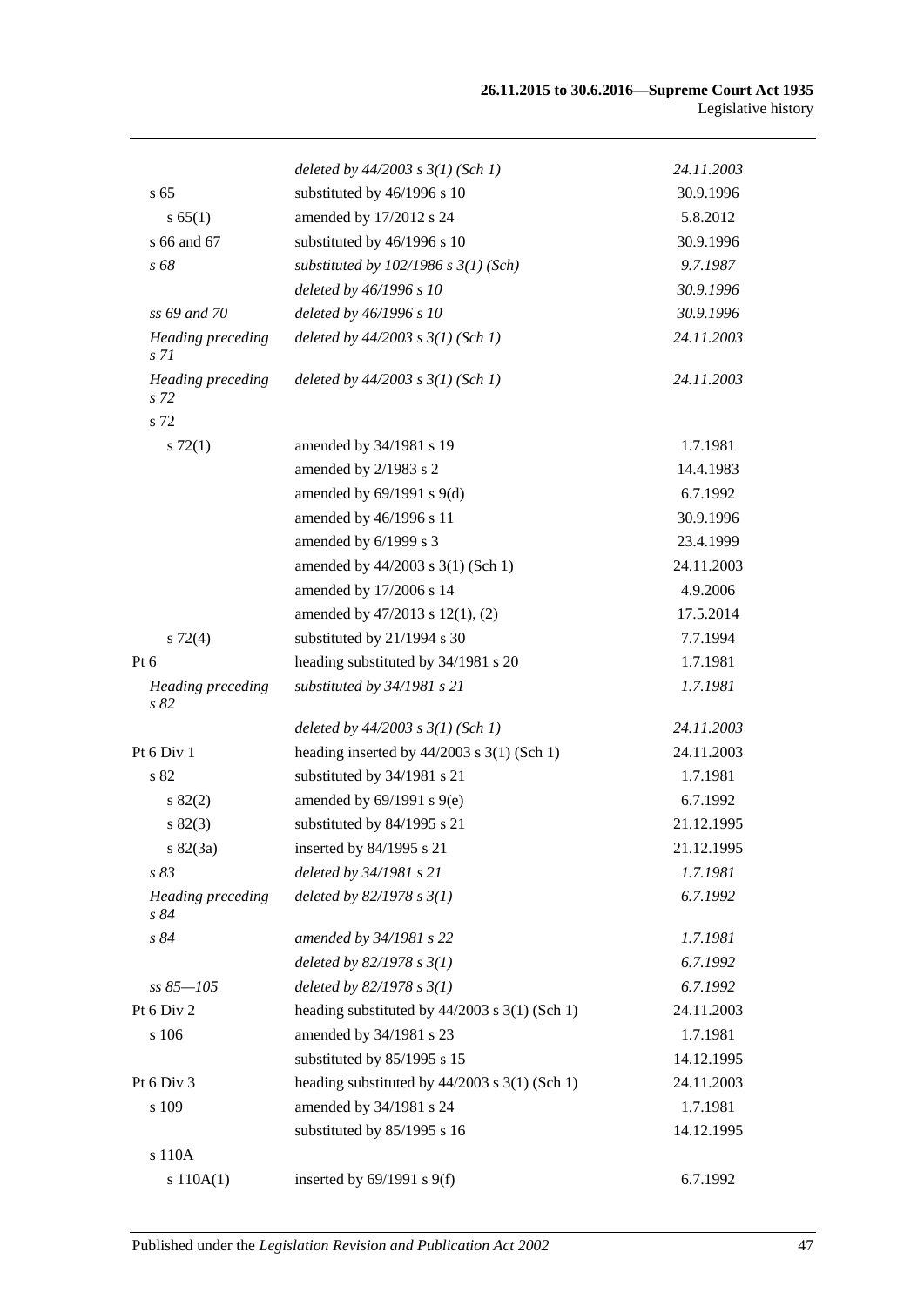#### **Supreme Court Act 1935—26.11.2015 to 30.6.2016** Legislative history

|                            | amended by $85/1995$ s $17(a)$                  | 14.12.1995                   |
|----------------------------|-------------------------------------------------|------------------------------|
|                            | (c) deleted by $85/1995$ s $17(a)$              | 14.12.1995                   |
| s $110A(2)$                | substituted by $85/1995$ s 17(b)                | 14.12.1995                   |
| s 110B                     | inserted by $69/1991$ s $9(f)$                  | 6.7.1992                     |
| Pt 7                       |                                                 |                              |
| s 114                      |                                                 |                              |
| s 114(2)                   | amended by $69/1991$ s $9(g)$                   | 6.7.1992                     |
|                            | amended by 47/2013 s 13(1), (2)                 | 17.5.2014                    |
| ss 115 and 116             | deleted by 67/1978 s 4                          | 6.7.1992                     |
| s 117                      |                                                 |                              |
| $s\ 117(1)$                | amended by 17/2006 s 15                         | 4.9.2006                     |
| s 118                      | deleted by 56/1984 s 8                          | 1.7.1984                     |
|                            | inserted by 84/1995 s 22                        | 21.12.1995                   |
| s 118A                     | deleted 49/1991 Sch 2                           | 6.7.1992                     |
|                            | inserted by 84/1995 s 22                        | 21.12.1995                   |
| Heading preceding<br>s 119 | deleted by $44/2003$ s $3(1)$ (Sch 1)           | 24.11.2003                   |
| s 119                      | amended by $34/1981$ s $25(a)$                  | 1.7.1981                     |
| s 120                      | amended by 34/1981 s 25(b)                      | 1.7.1981                     |
| s 121                      |                                                 |                              |
| s 121(2)                   | amended by $34/1981$ s $25(c)$                  | 1.7.1981                     |
| s 122                      |                                                 |                              |
| 122(1)                     | amended by 33/1999 Sch (item 57)                | 1.7.1999                     |
| s 124                      | amended by $34/1981$ s $25(d)$                  | 1.7.1981                     |
| s 125                      | amended by 34/1981 s 25(e)                      | 1.7.1981                     |
| s 126                      | amended by 34/1981 s 25(f), (g)                 | 1.7.1981                     |
| s 126A                     | inserted by 7/2008 s 27                         | 23.11.2008                   |
| s 126A(1)                  | amended by 16/2015 s 32(1)                      | uncommenced-not incorporated |
| s 126A(2)                  |                                                 |                              |
| section applies            | person to whom this inserted by 16/2015 s 32(2) | uncommenced-not incorporated |
| sexual offence             | amended by 16/2015 s 32(3)                      | uncommenced-not incorporated |
| s 127                      | amended by 34/1981 s 25(h)                      | 1.7.1981                     |
| s 128                      |                                                 |                              |
| s 128(1)                   | amended by $34/1981$ s $25(i)$                  | 1.7.1981                     |
| s 129                      |                                                 |                              |
| 129(1)                     | amended by 33/1991 s 15                         | 6.6.1991                     |
| s 130                      | inserted by 2/1983 s 3                          | 14.4.1983                    |
| $s\ 130(2)$                | substituted by $69/2001$ s $32(a)$              | 13.1.2002                    |
| $s$ 130(3)                 | inserted by 73/1983 s 2                         | 3.11.1983                    |
|                            | deleted by $69/2001$ s $32(b)$                  | 13.1.2002                    |
| $s\ 130(3)$                | inserted by 41/2015 s 54                        | 26.11.2015                   |
| s 131                      | inserted by $69/1991$ s $9(h)$                  | 6.7.1992                     |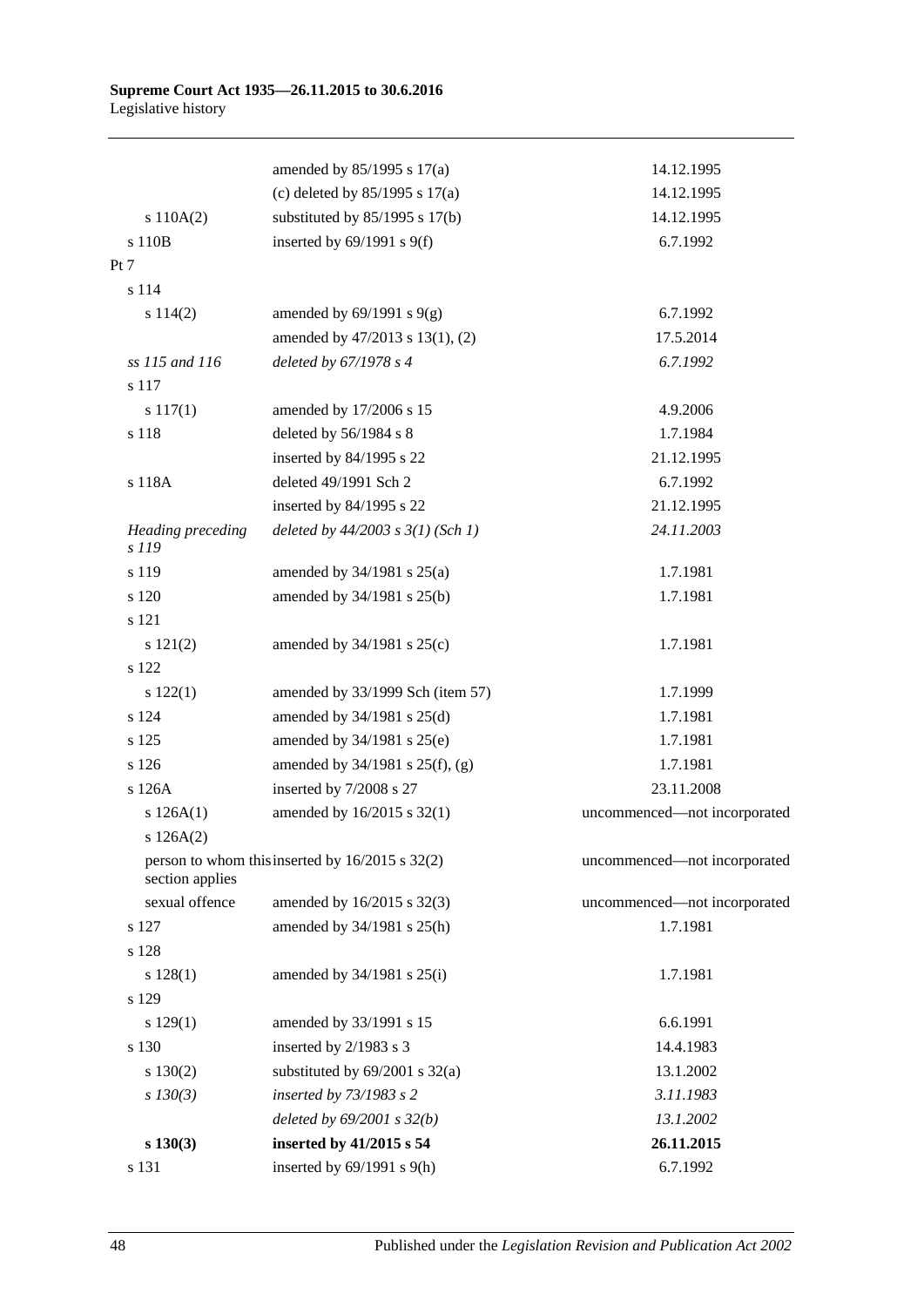|     | s 131(1)    | amended by $62/1993$ s 5                    | 1.7.1993   |
|-----|-------------|---------------------------------------------|------------|
|     |             | amended by $84/1995$ s $23(a)$              | 21.12.1995 |
|     | s 131(2)    | substituted by 84/1995 s 23(b)              | 21.12.1995 |
|     |             | amended by 49/2005 s 14                     | 19.12.2005 |
|     |             | amended by $7/2008$ s $28(1)$               | 23.11.2008 |
|     |             | amended by 85/2009 Sch 1 cl 34              | 9.12.2011  |
|     |             | amended by 11/2013 s 29(1)                  | 9.6.2013   |
|     | s 131(3)    | amended by $65/1995$ Sch cl $4(a)$          | 21.12.1995 |
|     |             | substituted by $84/1995$ s $23(b)$          | 21.12.1995 |
|     |             | substituted by $7/2008$ s $28(2)$           | 23.11.2008 |
|     | s 131(4)    | inserted by $65/1995$ Sch cl $4(b)$         | 21.12.1995 |
|     |             | substituted by $84/1995$ s $23(b)$          | 21.12.1995 |
|     | s $131(4a)$ | inserted by 11/2013 s 29(2)                 | 9.6.2013   |
|     | s 131(5)    | inserted by $65/1995$ Sch cl $4(b)$         | 21.12.1995 |
|     |             | substituted by $84/1995$ s $23(b)$          | 21.12.1995 |
|     | s 131(6)    | inserted by $7/2008$ s $28(3)$              | 23.11.2008 |
| Sch |             | heading amended by $44/2003$ s 3(1) (Sch 1) | 24.11.2003 |
|     |             |                                             |            |

### **Transitional etc provisions associated with Act or amendments**

### *Statutes Amendment (Courts Administration Staff) Act 1995*

### **20—Transitional provision**

(1) An appointment to a non-judicial office or position made or purportedly made before the commencement of this Act in accordance with an Act that is amended by this Act will be taken to have been duly made under the statutory provisions that, as amended by this Act, provide for the making of such an appointment as if this Act had been enacted and in force at the relevant time.

### *Statutes Amendment (Appeals) Act 2013, Sch 1—Transitional provision*

The amendments effected by this Act apply in relation to appeals instituted after the commencement of this Act, regardless of whether the offence to which the appeal relates was committed, or allegedly committed, before or after the commencement of this Act.

# **Historical versions**

Reprint No 1—15.1.1992 Reprint No 2—6.7.1992 Reprint No 3—1.7.1993 Reprint No 4—28.10.1993 Reprint No 5—1.1.1994 Reprint No 6—9.6.1994 Reprint No 7—7.7.1994 Reprint No 8—21.12.1995 Reprint No 9—30.9.1996